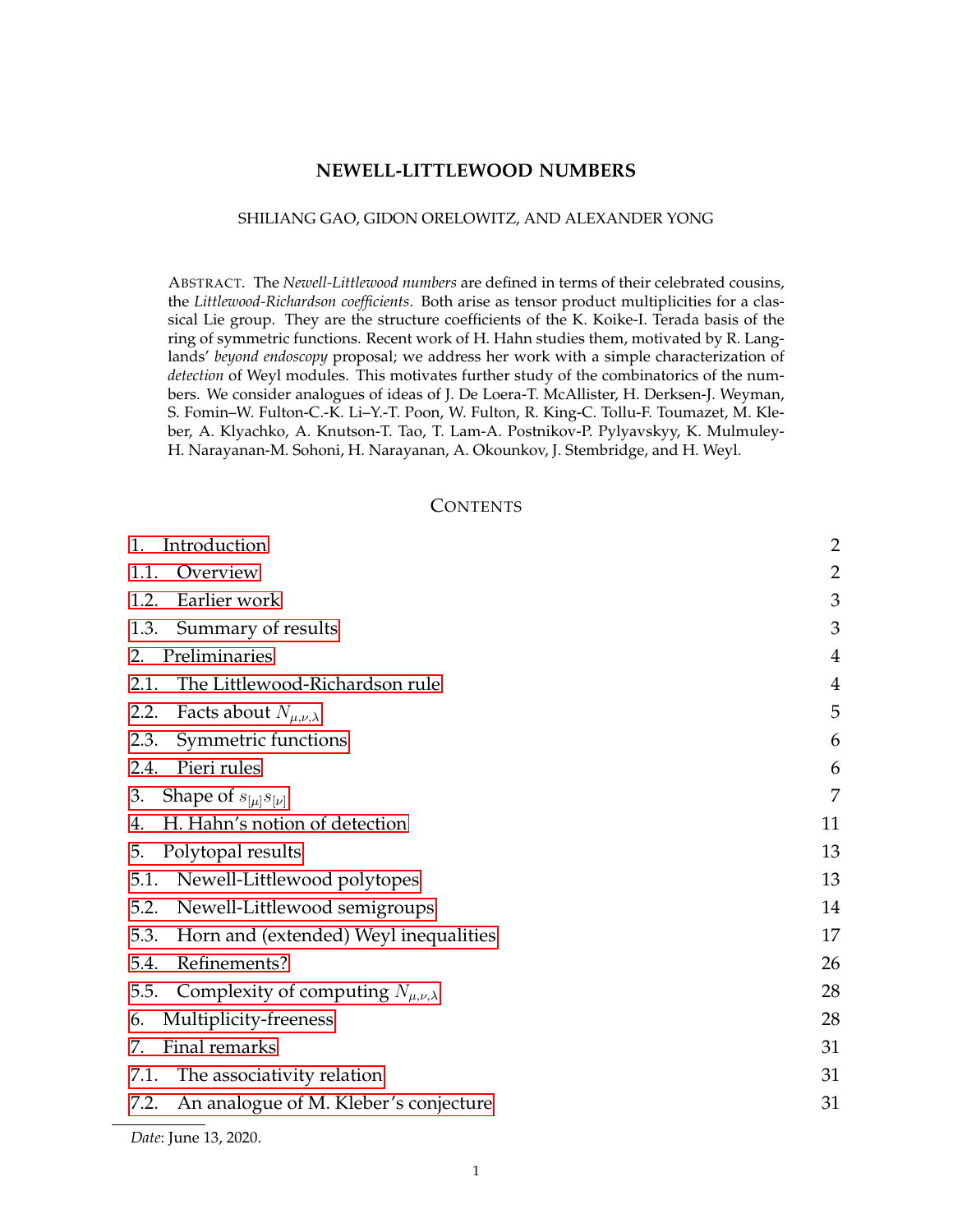| 7.3. Version of T. Lam-A. Postnikov-P. Pylyavskyy's theorems                     | 31 |
|----------------------------------------------------------------------------------|----|
| Acknowledgements                                                                 | 32 |
| References                                                                       | 32 |
| Appendix A. A list of products $s_{\lbrack \mu \rbrack} s_{\lbrack \nu \rbrack}$ | 34 |

#### <span id="page-1-2"></span>1. INTRODUCTION

<span id="page-1-1"></span><span id="page-1-0"></span>1.1. **Overview.** The *Newell-Littlewood numbers* [\[35,](#page-33-1) [31\]](#page-33-2) are defined as

(1) 
$$
N_{\mu,\nu,\lambda} = \sum_{\alpha,\beta,\gamma} c_{\alpha,\beta}^{\mu} c_{\alpha,\gamma}^{\nu} c_{\beta,\gamma}^{\lambda},
$$

where the indices are partitions in

$$
\mathsf{Par}_n = \{(\lambda_1, \lambda_2, \ldots, \lambda_n) \in \mathbb{Z}_{\geq 0}^n : \lambda_1 \geq \lambda_2 \geq \ldots \geq \lambda_n\}.
$$

Here,  $c_{\alpha,\beta}^\mu$  is the *Littlewood-Richardson coefficient*. The latter numbers are of interest in combinatorics, representation theory and algebraic geometry; see, *e.g.*, the books [\[10,](#page-32-0) [9,](#page-32-1) [41\]](#page-33-3). We study  $N_{\mu,\nu,\lambda}$  by analogy with modern research on their better known constituents.

For an *n*-dimensional complex vector space V over  $\mathbb C$  and  $\lambda \in \text{Par}_n$ , the *Weyl module* (or *Schur functor*)  $\mathcal{S}_{\lambda}(V)$  is an irreducible GL(V)-module ([\[10,](#page-32-0) Lectures 6 and 15] is our reference). The Littlewood-Richardson coefficient is the tensor product multiplicity

(2) 
$$
\mathbb{S}_{\mu}(V) \otimes \mathbb{S}_{\nu}(V) \cong \bigoplus_{\lambda \in \text{Par}_n} \mathbb{S}_{\lambda}(V)^{\oplus c_{\mu,\nu}^{\lambda}}.
$$

The Newell-Littlewood numbers arise in a similar manner, where  $GL(V)$  is replaced by one of the other classical Lie groups G. That is, suppose  $W$  is a complex vector space, with a nondegenerate symplectic or orthogonal form  $\omega$ , where dim  $W = 2n + \delta$  and  $\delta \in \{0, 1\}$ . Fix a basis  $\{\varepsilon_1, \varepsilon_2, \ldots, \varepsilon_{2n+ \delta}\}$  such that

$$
\omega(\varepsilon_k, \varepsilon_{2n+1+\delta-k}) = \pm \omega(\varepsilon_{2n+1+\delta-k}, \varepsilon_k) = 1, \text{ if } 1 \le i \le n+\delta
$$

(other pairings are zero). Let G be the subgroup of  $SL(W)$  preserving  $\omega$ . Then  $G = SO_{2n+1}$ if  $\dim W = 2n + 1$  and  $\omega$  is orthogonal. It is  $G = Sp_{2n}$  if  $\dim W = 2n$  and  $\omega$  is symplectic. Finally,  $G = SO_{2n}$  if  $\dim W = 2n$  and  $\omega$  is once again orthogonal. These are, respectively, groups in the  $B_n, C_n, D_n$  series of the Cartan-Killing classification.

If  $\lambda \in \text{Par}_{n}$ , H. Weyl's construction [\[47\]](#page-33-4) (see also [\[10,](#page-32-0) Lectures 17 and 19]) gives a Gmodule  $\mathbb{S}_{[\lambda]}(W)$ . In the *stable range*  $\ell(\mu) + \ell(\nu) \leq n$ ,

(3) 
$$
\mathbb{S}_{[\mu]}(W) \otimes \mathbb{S}_{[\nu]}(W) \cong \bigoplus_{\lambda \in \text{Par}_n} \mathbb{S}_{[\lambda]}(W)^{\oplus N_{\mu,\nu,\lambda}};
$$

this is [\[24,](#page-32-2) Corollary 2.5.3].  $\mathbb{S}_{[\lambda]}(W)$  is an irreducible G-module, except in type  $D_n$ , where irreducibility holds if  $\lambda_n = 0$  (otherwise it is the direct sum of two irreducible G-modules).

For any semisimple connected complex algebraic group G there is an irreducible Gmodule  $V_{\lambda}$  for each dominant weight  $\lambda$ . Uniform-type combinatorial frameworks for tensor product multiplicities (subsuming  $c^{\nu}_{\lambda,\mu}$  and  $N_{\mu,\nu,\lambda}$ ) are central in combinatorial representation theory; see, *e.g.*, the surveys [\[2,](#page-31-2) [25\]](#page-32-3) for details and references. To compare and contrast,  $N_{\mu,\nu,\lambda}$  is *itself* independent of the choice of G [\[24,](#page-32-2) Theorem 2.3.4].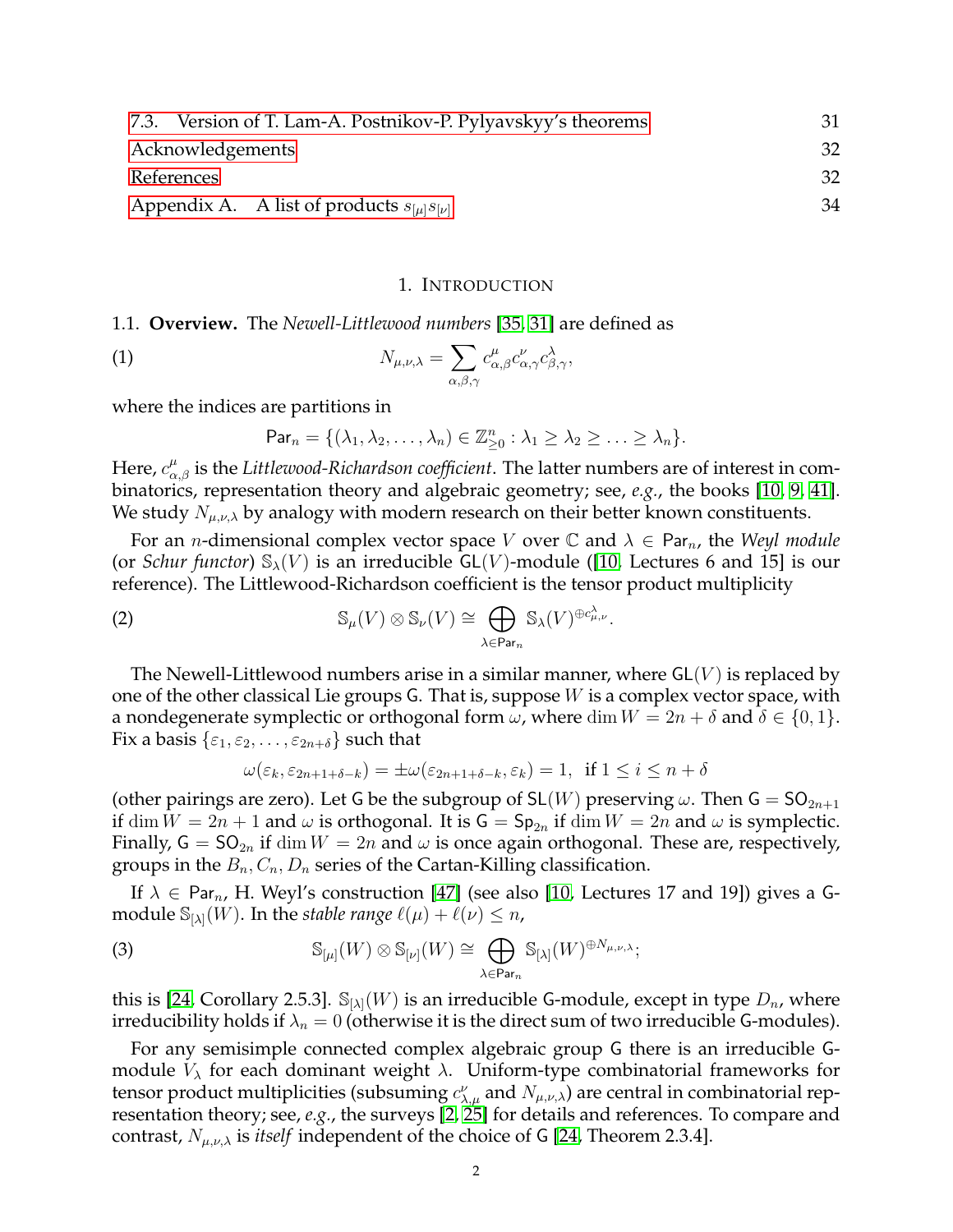Our thesis is that, like the Littlewood-Richardson coefficients, the Newell-Littlewood numbers form a subfamily of the general multiplicities whose combinatorics deserves separate study. Indeed, we reinforce the parallel with the Littlewood-Richardson coefficients by developing the topic from first principles and symmetric function basics.

<span id="page-2-0"></span>1.2. **Earlier work.** Reading includes K. Koike-I. Terada's [\[24\]](#page-32-2) which cites D. E. Littlewood's book [\[32\]](#page-33-5) and R. C. King's [\[17,](#page-32-4) [18\]](#page-32-5). In turn, [\[17,](#page-32-4) [18\]](#page-32-5) reference the papers of M. J. Newell [\[35\]](#page-33-1) and D. E. Littlewood [\[31\]](#page-33-2). The Schur function  $s_{\lambda}$ , an element of the ring  $\Lambda$  of symmetric functions, is the "universal character" of  $\mathcal{S}_{\lambda}(V)$ . By analogy, [\[24,](#page-32-2) Section 2] establishes universal characters of  $\mathcal{S}_{[\lambda]}(W)$  for the other classical groups.

In addition, [\[24,](#page-32-2) Theorem 2.3.4] shows that, in the stable range, the tensor product multiplicities coincide across the classical Lie groups (of types  $B, C, D$ ). For definiteness, we discuss Sp. It has a universal character basis  $\{s_{[\lambda]}\}\$  of  $\Lambda$  such that

<span id="page-2-3"></span>(4) 
$$
s_{[\mu]}s_{[\nu]} = \sum_{\lambda} N_{\mu,\nu,\lambda} s_{[\lambda]},
$$

where  $\mu, \nu, \lambda$  are arbitrary partitions; we call this the *Koike-Terada* basis.<sup>[1](#page-2-2)</sup> This basis specializes to the characters for fixed  $\mathsf{Sp}_{2n'}$  just as the specialization

<span id="page-2-4"></span>(5) 
$$
s_{\lambda} \mapsto s_{\lambda}(x_1, x_2, \ldots, x_n, 0, 0, \ldots)
$$

does for  $GL_n$ . Their work discusses "modification rules" (cf. [\[17,](#page-32-4) [18\]](#page-32-5)) to *non-positively* compute multiplicities outside the stable range. See [\[27\]](#page-32-6) for recent work connecting the stable range combinatorics to crystal models in combinatorial representation theory.

This paper does not focus on the Koike-Terada basis *per se*. It is devoted to the inner logic of the Newell-Littlewood numbers. We were inspired by H. Hahn's [\[13\]](#page-32-7) which concerns the case  $\mu = \nu = \lambda$ ; we engage her work in Section [4.](#page-10-0)

<span id="page-2-1"></span>1.3. **Summary of results.** Section [2](#page-3-0) collects elementary facts about  $N_{\mu,\nu,\lambda}$  (Lemma [2.2\)](#page-4-1). We will need a Pieri-type rule (Proposition [2.4\)](#page-6-1). This appears as S. Okada's [\[36,](#page-33-6) Proposition 3.1] with a short derivation from [\(1\)](#page-1-2) (which we include for completeness); see also earlier work of A. Berele [\[3\]](#page-32-8) and S. Sundaram [\[44\]](#page-33-7).

In Section [3,](#page-6-0) we derive our initial result:

(I) Theorem [3.1](#page-6-2) describes the "shape" of [\(4\)](#page-2-3). It characterizes the sizes of  $\lambda$  that appear in [\(4\)](#page-2-3) and gives a comparison result for partitions of different sizes. This result suggests the Unimodality Conjecture [3.7.](#page-10-1)

Section [4](#page-10-0) is about the original stimulus for our work. We address a combinatorial question of H. Hahn [\[13\]](#page-32-7) (who was motivated by R. Langlands' *beyond endoscopy* proposal [\[30\]](#page-32-9) towards his functoriality conjecture [\[29\]](#page-32-10)). More specifically, we prove

(II) Theorem [4.1,](#page-11-0) which is equivalent to showing

 $N_{\lambda,\lambda,\lambda} > 0$  if and only if  $|\lambda| \equiv 0 \pmod{2}$ .

In [\[13\]](#page-32-7), " $\Rightarrow$ " was proved (see Lemma [2.2\(](#page-4-1)V)) and the " $\Leftarrow$ " implication was established for three infinite families of  $\lambda$ .

<span id="page-2-2"></span><sup>&</sup>lt;sup>1</sup>[\[24\]](#page-32-2) defines another basis, for SO. It also has  $N_{\mu,\nu,\lambda}$  as its structure coefficients [\[24,](#page-32-2) Theorem 2.3.4 (3)]. Hence, for our purposes, discussing Sp rather than the SO basis is merely a matter of choice.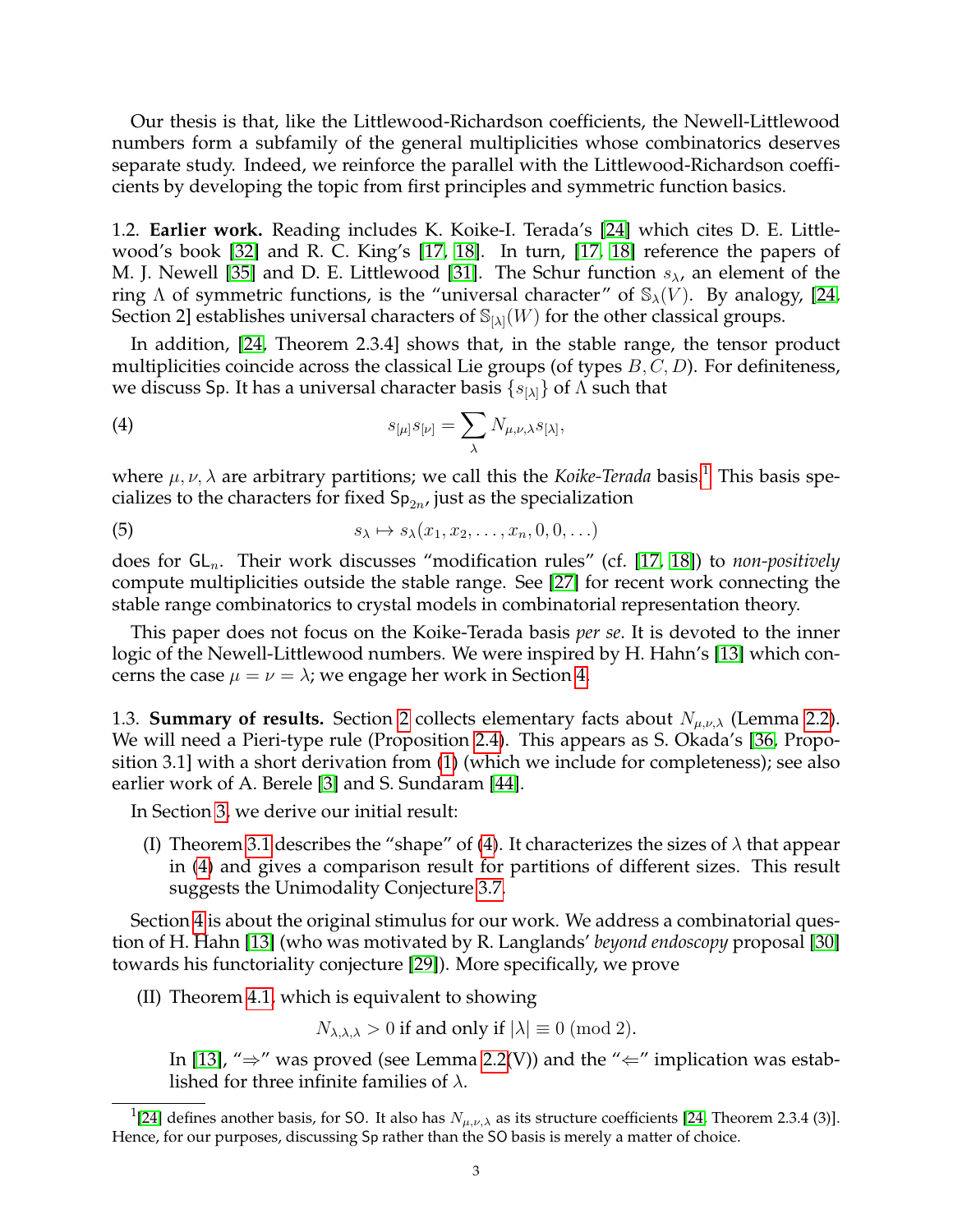In Section 5, suggested by the simplicity of (II), we develop a broader framework by investigating "polytopal" aspects of [\(1\)](#page-1-2).

(III) Theorem [5.1](#page-13-1) shows that  $N_{\mu,\nu,\lambda}$  counts the number of lattice points in a polytope  $\mathcal{P}_{\mu,\nu,\lambda}$  that we directly construct (avoiding use of [\[4\]](#page-32-11)). Its Corollary [5.2](#page-13-2) says that

$$
\mathsf{NL}_n := \{(\mu, \nu, \lambda) \in \mathsf{Par}^3_n : N_{\mu, \nu, \lambda} > 0\}
$$

is a semigroup.

- (IV) We state two logically equivalent saturation conjectures about  $\mathsf{NL}_n$ , *i.e.*, Conjectures [5.4](#page-14-0) and [5.5.](#page-14-1) We prove special cases (Corollary [4.5,](#page-12-2) Theorem [5.7,](#page-15-0) Corollary [5.15\)](#page-19-0). While saturation holds for the Littlewood-Richardson coefficients [\[22\]](#page-32-12), it does *not* hold for the general tensor product multiplicities (although it is conjectured for simply-laced types). The aforementioned results and conjectures provide a new view on this subject (compare, *e.g.*, [\[26,](#page-32-13) [16\]](#page-32-14) and the references therein).
- (V) Among the Horn inequalities [\[14\]](#page-32-15) are the *Weyl inequalities* [\[46\]](#page-33-8). Our "extended Weyl inequalities" hold whenever  $N_{\mu,\nu,\lambda} > 0$ ; this is Theorem [5.12.](#page-17-0) Theorem [5.14](#page-18-0) is our justification of the nomenclature; it establishes that the (extended) Weyl inequalities are enough to characterize  $NL<sub>2</sub>$ . Our proof uses a generalizable strategy; we will return to this in a sequel.
- (VI) We also discuss limits of the analogy with  $c_{\mu,\nu}^{\lambda}$ . Theorem [5.26](#page-26-0) shows that R. C. King-C. Tollu-F. Toumazet's Littlewood-Richardson polynomial conjecture [\[19\]](#page-32-16) (proved by H. Derksen-J. Weyman [\[7\]](#page-32-17)) has no naïve Newell-Littlewood version.
- (VII) Section [5.5](#page-27-0) sketches the computational complexity implications of Theorem [5.1.](#page-13-1)

The "nonvanishing" results of Section [5](#page-12-0) are related to Section [6,](#page-27-1) where we prove:

- (VIII) Theorem [6.1,](#page-27-2) which characterizes pairs  $(\lambda, \mu)$  such that [\(4\)](#page-2-3) is multiplicity-free. This is an analogue of J. R. Stembridge's [\[42,](#page-33-9) Theorem 3.1] for Schur functions, with a similar, self-contained proof.
	- Section [7](#page-30-0) gathers some miscellaneous items. This includes two open problems, and
	- (IX) Theorem [7.4,](#page-31-3) which generalizes results of T. Lam-A. Postnikov-P. Pylyavskyy [\[28\]](#page-32-18) that solved conjectures of A. Okounkov [\[37\]](#page-33-10) and of S. Fomin-W. Fulton-C.-K. Li-Y.-T. Poon [\[8\]](#page-32-19).

The appendix gives a list of decompositions [\(4\)](#page-2-3) for the reader's convenience.

### 2. PRELIMINARIES

<span id="page-3-1"></span><span id="page-3-0"></span>2.1. **The Littlewood-Richardson rule.** Let Par be the set of all partitions (with parts of size 0 being ignored). Identify  $\lambda \in$  Par with Young diagrams of shape  $\lambda$  (drawn in English convention). Let  $\ell(\lambda)$  be the number of nonzero parts of  $\lambda$  and let  $|\lambda| := \sum_{i=1}^{\ell(\lambda)} \lambda_i$  be the *size* of  $\lambda$ , that is, the number of boxes of  $\lambda$ . If  $\mu \subseteq \lambda$ , the *skew shape*  $\lambda/\mu$  is the set-theoretic difference of the diagrams when aligned by their northwest most box.

A *semistandard filling* T of  $\lambda/\mu$  assigns positive integers to each box of  $\lambda/\mu$  such that the rows are weakly increasing from left to right, and the columns are strictly increasing from top to bottom. The *content* of T is  $(c_1, c_2, ...)$  where  $c_i = \#\{i \in T\}$ . Let

$$
\mathsf{rowword}(T) = (w_1, w_2, \dots, w_{|\lambda/\mu|})
$$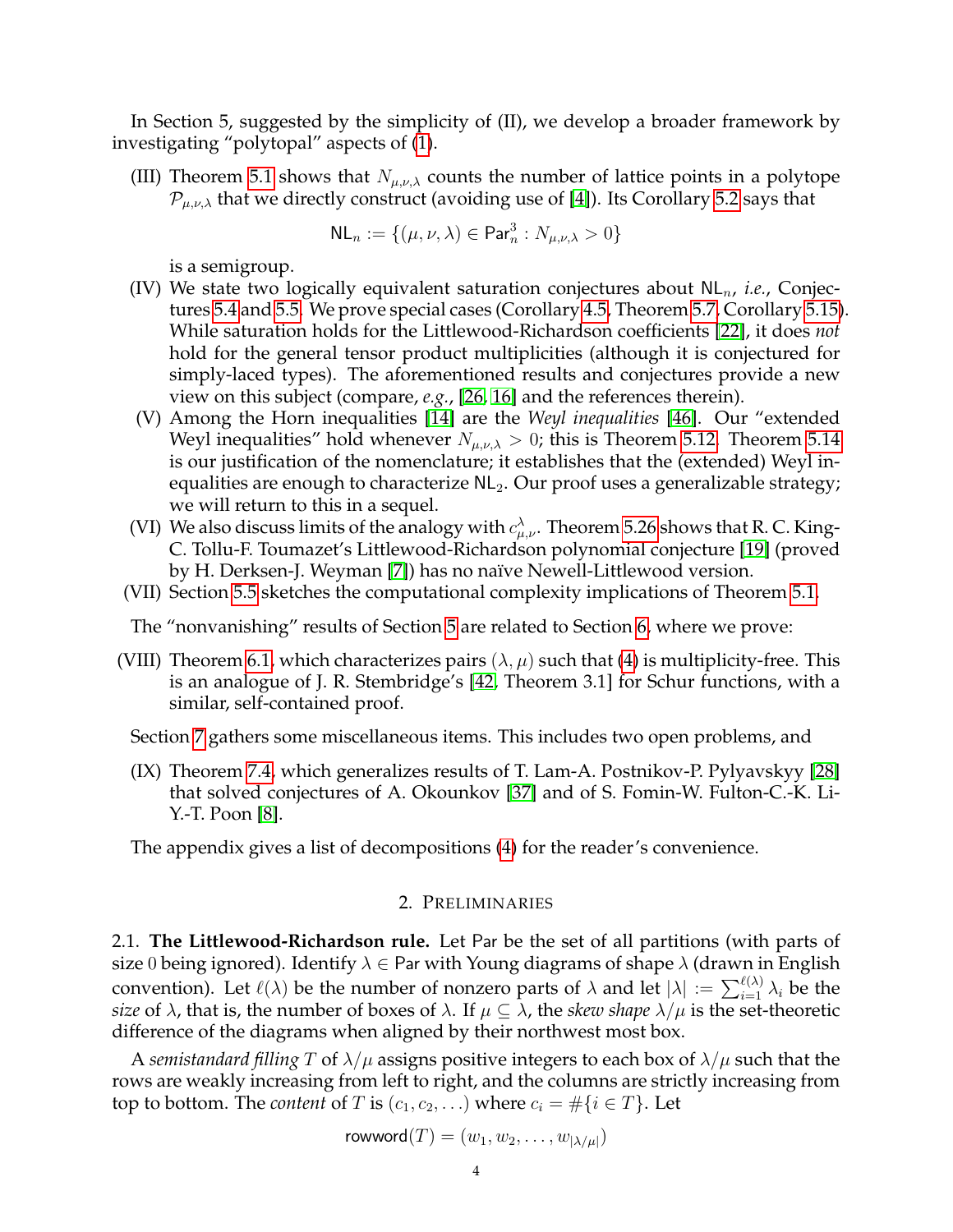be the right to left, top to bottom, row reading word of T. We say rowword(T) is *ballot* if for each  $i, k \geq 1$  we have

$$
#{w_j = i : j \le k} \ge #{w_j = i + 1 : j \le k}.
$$

 $T$  is *ballot* if rowword $(T)$  is ballot. The Littlewood-Richardson coefficient  $c^\lambda_{\mu,\nu}$  is the number of ballot, semistandard tableaux of shape  $\lambda/\mu$  and content  $\nu$ ; we will call these *LR tableaux*.

*Example* 2.1. If  $\mu = (3, 1), \nu = (4, 2, 1), \lambda = (5, 4, 2)$  then  $c^{\lambda}_{\mu,\nu} = 2$  because of these two tableaux:

$$
T_1 = \frac{1}{122}
$$
 and  $T_2 = \frac{1}{112}$   
  $1\frac{1}{2}$ 

Here rowword( $T_1$ ) = (1, 1, 2, 2, 1, 3, 1) and rowword( $T_2$ ) = (1, 1, 2, 1, 1, 3, 2).

The Littlewood-Richardson rule implies that  $N_{\mu,\nu,\lambda}$  is well-defined for  $\mu,\nu,\lambda \in$  Par.

<span id="page-4-0"></span>2.2. **Facts about**  $N_{\mu,\nu,\lambda}$ . We gather some simple facts we will use; we make no claims of originality:

<span id="page-4-1"></span>**Lemma 2.2** (Facts about the Newell-Littlewood numbers)**.**

- (I)  $N_{\mu,\nu,\lambda}$  *is invariant under any*  $\mathfrak{S}_3$ -permutation of the indices  $(\mu,\nu,\lambda)$ .
- (II)  $N_{\mu,\nu,\lambda} = c_{\mu,\nu}^{\lambda}$  if  $|\mu| + |\nu| = |\lambda|$ .
- (III)  $N_{\mu,\nu,\lambda} = 0$  *unless*  $|\mu|, |\nu|, |\lambda|$  *satisfy the triangle inequalities (possibly with equality), i.e.,*  $|\mu| + |\nu| \ge |\lambda|, |\mu| + |\lambda| \ge |\nu|,$  and  $|\lambda| + |\nu| \ge |\mu|^{2}$  $|\lambda| + |\nu| \ge |\mu|^{2}$  $|\lambda| + |\nu| \ge |\mu|^{2}$
- (IV)  $N_{\mu,\nu,\lambda} = 0$  if  $|\nu \wedge \lambda| + |\mu \wedge \nu| < |\nu|^{3}$  $|\nu \wedge \lambda| + |\mu \wedge \nu| < |\nu|^{3}$  $|\nu \wedge \lambda| + |\mu \wedge \nu| < |\nu|^{3}$
- (V)  $N_{\mu,\nu,\lambda} = 0$  *unless*  $|\lambda| + |\mu| + |\nu| \equiv 0 \pmod{2}$ .
- (VI)  $N_{\mu,\nu,\lambda} = N_{\mu',\nu',\lambda'}$  where  $\mu'$  is the conjugate partition of  $\mu$ , etc.

*Proof.* (I) is immediate from [\(1\)](#page-1-2).

By [\(1\)](#page-1-2),  $N_{\mu,\nu,\lambda}=0$  unless there exist  $\alpha,\beta,\gamma\in$  Par such that  $c_{\alpha,\beta}^{\mu},c_{\alpha,\gamma}^{\nu},c_{\beta,\gamma}^{\lambda}>0.$  Henceforth we will call  $\alpha, \beta, \gamma$  a *witness* for  $N_{\mu,\nu,\lambda} > 0$ . These Littlewood-Richardson coefficients are zero unless

<span id="page-4-4"></span>
$$
|\alpha| + |\beta| = |\mu|, |\alpha| + |\gamma| = |\nu|, |\beta| + |\gamma| = |\lambda| \text{ (respectively)}.
$$

Therefore

$$
(6) \qquad \qquad 2|\alpha|+|\lambda|=|\mu|+|\nu|,
$$

which implies  $|\lambda| \leq |\mu| + |\nu|$ . Now apply (I) to get (III). If  $|\lambda| = |\mu| + |\nu|$  then [\(6\)](#page-4-4) implies the only witness is  $\alpha=\emptyset, \beta=\mu, \gamma=\nu$ , hence  $N_{\mu,\nu,\lambda}=c_{\mu,\nu}^{\lambda}$ , as asserted by (II).

For (IV), any such  $\gamma$  satisfies  $\gamma \subseteq \nu$ ,  $\lambda$ . Hence  $|\gamma| \leq |\nu \wedge \lambda|$ . Similarly,  $|\alpha| \leq |\mu \wedge \nu|$ . Now combine these inequalities with the fact that  $|\alpha| + |\gamma| = |\nu|$ .

 $(V)$  holds by  $(6)$ .

Finally, (VI) holds by the standard fact 
$$
c_{\alpha,\beta}^{\mu} = c_{\alpha',\beta'}^{\mu'}, c_{\alpha,\gamma}^{\nu} = c_{\alpha',\gamma'}^{\nu'}
$$
 and  $c_{\beta,\gamma}^{\lambda} = c_{\beta',\gamma'}^{\lambda'}$ .

<span id="page-4-2"></span><sup>&</sup>lt;sup>2</sup>In the case of *reduced Kronecker coefficients*  $\overline{g}_{\mu,\nu}^{\lambda}$  these are called *Murnaghan's inequalities*.

<span id="page-4-3"></span> $^3$ Recall  $\nu\wedge\lambda$  is the partition whose *i*-th part is  $\min(\nu_i,\lambda_i).$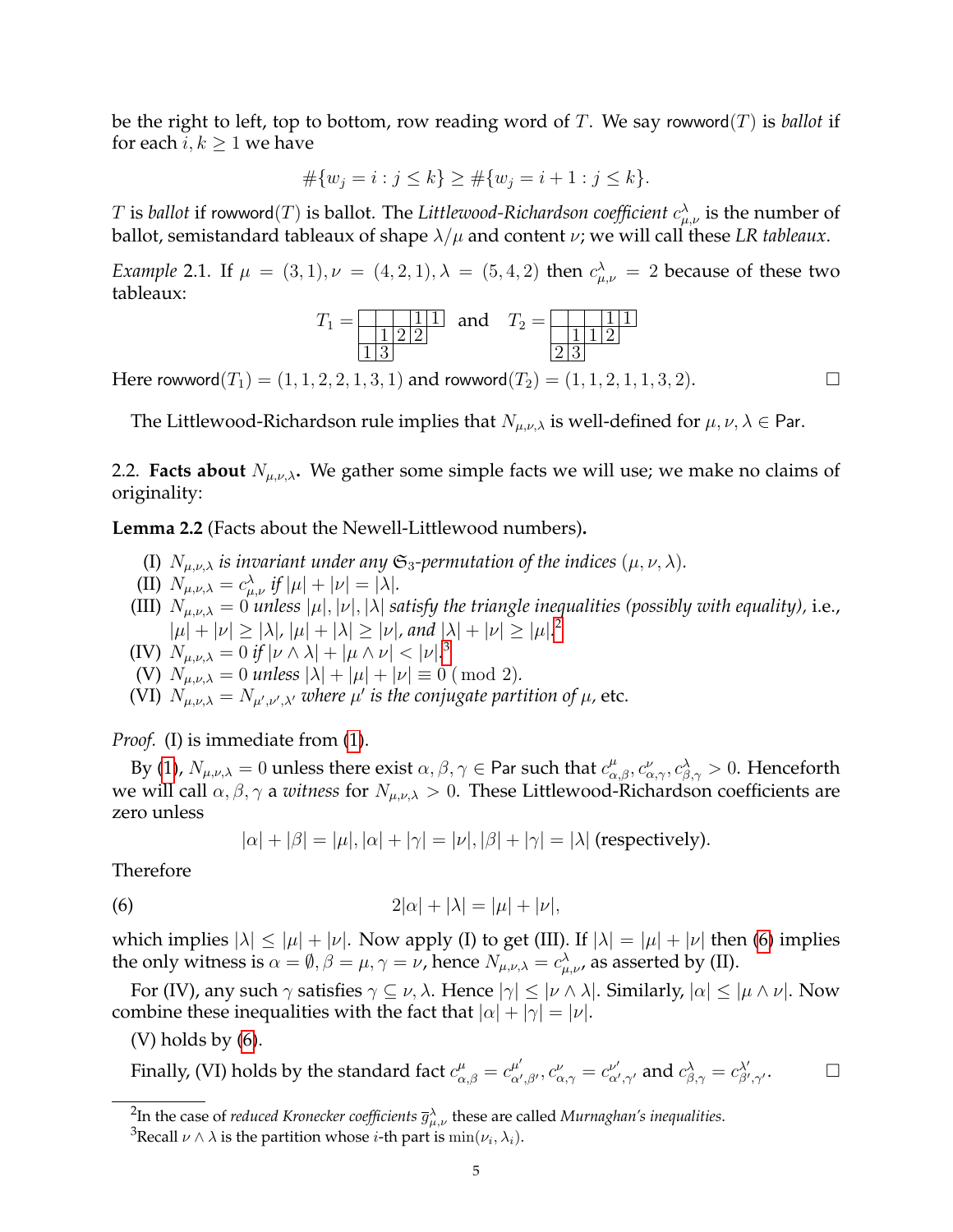<span id="page-5-0"></span>2.3. **Symmetric functions.** Let  $\Lambda$  be the ring of symmetric functions in  $x_1, x_2, \ldots$  Define the (skew) *Schur function*

<span id="page-5-3"></span><span id="page-5-2"></span>
$$
s_{\mu/\lambda}(x_1, x_2, \ldots) := \sum_T x^T,
$$

where the sum is over semistandard Young tableaux of skew shape  $\mu/\lambda$ .

It is true that  $s_{\mu/\lambda} \in \Lambda$ . Moreover, the  $\{s_\lambda : \lambda \in$  Par,  $|\lambda| = N\}$  is a basis of  $\Lambda^{(N)}$ , the degree  $N$  homogeneous component of  $\Lambda = \bigoplus_N \Lambda^{(N)}.$  In fact,

(7) 
$$
s_{\lambda/\mu} = \sum_{\nu} c_{\mu,\nu}^{\lambda} s_{\nu},
$$

and

(8) 
$$
s_{\mu}s_{\nu} = \sum_{\lambda} c_{\mu,\nu}^{\lambda} s_{\lambda}.
$$

There is an inner product  $\langle \cdot, \cdot \rangle : \Lambda \times \Lambda \to \mathbb{Q}$  such that  $\langle s_{\lambda}, s_{\mu} \rangle = \delta_{\lambda, \mu}$ ; see [\[41,](#page-33-3) Chapter 7].

We will make use of the following *asymmetric* formula for  $N_{\mu,\nu,\lambda}$ :

<span id="page-5-5"></span>**Proposition 2.3.**  $N_{\mu,\nu,\lambda} = \sum_\alpha \langle s_{\mu/\alpha} s_{\nu/\alpha}, s_\lambda\rangle$ , where the sum is over  $\alpha\subseteq\mu\wedge\nu$ .

*Proof.* Combine [\(7\)](#page-5-2), [\(8\)](#page-5-3) and [\(1\)](#page-1-2) with the fact that  $s_{\mu/\alpha} = 0$  unless  $\alpha \subseteq \mu$  and  $s_{\nu/\alpha} = 0$  unless  $\alpha \subseteq \nu$ .

Although we will not need it in this paper, we recall the definition of  $s_{[\lambda]}$  from [\[24,](#page-32-2) Definition 2.1.1]. Let  $h_t = s_{(t)}$  be the homogeneous symmetric function of degree t. If  $t < 0$  then by convention  $h_t = 0$ . Then if  $\lambda \in \mathsf{Par}_n$ , let  $\lambda^* = (\lambda_1, \lambda_2 - 1, \ldots, \lambda_n - (n-1)).$ Below,  $h_{\lambda^*}$  denotes the column vector  $(h_{\lambda_1}, h_{\lambda_2-1}, \ldots, h_{\lambda_n-(n-1)})^t$  and  $h_{\lambda^*+j(1^n)}+h_{\lambda^*-j(1^n)}$ means the column vector

$$
(h_{\lambda_1+j}+h_{\lambda_1-j},h_{\lambda_2-1+j}+h_{\lambda_2-1-j},\ldots,h_{\lambda_i-(i-1)+j}+h_{\lambda_i-(i-1)-j},\ldots,h_{\lambda_n-(n-1)+j}+h_{\lambda_n-(n-1)-j})^t.
$$

With this notation,

$$
s_{[\lambda]} := \left| h_{\lambda^*} h_{\lambda^* + (1^n)} + h_{\lambda^* - (1^n)} \cdots h_{\lambda^* + j(1^n)} + h_{\lambda^* - j(1^n)} \cdots h_{\lambda^* + (n-1)(1^n)} + h_{\lambda^* - (n-1)(1^n)} \right|.
$$

Hence, for example

<span id="page-5-4"></span>
$$
s_{[4,2,1]} = \begin{vmatrix} h_4 & h_5 + h_3 & h_6 + h_2 \ h_1 & h_2 + 1 & h_3 \ 0 & 1 & h_1 \end{vmatrix} = s_{4,2,1} - s_{4,1} - s_{3,2} - s_{3,1,1} + s_3 + s_{2,1}.
$$

<span id="page-5-1"></span>2.4. **Pieri rules.** The Pieri rule for Schur functions [\[41,](#page-33-3) Theorem 7.5.17] states that

$$
(9) \t s\mu s(p) = \sum_{\lambda} s_{\lambda},
$$

where the sum is over all  $\lambda$  such that  $\lambda/\mu$  consists of p boxes, none of which are in the same column. We need the Newell-Littlewood analogue. It was known, and we include a proof which is the same as [\[36,](#page-33-6) Proposition 3.1] for completeness: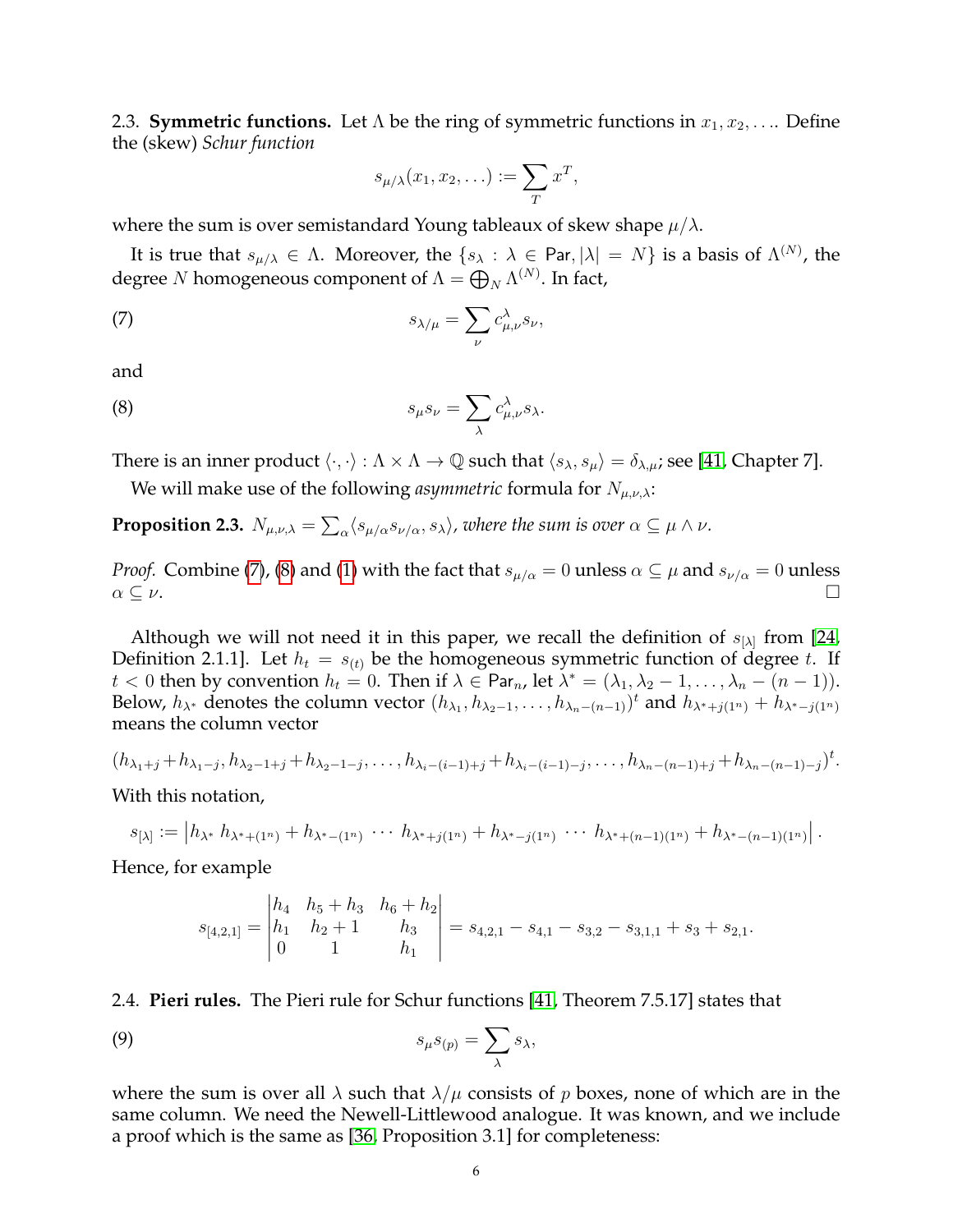<span id="page-6-1"></span>**Proposition 2.4** (Pieri-type rule; Theorem 13.1 of [\[44\]](#page-33-7) and Proposition 3.1 of [\[36\]](#page-33-6)).  $N_{\mu,(p),\lambda}$ *equals the number of ways to remove*  $\frac{|\mu|+p-|lambda|}{2}$  *boxes from μ (all from different columns), then add*  $|\lambda|+p-|\mu|$ 2 *boxes (all to different columns) to make* λ*. In other words,*

<span id="page-6-4"></span>(10) 
$$
s_{[\mu]}s_{[(p)} = \sum_{\lambda} s_{[\lambda]},
$$

*where the sum is over the multiset of* λ *obtained from* µ *by removing a horizontal strip of* j *boxes where*  $0 \leq j \leq p$  *and then adding a horizontal strip of length*  $p - j$  *boxes.* 

*Proof.* Consider any  $\alpha, \beta, \gamma$  such that  $c_{\alpha, \beta}^{\mu} c_{\alpha, \gamma}^{(p)} c_{\beta, \gamma}^{\lambda} > 0$ . By [\(6\)](#page-4-4),  $2|\alpha| = |\mu| + p - |\lambda|$ , so  $|\alpha| = \frac{|\mu|+p-|\lambda|}{2}$  $\frac{p-|\lambda|}{2}$  and similarly  $|\gamma| = \frac{|\lambda|+p-|\mu|}{2}$  $\frac{p-|\mu|}{2}$ . Since  $\alpha, \gamma \subseteq (p)$ , we have that  $\alpha = (\frac{|\mu|+p-|\lambda|}{2})$ and  $\gamma=(\frac{|\lambda|+p-|\mu|}{2}).$  Moreover, by [\(9\)](#page-5-4),  $c^{(p)}_{\alpha,\gamma}=1.$  Therefore,

<span id="page-6-3"></span>(11) 
$$
N_{\mu,(p),\lambda} = \sum_{\beta} c_{(\frac{|\mu|+p-|\lambda|}{2}),\beta}^{\mu} c_{\beta,(\frac{|\lambda|+p-|\mu|}{2})}^{\lambda}.
$$

By [\(9\)](#page-5-4),  $c^{\mu}_{i}$  $\frac{\mu}{\left(\frac{|\mu|+p-|\lambda|}{2}\right),\beta}$  ∈ {0,1}. It is 1 if and only if one can remove  $\frac{|\mu|+p-|\lambda|}{2}$  boxes from different columns of  $\mu$  to get  $\beta$ . Similarly,  $c_{\beta}^{\lambda}$  $\frac{\lambda}{\beta,(\frac{|\lambda|+p-|\mu|}{2})}\in\{0,1\}$ , and is 1 if and only if one can add  $\frac{|\mu|+p-|\lambda|}{2}$  boxes to different columns of  $\beta$  to get  $\lambda$ . We are done proving the  $N_{\mu,(p),\lambda}$ claim by [\(11\)](#page-6-3). The assertion [\(10\)](#page-6-4) is a straightforward rephrasing of the first claim.  $\Box$ 

*Example* 2.5*.* We have

 $s_{[2,1]}s_{[3]} = s_{[1,1]} + s_{[2]} + s_{[2,1,1]} + s_{[2,2]} + 2s_{[3,1]} + s_{[4]} + s_{[3,2,1]} + s_{[4,1,1]} + s_{[4,2]} + s_{[5,1]}.$ For example,  $\lambda = (3, 1)$  can be obtained in two ways from  $\mu = (2, 1)$  using  $j = 1$ :



This explains the multiplicity in the computation.

Proposition [2.4](#page-6-1) immediately implies a special case that we also use.

<span id="page-6-6"></span>**Corollary 2.6.**  $s_{[(1)]} s_{[\nu]} = \sum_{\lambda} s_{[\lambda]}$ , where the sum is over all partitions  $\lambda$  obtained by adding a *box to* ν *or removing a box from* ν*.* [4](#page-6-5)

# 3. SHAPE OF  $s_{\lbrack \mu \rbrack} s_{\lbrack \nu \rbrack}$

<span id="page-6-0"></span>We describe some salient features of  $s_{[\mu]}s_{[\nu]}$ . Let  $\mu\Delta\nu=(\mu\setminus\nu)\cup(\nu\setminus\mu)$  be the symmetric difference of  $\lambda$  and  $\mu$ .

<span id="page-6-2"></span>**Theorem 3.1.** *Fix*  $\mu, \nu \in$  Par.

(I) There exists 
$$
\lambda \in \text{Par with } |\lambda| = k
$$
 and  $N_{\mu,\nu,\lambda} > 0$  if and only if

$$
k \equiv |\mu \Delta \nu| \pmod{2}
$$
 and  $|\mu \Delta \nu| \le k \le |\mu| + |\nu|$ .

<span id="page-6-5"></span><sup>&</sup>lt;sup>4</sup>Let ( $\mathbb{Y}, \leq$ ) be Young's poset. Standard tableaux biject with walks in  $\mathbb{Y}$  from  $\emptyset$  to  $\lambda$ , where each step is a covering relation. Iterating [\(9\)](#page-5-4) shows  $s^k_{(1)} = \sum_\lambda f^\lambda s_\lambda$ , where  $f^\lambda$  counts standard Young tableaux of shape λ. An *oscillating tableau* of shape  $\lambda$  and length  $k$  is a walk in  $\mathbb {Y}$  starting at  $\emptyset$  and ending at  $\lambda$  with  $k$  edges such that each step  $\theta \to \pi$  either has  $\pi/\theta$  or  $\theta/\pi$  being a single box. Let  $o^{\lambda,k}$  be the number of these tableaux. It is known that  $o^{\lambda,k} = \binom{k}{|\nu|} (k-1)!! f^\nu$ . Iterating Corollary [2.6](#page-6-6) gives  $s^k_{[(1)]} = \sum_\lambda o^{\lambda,k} s_{[\lambda]}$ ; see [\[3,](#page-32-8) [44,](#page-33-7) [36\]](#page-33-6).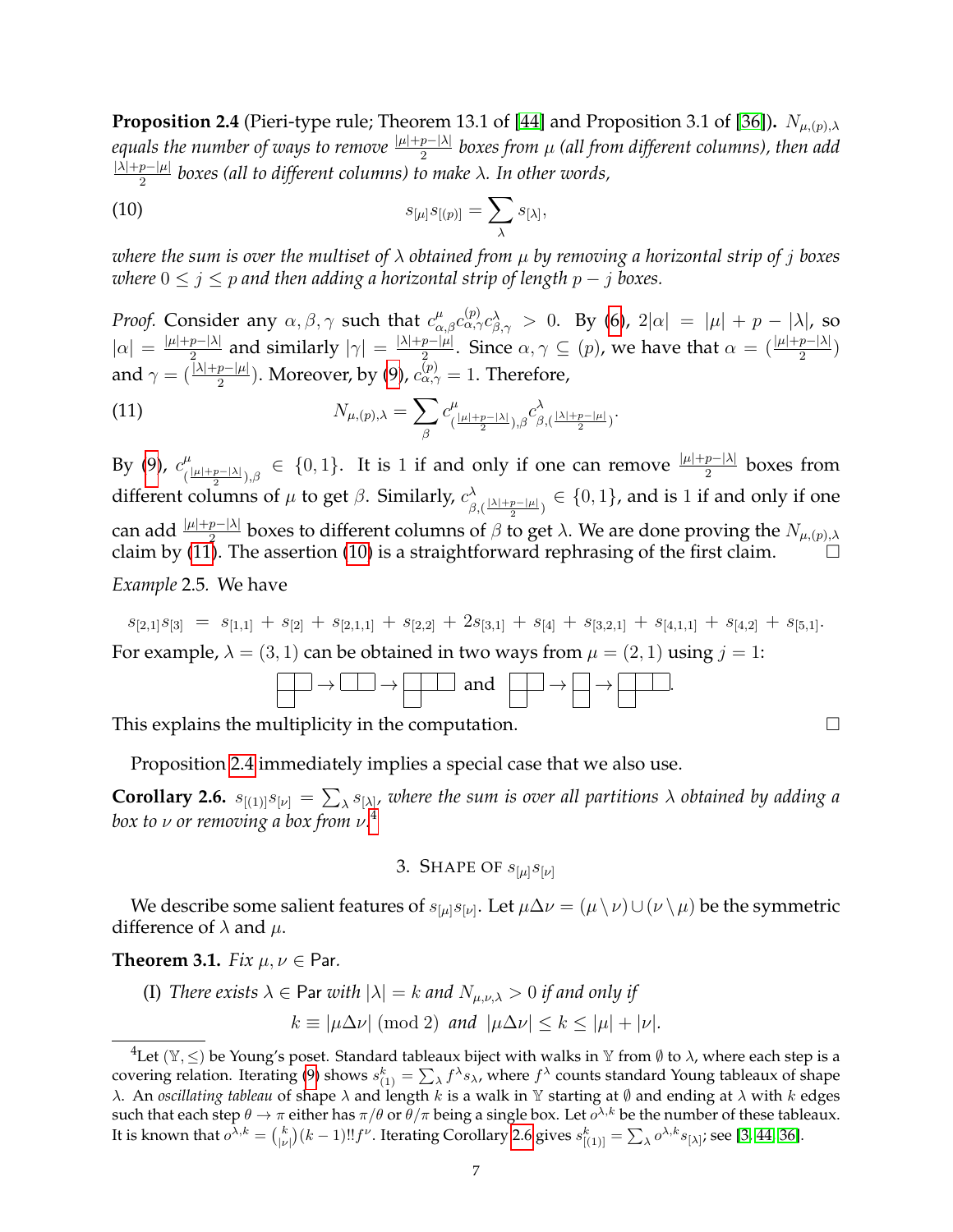- (II) If  $N_{\mu,\nu,\lambda} > 0$  with  $|\lambda| > |\mu\Delta\nu|$ , there exists  $\lambda^{\downarrow\downarrow}$  such that  $N_{\mu,\nu,\lambda^{\downarrow\downarrow}} > 0$ ,  $\lambda^{\downarrow\downarrow} \subset \lambda$  and  $|\lambda^{\downarrow\downarrow}| = |\lambda| - 2.$
- (III) If  $N_{\mu,\nu,\lambda} > 0$  with  $|\lambda| < |\mu| + |\nu|$ , there exists  $\lambda^{\uparrow\uparrow}$  such that  $N_{\mu,\nu,\lambda^{\uparrow\uparrow}} > 0$ ,  $\lambda \subset \lambda^{\uparrow\uparrow}$  and  $|\lambda^{\uparrow\uparrow}| = |\lambda| + 2.$

*Proof.* (I): By Proposition [2.3,](#page-5-5)  $N_{\mu,\nu,\lambda} > 0$  if and only if there exists  $\alpha \subseteq \mu \wedge \nu$  such that  $\langle s_{\mu/\alpha}s_{\nu/\alpha}, s_{\lambda} \rangle > 0$ . Now,

(12) 
$$
s_{\mu/\alpha}s_{\nu/\alpha}\neq 0 \iff \alpha\subseteq \mu\wedge\nu
$$

Thus, by [\(7\)](#page-5-2) and [\(8\)](#page-5-3) combined, it suffices to characterize the possible values of  $\deg(s_{\mu/\alpha}s_{\nu/\alpha})$ . By taking  $\alpha = \emptyset$  we obtain that  $\deg(s_{\mu/\alpha}s_{\mu/\alpha}) \leq |\mu| + |\nu|$ . Considering  $\alpha = \mu \wedge \nu$  shows  $|\mu \Delta \nu| \leq \deg(s_{\mu/\alpha}s_{\mu/\alpha})$ . Also, it is clear that

(13) 
$$
\deg(s_{\mu/\alpha}s_{\nu/\alpha}) \equiv \deg(s_{\mu/\theta}s_{\nu/\theta}) \pmod{2}, \quad \forall \alpha, \theta \subseteq \mu \wedge \nu.
$$

Thus (I) follows.

(II) We need two claims.

<span id="page-7-0"></span>**Claim 3.2.** Suppose  $c^{\mu}_{\alpha,\beta} > 0$  and  $\alpha \subset \alpha^{\dagger} \subseteq \mu$  with  $|\alpha^{\dagger}/\alpha| = 1$ . Then there exists  $\beta^{\downarrow} \subset \beta$  with  $|\beta/\beta^{\downarrow}| = 1$  such that  $c_{\alpha^{\uparrow}\beta^{\downarrow}}^{\mu^{\uparrow}} > 0$ .

*Proof of Claim [3.2:](#page-7-0)* It is possible to prove this using the Littlewood-Richardson rule, however for brevity, we will use a result [\[1,](#page-31-4) Proposition 2.1] which concerns the *equivariant* generalization  $C_{\lambda,\mu}^{\nu}$  of  $c_{\lambda,\mu}^{\nu}$ . For our purposes, it suffices to know that  $C_{\lambda,\mu}^{\nu}$  is a polynomial that is nonzero only if  $|\lambda|+|\mu|\geq |\nu|$  and moreover,  $C_{\lambda,\mu}^{\nu}=c_{\lambda,\mu}^{\nu}$  if  $|\lambda|+|\mu|=|\nu|.$ 

Given  $c_{\alpha,\beta}^{\mu} > 0$ , by part (A) of [\[1,](#page-31-4) Proposition 2.1] for any  $\alpha \subset \alpha^{\uparrow} \subset \mu$  (where  $\alpha^{\uparrow}$  is  $\alpha$  with a box added) we have  $C^{\mu}_{\alpha^{\uparrow},\beta} \neq 0$  (as a polynomial). However, by part (B) of [\[1,](#page-31-4) Proposition 2.1], *there exists*  $\beta^{\downarrow} \subset \beta$  (which is  $\beta$  with a box removed) such that  $C^{\mu}_{\alpha^{\uparrow},\beta^{\downarrow}} \neq 0$ . Since  $|\alpha^{\uparrow}| + |\beta^{\downarrow}| = |\mu|$ ,  $C^{\mu}_{\alpha^{\uparrow},\beta^{\downarrow}} = c^{\mu}_{\alpha^{\uparrow},\beta^{\downarrow}} > 0$ .

<span id="page-7-2"></span>**Claim 3.3.** Suppose  $\beta, \gamma, \beta^{\dagger}, \gamma^{\dagger}$  are partitions such that  $\beta \subset \beta^{\dagger}$  where  $|\beta^{\dagger}/\beta| = 1$ , and  $\gamma \subset \gamma^{\dagger}$ where  $|\gamma^\uparrow/\gamma|=1.$  If  $c^\overline{\lambda}_{\beta^\uparrow,\gamma^\uparrow}>0$  then there exists  $\overline{\lambda}^{\downarrow\downarrow}\subset\overline{\lambda}$  with  $|\overline{\lambda}/\overline{\lambda}^{\downarrow\downarrow}|=2$  such that  $c^{\overline{\lambda}^{\downarrow\downarrow}}_{\beta,\gamma}>0.$ 

*Proof of Claim [3.4:](#page-8-0)* By Pieri's rule [\(9\)](#page-5-4),

 $s_{\beta}s_{(1)} = s_{\beta^{\uparrow}} +$  (positive sum of Schur functions)

and

<span id="page-7-1"></span> $s_{\gamma}s_{(1)}=s_{\gamma}+$  (positive sum of Schur functions).

Hence,

(14)  $s_\beta s_\gamma s_{(1)}^2 = s_{\beta^\dagger} s_{\gamma^\dagger} + \text{(positive sum of Schur functions)}$ 

Expanding the lefthand side of [\(14\)](#page-7-1) into the basis of Schur functions, gives

$$
s_{\beta}s_{\gamma}s_{(1)}^2 = \sum_{\theta} c_{\beta,\gamma}^{\theta} (s_{\theta}s_{(1)}^2).
$$

Hence, by Pieri's rule [\(9\)](#page-5-4),

 $[s_{\kappa}]s_{\beta}s_{\gamma}s_{(1)}^2\neq 0$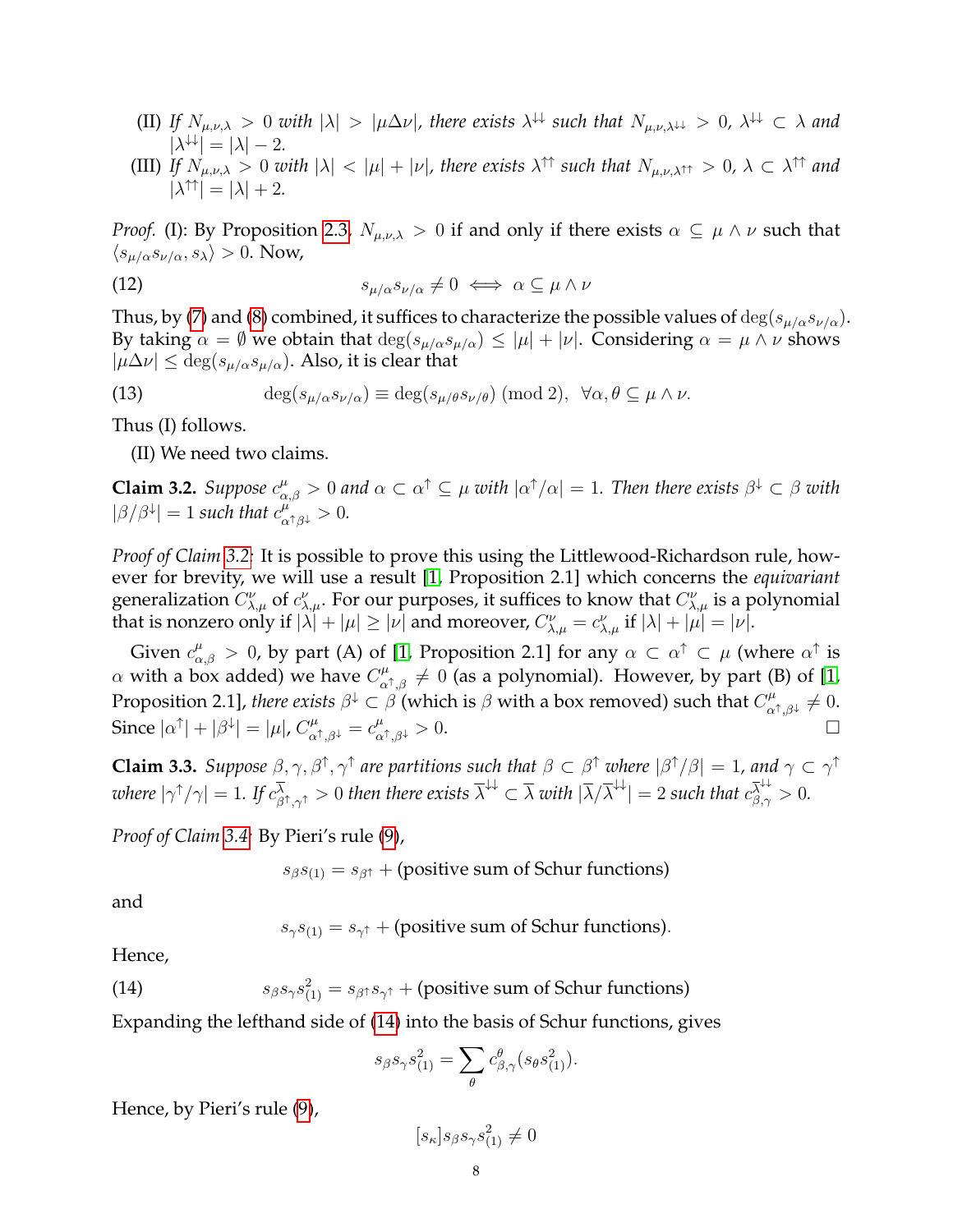only if  $\kappa$  is obtained from  $\theta$  with  $c^{\theta}_{\beta,\gamma} > 0$  with  $\theta \subset \kappa$  and  $|\kappa/\theta| = 2$ . Now, since the righthand side of [\(14\)](#page-7-1) is Schur positive the same must be true of any  $\kappa$  such that  $[s_\kappa]s_{\beta^\uparrow}s_{\gamma^\uparrow}.$ In particular this is true of  $\kappa = \lambda$ .

Since  $N_{\mu,\nu,\lambda} > 0$ , there exists  $(\alpha,\beta,\gamma)$  such that  $c_{\alpha,\beta}^{\mu}c_{\alpha,\gamma}^{\nu}c_{\beta,\gamma}^{\lambda} > 0$ . Since  $|\lambda| > |\mu\Delta\nu|$  we must have  $\alpha \subsetneq \mu \wedge \nu$ . Hence let

$$
\alpha \subsetneq \alpha^{\uparrow} \subseteq \mu \wedge \nu
$$

be  $\alpha$  with a box added. By two applications of Claim [3.2,](#page-7-0) there exists  $\beta^\downarrow$  and  $\gamma^\downarrow$  which are respectively  $\beta$  and  $\gamma$  with a box removed such that  $c^{\mu}_{\alpha}$  $_{\alpha^{\uparrow}\beta^{\downarrow}}^{\mu},c_{\alpha^{\uparrow}\gamma^{\downarrow}}^{\nu}>0.$  Now apply Claim [3.3](#page-7-2) with  $\overline{\lambda} = \lambda$  and  $\beta^{\downarrow}, \gamma^{\downarrow}, \beta, \gamma$ . The conclusion is that  $(\alpha^{\uparrow}, \beta^{\downarrow}, \gamma^{\downarrow})$  is a witness for  $N_{\mu,\nu,\lambda^{\downarrow\downarrow}}$  and  $\lambda^{\downarrow\downarrow} \subset \lambda$  of two smaller size, as desired.

(III): We need two additional claims.

<span id="page-8-0"></span>**Claim 3.4.** Suppose  $c_{\beta,\gamma}^{\lambda} > 0$ . If  $\gamma^{\uparrow} \supset \gamma$  with  $|\gamma^{\uparrow}/\gamma| = 1$  then there exists  $\lambda^{\uparrow} \supset \lambda$  with  $|\lambda^{\uparrow}/\lambda| = 1$ such that  $c^{\lambda^{\uparrow}}_{\beta,\gamma^{\uparrow}}>0$ .

*Proof of Claim* [3.4:](#page-8-0) Fix a rectangle  $R = \ell \times (m - \ell)$  (for some positive integers  $\ell, m$ ) sufficiently large to contain  $\beta, \gamma, \lambda$ . Given a Young diagram  $\theta \subseteq R$  let  $\theta^{\vee}$  be the 180-degree rotation of  $\breve R\setminus\theta.$  A Schubert calculus symmetry for the Grassmannian Gr $_\ell(\mathbb{C}^m)$  states that

(15) 
$$
c_{\beta,\gamma}^{\lambda} = c_{\lambda^{\vee},\gamma}^{\beta^{\vee}}.
$$

Choose  $\ell,m$  sufficiently large so that  $\gamma^\uparrow\subset\beta^\vee$ . By Claim [3.2,](#page-7-0) there exists  $(\lambda^\vee)^\downarrow$  which is  $\lambda^\vee$ with a box removed such that  $c_{(\lambda)}^{\beta \vee}$  $\int_{(\lambda^\vee)^\downarrow,\gamma^\uparrow}^\beta > 0$ . By [\(15\)](#page-8-1),

<span id="page-8-1"></span>
$$
0 < c_{(\lambda^{\vee})^{\downarrow},\gamma^{\uparrow}}^{\beta^{\vee}} = c_{\beta,\gamma^{\uparrow}}^{((\lambda^{\vee})^{\downarrow})^{\vee}}.
$$

By definition of " $\vee$ ",  $((\lambda^{\vee})^{\downarrow})^{\vee}$  is of the form  $\lambda^{\uparrow}$  such that  $c_{\beta,\gamma^{\uparrow}}^{\lambda^{\uparrow}} > 0$ .

<span id="page-8-2"></span>**Claim 3.5.** *Suppose*  $c^{\mu}_{\alpha,\beta} > 0$ . For any  $\emptyset \subseteq \alpha^{\downarrow} \subset \alpha$  with  $|\alpha/\alpha^{\downarrow}| = 1$  there exists  $\beta^{\uparrow} \supset \beta$  with  $|\beta^{\uparrow}/\beta| = 1$  such that  $c_{\alpha^{\downarrow},\beta^{\uparrow}}^{\mu^{\circ}} > 0$ .

*Proof of Claim* [3.5:](#page-8-2) Since  $c_{\alpha,\beta}^{\mu} > 0$ , there exists a LR tableau  $T$  of shape  $\mu/\alpha$  and content  $\beta$ . We are done once we modify  $T$  to give a LR tableau  $T'$  of shape  $\mu/\alpha^{\downarrow}$  and content  $\beta^{\uparrow}$ , as follows: Place 1 in  $b_1 = \alpha/\alpha^{\downarrow}$ . Find the first 1 (if it exists, say in  $b_2$ ) in the column reading (top to bottom, right to left) word order after  $b_1$  and turn that into a 2. Next, find the first 2 (again, if it exists, say in  $b_3$ ) in the column reading word order after  $b_2$  and change that to a 3. We terminate and output  $T'$  when, after replacing the  $k-1$  in  $b_k$  with  $k$ , there is no later  $k$  in the column reading order.

Since the number of boxes of  $T$  is finite, this process does end.  $T'$  is clearly of the desired shape. The content of  $T'$  is

$$
\beta^{\uparrow} := (\beta_1, \beta_2, \dots, \beta_k + 1, \beta_{k+1}, \dots).
$$

It remains to check two things:

(T' is semistandard): Since  $T'(b_1) = 1$ , we can only violate semistandardness if the box  $d_1$  directly below  $b_1$  has  $T(d_1) = 1$ . However, in that case  $T'(d_1) = 2$ , by construction. In general, since

$$
T'(b_j) := T(b_j) + 1 (= j) \text{ for } 2 \le j \le k,
$$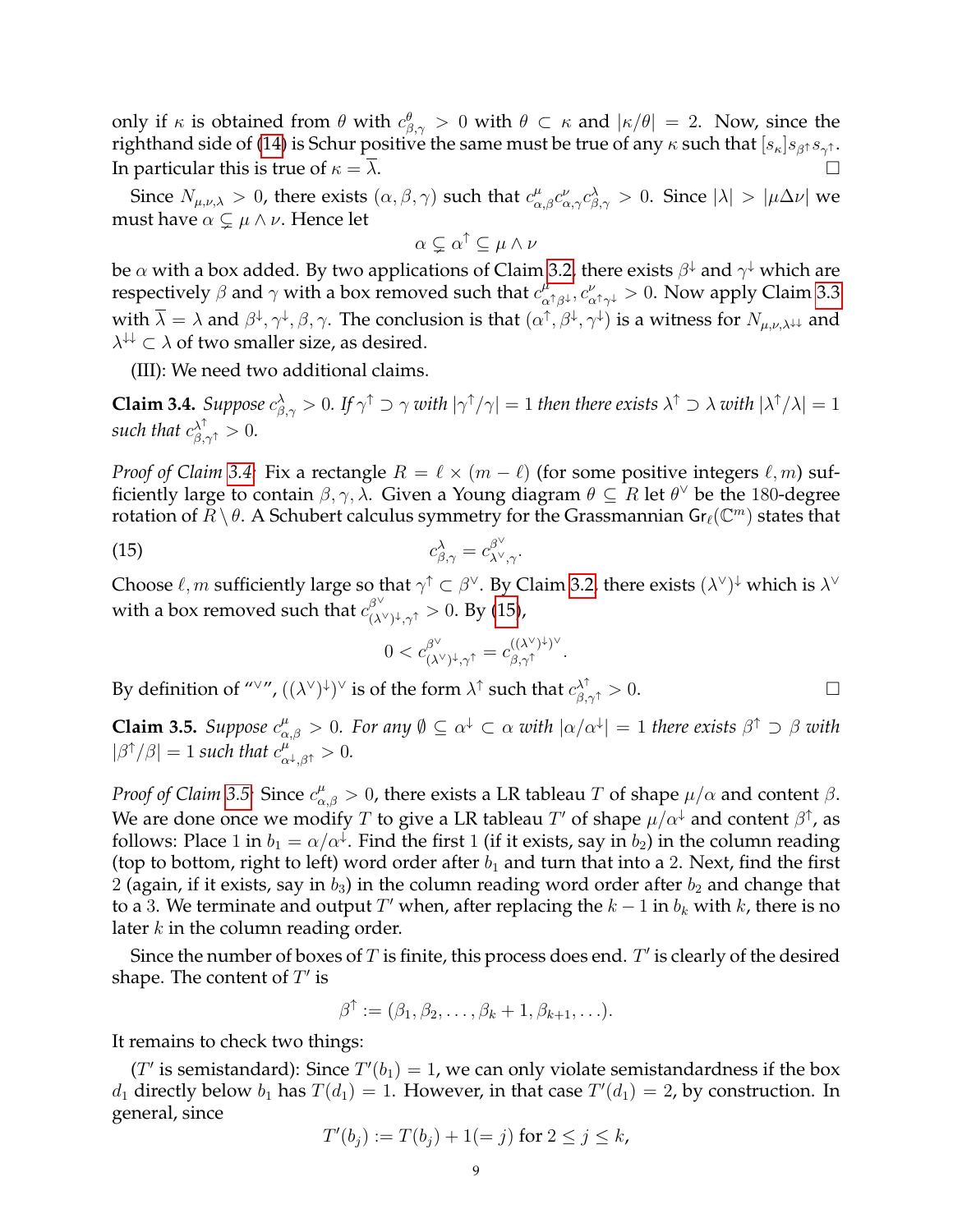the entry in  $b_j$  of  $T'$  can only cause a problem with semistandardness with the box  $d_j$ directly below, or the box  $r_i$  directly to the right. The former is only a concern if  $T(d_i) = j$ , but in that case  $T'(d_j) = j + 1$ .

The latter concern occurs if  $T(r_i) = j - 1$ . If  $b_{i-1}$  is in a column strictly to the right of  $b_i$ then  $T(r_j) = j - 1$  cannot occur since the  $j - 1$  in  $r_j$  occurs strictly between  $b_{j-1}$  and  $b_j$  in the column reading word. This contradicts the definition of  $b_j$ . So we may assume  $b_{j-1}$  is in the same column as  $b_j$ . Since

$$
T(b_{j-1}) := j - 2
$$
 and  $T(b_j) := j - 1$ ,

in fact,  $b_{j-1}$  is immediately above  $b_j$ , i.e.,  $d_{j-1} = b_j$ . Since we assume  $T(r_j) = j - 1$ , semistandardness of T implies  $T(r_{i-1}) = j - 2$ , which by the same argument implies  $b_{i-2}$ is directly above  $b_{j-1}$  (otherwise we would contradict the definition of  $b_{j-1}$ . Repeating this logic tells us that  $b_2, b_3, \ldots, b_j$  are consecutive boxes in the same column with  $T(b_2) := 1$ and  $T(r_2) = 1$ . However, this forces  $b_1$  to be in a column strictly right of  $b_2$ . Since  $T(r_2) = 1$ and  $r_2$  is between  $b_1$  and  $b_2$ , we contradict the definition of  $b_2$ . Thus, the situation  $T(r_i)$  =  $j-1$  of this paragraph cannot actually occur.

 $(T'$  is ballot): It is well-known that any semistandard tableau is ballot with respect to the row reading if and only if it is ballot with respect to the column reading. For  $j \geq 2$ , we need to show that T' is  $(j-1, j)$ *-ballot*, that is, the number of  $j-1$ 's appearing at any given point of the column reading word exceeds the number of  $j$ 's at the same point. If  $j > k + 1$  then the  $j - 1$ 's and  $j$ 's in  $T'$  and  $T$  are in the exact same positions, and  $T'$  is  $(j-1, j)$ -ballot since T is. If  $j = k+1$  the same is true except T' has an additional  $j-1 = k$ at  $b_k$ , and ballotness similarly follows.

Now suppose  $j \leq k$ . The only boxes  $b_t$   $(1 \leq t \leq k)$  that contain  $j - 1$  or  $j$  in  $T$  or  $T'$ are  $b_{j-1}, b_j$  and  $b_{j+1}$ . Hence consider four regions of  $T'$ : (i) strictly before  $b_{j-1}$ ; (ii) starting from  $b_{j-1}$  to before  $b_j$ ; (iii) starting from  $b_j$  until before  $b_{j+1}$ ; and (iv)  $b_{j+1}$  and thereafter (in the column reading order). Below, let  $w[b]$  be a partial reading word of T that ends at a box *b*. Let  $w'[b]$  be the word using the same boxes of  $T'$ .

In region (i), the j's and  $(j - 1)$ 's are in the same positions in both T and T'. Hence since  $w[b]$  is  $(j-1, j)$ -ballot, the same is true of  $w'[b]$  for any  $b$  in (i). For any  $b$  in (ii),  $w'[b]$ has one more  $j-1$  than  $w[b]$  (since  $T(b_{j-1}) = j-2$  and  $T'(b_{j-1}) = j-1$ . Hence,  $w'[b]$  is  $(j-1, j)$ -ballot because this is true of w[b].

For any b in region (iii),  $w'[b]$  and  $w[b]$  have the same number of  $(j-1)'$ s but  $w'$  has one more *j*. There are two cases.

*Case 1:*  $(b_{j+1}$  *exists,* i.e.,  $j < k$  *and region (iv) exists)* If  $w'[b]$  is not  $(j - 1, j)$ -ballot, then it follows  $w[b_{j+1}]$  is not  $(j-1, j)$ -ballot, a contradiction. Finally, if b is in (iv),  $w[b]$  and  $w[b']$ have the same number of  $(j - 1)$ 's and j's, so we are again done.

*Case 2:*  $(b_{i+1}$  *does not exist,* i.e.,  $j = k$  *and region (iv) does not exist)* This case means there are no j's in T after  $b_j$ . Hence if  $w'[b]$  fails to be  $(j-1, j)$ -ballot for any  $b$  weakly after  $b_j$ , in fact  $w'[b_j]$  is not  $(j-1,j)$ -ballot. By definition,  $w[b_j]$  has the same number of  $(j-1)'s$  but one less *j* than  $w'[b_j]$ . Since  $w'[b_j]$  is not  $(j-1, j)$ -ballot, it must be that  $w[b_j]$  has the same number of  $(j-1)$ 's and j's. Let  $b^{\circ}$  be the box immediately before  $b_j$  in the reading order. Since  $T(b_j) = j - 1$  we conclude  $w[b^{\circ}]$  is not  $(j - 1, j)$ -ballot, a contradiction.

Since  $N_{\mu,\nu,\lambda} > 0$  there exists  $(\alpha,\beta,\gamma)$  such that  $c_{\alpha,\beta}^{\mu} c_{\alpha,\gamma}^{\nu} c_{\beta,\gamma}^{\lambda} > 0$ . Remove any corner from  $\alpha$  to obtain  $\alpha^\downarrow$ . By two applications of Claim [3.5](#page-8-2) there exists  $\beta^\uparrow$  and  $\gamma^\uparrow$  such that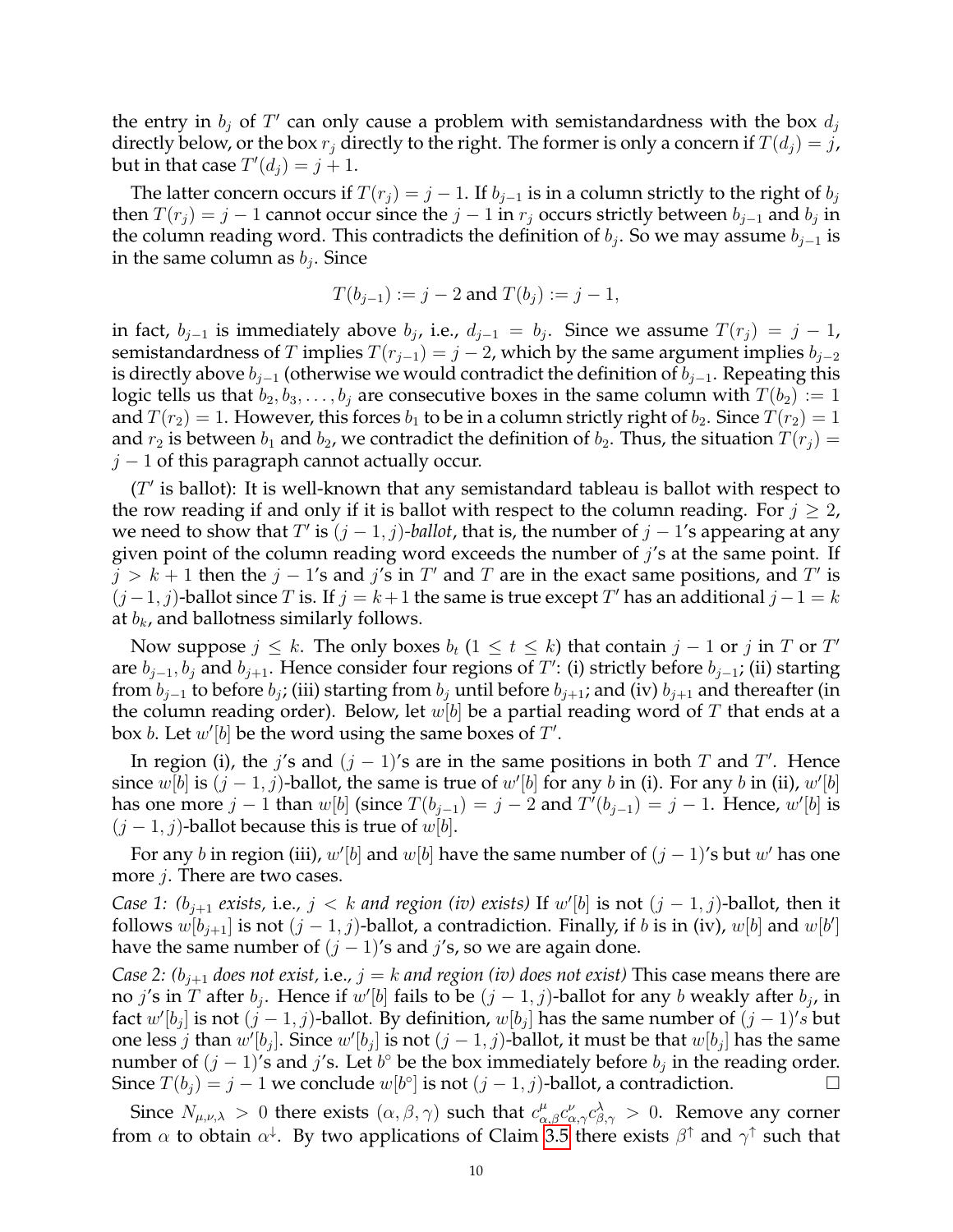$c^{\mu}_{\alpha}$  $\mu_{\alpha^{\downarrow},\beta^{\uparrow}},c_{\alpha^{\downarrow},\gamma^{\uparrow}}^{\nu}>0.$  By two applications of Claim [3.4,](#page-8-0) there exists  $\lambda^{\uparrow\uparrow}$  (as in the theorem statement) such that  $c^{\lambda^{\uparrow\uparrow}}_{\beta^{\uparrow},\gamma^{\uparrow}}>0$ . Hence  $(\alpha^{\downarrow},\beta^{\uparrow},\gamma^{\uparrow})$  witnesses that  $N_{\mu,\nu,\lambda^{\uparrow\uparrow}}>0$ .

*Example* 3.6*.* If  $\mu = (3)$  and  $\nu = (2, 1)$  then  $|\mu \Delta \nu| = 2$  and  $|\mu| + |\nu| = 6$ . We compute:

 $s_{[3]}s_{[2,1]} = s_{[1,1]} + s_{[2]} + s_{[2,1,1]} + s_{[2,2]} + 2s_{[3,1]} + s_{[4]} + s_{[3,2,1]} + s_{[4,1,1]} + s_{[4,2]} + s_{[5,1]}.$ The reader can check agreement with Theorem [3.1.](#page-6-2)

There seems to be another "structural" aspect of [\(4\)](#page-2-3). Define

$$
h_t^{\mu,\nu} = \sum_{\lambda:|\lambda| = |\mu\Delta\nu| + 2t} N_{\mu,\nu,\lambda}.
$$

A sequence  $(a_k)_{k=0}^N$  is *unimodal* if there exists  $0 \le m \le N$  such that

$$
0 \le a_0 \le a_1 \le \ldots \le a_m \ge a_{m+1} \ge \ldots a_{N-1} \ge a_N.
$$

<span id="page-10-1"></span>**Conjecture 3.7** (Unimodality). *The sequence*  $\{h_t^{\mu,\nu}\}_{t=0}^{|\mu \wedge \nu|}$  is a unimodal sequence.

We checked Conjecture [3.7](#page-10-1) for all  $s_{[\mu]}s_{[\nu]}$  where  $0 \leq |\mu|, |\nu| \leq 7$ , and many larger cases. Theorem [3.1](#page-6-2) (II) and (III) suggest proving Conjecture [3.7](#page-10-1) by constructing chains in Young's poset, each element  $\lambda$  appearing  $N_{\mu,\nu,\lambda}$ -many times, "centered" at m:

*Example* 3.8. Continuing the previous example,  ${h_t^{\mu,\nu}}_{t=0}^3 = 2, 5, 4$ . Here  $m = 1$  and we are suggesting that the following chains demonstrate the unimodality:

$$
(1, 1) \subset (2, 2) \subset (4, 2)
$$
  
\n
$$
(2) \subset (2, 1, 1) \subset (4, 1, 1)
$$
  
\n
$$
(3, 1) \subset (3, 2, 1)
$$
  
\n
$$
(4) \subset (5, 1)
$$

There is choice in the chains; in the first and third chains we could interchange the roles of  $(2, 2)$  and  $(3, 1)$ .

A sequence is *log-concave* if

$$
a_t^2 \ge a_{t-1}a_{t+1} \text{ for } 0 < t < N.
$$

Log-concavity implies unimodality. Thus, a warning against Conjecture [3.7](#page-10-1) is this:

*Example* 3.9 (Log-concavity counterexample).  $\{h_t^{(2,2),(2,2)}\}_{t=0}^4 = 1, 2, 6, 8, 6$  is unimodal but not log-concave.

## <span id="page-10-2"></span>4. H. HAHN'S NOTION OF DETECTION

<span id="page-10-0"></span>Our study of  $\mathsf{NL}_n$  was stimulated by work of H. Hahn [\[12,](#page-32-20) [13\]](#page-32-7). Suppose H is an irreducible reductive subgroup of  $GL_N$ . H. Hahn [\[12\]](#page-32-20) defines that a representation

(16) 
$$
\rho: \mathsf{GL}_N \to \mathsf{GL}(V)
$$

*detects* H if H stabilizes a line in V . She initiates a study of detection, motivated by R. Langlands' *beyond endoscopy* proposal [\[30\]](#page-32-9) towards proving his functoriality conjecture [\[29\]](#page-32-10) (see [\[12,](#page-32-20) [13\]](#page-32-7) for elucidation and further references).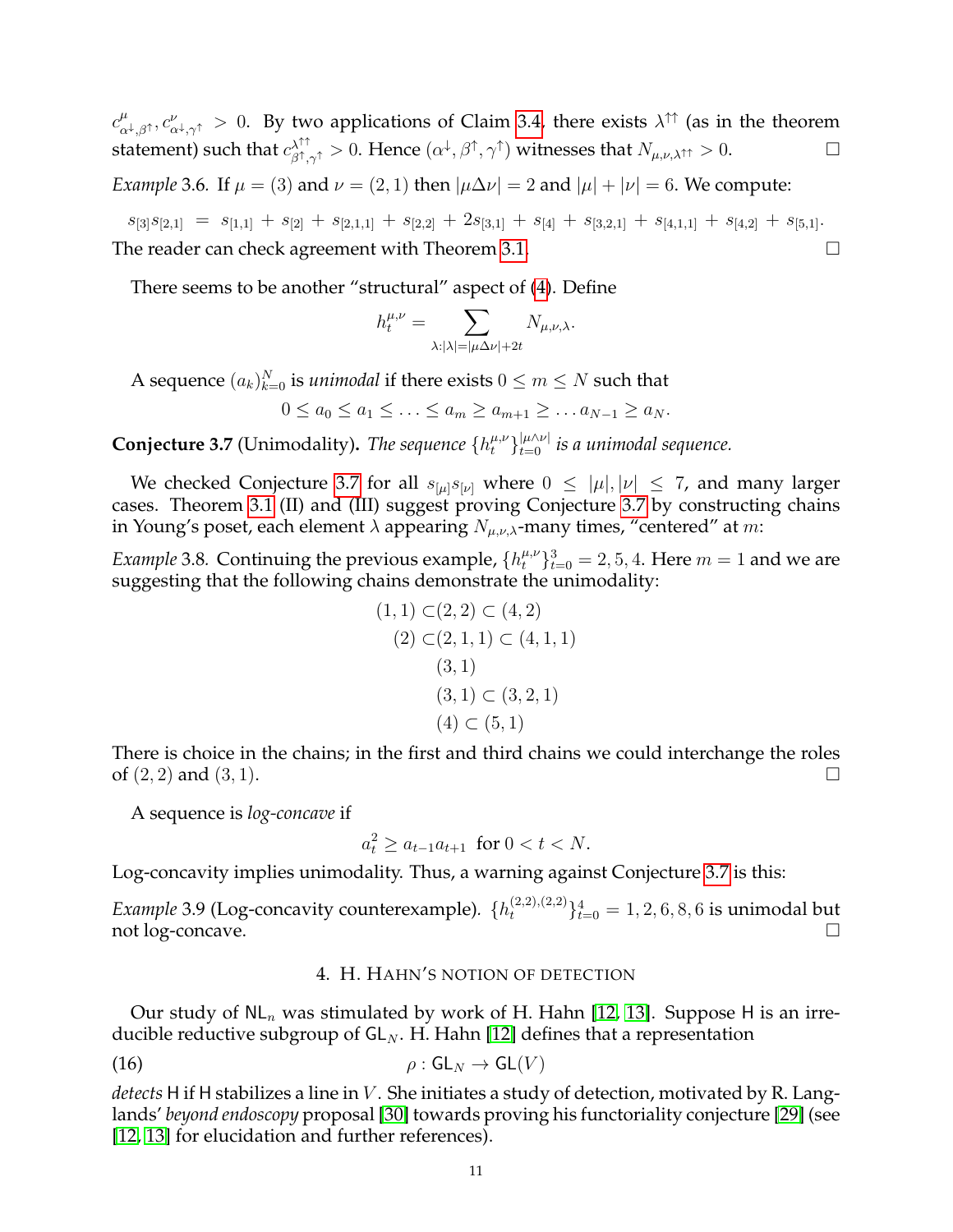The general question stated in [\[12\]](#page-32-20) is to determine which algebraic subgroups of  $GL_N$ are detected by a representation [\(16\)](#page-10-2)? In [\[13\]](#page-32-7), this question is studied using the classical groups  $G = SO_{2n+1}$ ,  $Sp_{2n}$ ,  $SO_{2n}$  (where in the latter case n is assumed to be even) and where  $\rho:GL_N\to GL_{N^3}$  is  $\rho=\otimes^3$ , i.e., the corresponding GL<sub>N</sub>-module is  $\mathbb{C}^N\otimes\mathbb{C}^N\otimes\mathbb{C}^N$ with the diagonal (standard) action of  $GL_N$  where  $g \cdot (u \otimes v \otimes w) = qu \otimes gv \otimes gw$ .

In each case, H. Hahn considers the (irreducible) G-module  $\mathbb{S}_{[\lambda]}(W)$  from the introduction (in type  $D_n$  she assumes  $\lambda_n = 0$ ). If  $r : G \to GL_N$  is the G-representation corresponding to  $\mathbb{S}_{[\lambda]}(W)$ , then it makes sense to define H as the Zariski closure of  $r(\mathsf{G})$  inside  $\mathsf{GL}_N$ . That is, in the notation of [\[13\]](#page-32-7), H is the irreducible subgroup of  $GL_N$  of interest.

Theorem 1.5 of *ibid*. proves that if  $|\lambda|$  is odd then  $\rho = \otimes^3$  does not detect  $\mathbb{S}_{|\lambda|}(W)$ . Conversely, when  $|\lambda|$  is even. Theorem 1.6 of *ibid*. gives three infinite subfamilies of Par $_n$ where  $\rho = \otimes^3$  detects  $\mathbb{S}_{[\lambda]}(W)$ .

We give a short proof of a complete converse.

<span id="page-11-0"></span>**Theorem 4.1.** Let  $\lambda \in \mathsf{Par}_n$ . Then  $\rho = \otimes^3$  detects  $\mathbb{S}_{[\lambda]}(W)$  if  $|\lambda| \equiv 0 \pmod{2}$ .

*Proof of Theorem [4.1:](#page-11-0)* Hahn's [\[13,](#page-32-7) Proposition 3.1] shows that

<span id="page-11-5"></span>(17)  $\rho = \otimes^3$  detects  $\mathbb{S}_{[\lambda]}(W)$  if and only if  $N_{\lambda,\lambda,\lambda} > 0$ .

In *ibid.* this is used to prove  $(\Rightarrow)$ .<sup>[6](#page-11-2)</sup> Therefore, [\(1\)](#page-1-2) shows

<span id="page-11-4"></span>**Lemma 4.2.**  $\rho = \otimes^3$  detects  $\mathbb{S}_{[\lambda]}(W)$  if there exists  $\mu \in \mathsf{Par}_n$  such that  $c^{\lambda}_{\mu,\mu} > 0$ .

<span id="page-11-3"></span>**Claim 4.3.** *For any*  $\lambda \in \text{Par}_n$  *with*  $|\lambda| = 2m$ , *there exists*  $\mu \in \text{Par}_n$  *such that*  $c^{\lambda}_{\mu,\mu} > 0$ .

*Proof of Claim [4.3:](#page-11-3)* Since |λ| is even, there are an even number of odd parts in λ. Let

$$
\lambda_{i_1} \geq \ldots \geq \lambda_{i_{2k}}
$$

be the odd parts of  $\lambda$ .

Define  $\mu = (\mu_1, \mu_2, \dots, \mu_n)$  to be a partition of m, where

$$
\mu_j = \begin{cases} \frac{\lambda_j}{2} & \lambda_j \text{ is even} \\ \frac{\lambda_j + 1}{2} & \lambda_j \text{ is odd and } j \le i_k \\ \frac{\lambda_j - 1}{2} & \lambda_j \text{ is odd and } j > i_k \end{cases}
$$

We show  $c_{\mu,\mu}^\lambda>0$  by giving an explicit ballot filling of  $\lambda/\mu$  with content  $\mu$  (see Section [2.1\)](#page-3-1).

For  $\lambda_i$  even, fill in the rightmost  $\frac{\lambda_i}{2}$  boxes with  $i$ . For a row  $i_j$  of  $\lambda$  with an odd number of boxes, fill in the rightmost  $\frac{\lambda_{i_j}-1}{2}$  boxes in the row with  $i_j.$  There are  $\frac{\lambda_{i_j}-1}{2}$  boxes in each of the top k rows with odd parts. Hence those boxes are entirely filled. There are  $\frac{\lambda_{i,j}+1}{2}$ boxes in each of the bottom  $k$  rows of odd parts. For these rows, one box remains unfilled by the above step. Fill in the empty box in row  $i_{k+j}$  with  $i_j$ ; for the purposes of discussion below, we will call this box *extraordinary*. It will also be convenient to call indices j λ*-even* if  $\lambda_j$  is even,  $\lambda$ -top-odd if  $\lambda_j$  is odd and  $j \leq i_k$ , and  $\lambda$ -bottom-odd otherwise. Let T be this filling. (See Example [4.4](#page-12-3) below.) We must check three things:

<span id="page-11-1"></span><sup>&</sup>lt;sup>5</sup>One might compare this parity characterization to [\[13,](#page-32-7) Theorem 1.5] which shows that  $G :=$  $\text{Sym}^{n-1}(\mathsf{SL}_2) \hookrightarrow \mathsf{GL}_n$  is detected by  $\rho := \text{Sym}^3$  if and only if  $n \equiv 1 \pmod{4}$ .

<span id="page-11-2"></span> $6$ This follows from Proposition [2.2\(](#page-4-1)IV), which just extends the argument made in [\[13\]](#page-32-7).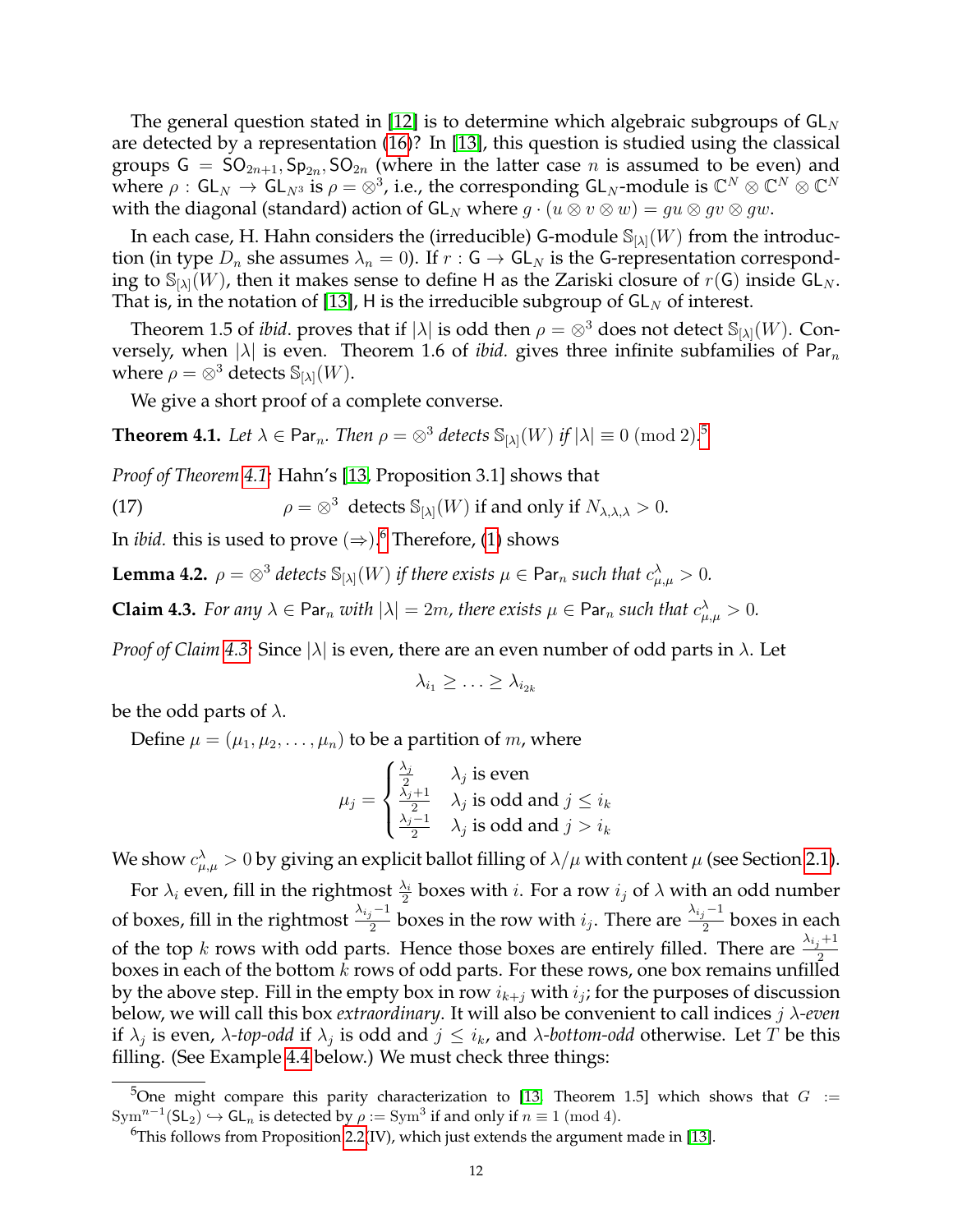$(T$  is semistandard): By construction, T is row-semistandard. It remains to show column strictness. This is clear when comparing adjacent rows j and  $j + 1$  that are either  $\lambda$ -even, or  $\lambda$ -top-odd, since those only use those labels in their respective rows. If either row is bottom-odd, notice that any extraordinary box is either directly beneath an empty square or another extraordinary box. Since extraordinary boxes are labeled in strictly increasing from top to bottom, we are done.

(*T* has content  $\mu$ ): If *j* is  $\lambda$ -even, then  $\mu_j = \frac{\lambda_j}{2}$  $\frac{\lambda_j}{2}$  and there are that many *j's* in row *j* of *T* (and nowhere else). Otherwise, if j is  $\lambda$ -top-odd then we are deficient one label of j in that row. By construction, this missing  $j$  appears in row  $i_{k+j}$ .

(T is ballot): If j is  $\lambda$ -even, the ballotness holds since all j's appear in row j and all  $j + 1$ 's appear in the row  $j+1$  or further south, and since  $\mu_j \geq \mu_{j+1}$ . Next, suppose  $j+1$  (but not j) is λ-even. Hence  $\lambda_{j+1} < \lambda_j$  and row j of T will contain  $\frac{\lambda_j-1}{2} \ge \frac{\lambda_{j+1}}{2}$  many j's; these j's will be read before the  $\frac{\lambda_{j+1}}{2}$ -many  $j + 1$ 's of T, which appear only in row  $j + 1$ . Similarly, we are done if j and  $j + 1$  are both  $\lambda$ -bottom-odd, or (since extraordinary boxes' labels increase top-down) if both are  $\lambda$ -top-odd. Finally, say j is  $\lambda$ -top-odd,  $j + 1$  is  $\lambda$ -bottomodd. Then row j of T has  $\frac{\lambda_j-1}{2}$  many j's and all  $\frac{\lambda_{j+1}-1}{2} (\leq \frac{\lambda_j-1}{2})$  $\frac{(-1)}{2}$ ) many  $j + 1$ 's appear in row  $j + 1$  of T, so ballotness follows.

In view of Lemma [4.2,](#page-11-4) Claim [4.3](#page-11-3) completes the proof of the theorem.

<span id="page-12-3"></span>*Example* 4.4. To illustrate the proof of Claim [4.3,](#page-11-3) let  $\lambda = (14, 11, 10, 8, 8, 7, 6, 6, 5, 5, 4, 3, 2, 1)$ . Hence  $2k = 6$ ,  $(i_1, i_2, i_3, i_4, i_5, i_6) = (2, 6, 9, 10, 12, 14)$ , and  $\mu = (7, 6, 5, 4, 4, 4, 3, 3, 3, 2, 2, 1, 1, 0)$ . In this case,  $T$  is



where we have boldfaced the labels in the exceptional boxes.  $\Box$ 

Given a partition  $\lambda = (\lambda_1, \lambda_2, \ldots)$  let  $k\lambda = (k\lambda_1, k\lambda_2, \ldots)$ . Theorem [4.1](#page-11-0) combined with [\(17\)](#page-11-5) implies:

<span id="page-12-2"></span>**Corollary 4.5.** *If*  $|\lambda| \equiv 0 \pmod{2}$  *then*  $N_{\lambda,\lambda,\lambda} > 0 \iff N_{k\lambda,k\lambda,k\lambda} > 0$  *for all*  $k \in \mathbb{Z}_{\geq 1}$ *.* 

<span id="page-12-0"></span>The simplicity of this "saturation" statement suggested the ideas of the next section.

## 5. POLYTOPAL RESULTS

<span id="page-12-1"></span>5.1.  ${\sf Newell-Littlewood\ polytopes.}\,$  Fix  $\lambda,\mu,\nu\in {\sf Par}_n.$  Let  $a_i^j$  $\{a_i^j, b_i^j, \gamma_i^j \in \mathbb{R} \text{ for } 1 \leq i, j \leq n\}$ and consider the linear constraints:

(1) *Non-negativity*: For all  $1 \le i, j \le n$ ,  $\alpha_i^j$  $j_i^j, \beta_i^j, \gamma_i^j \geq 0$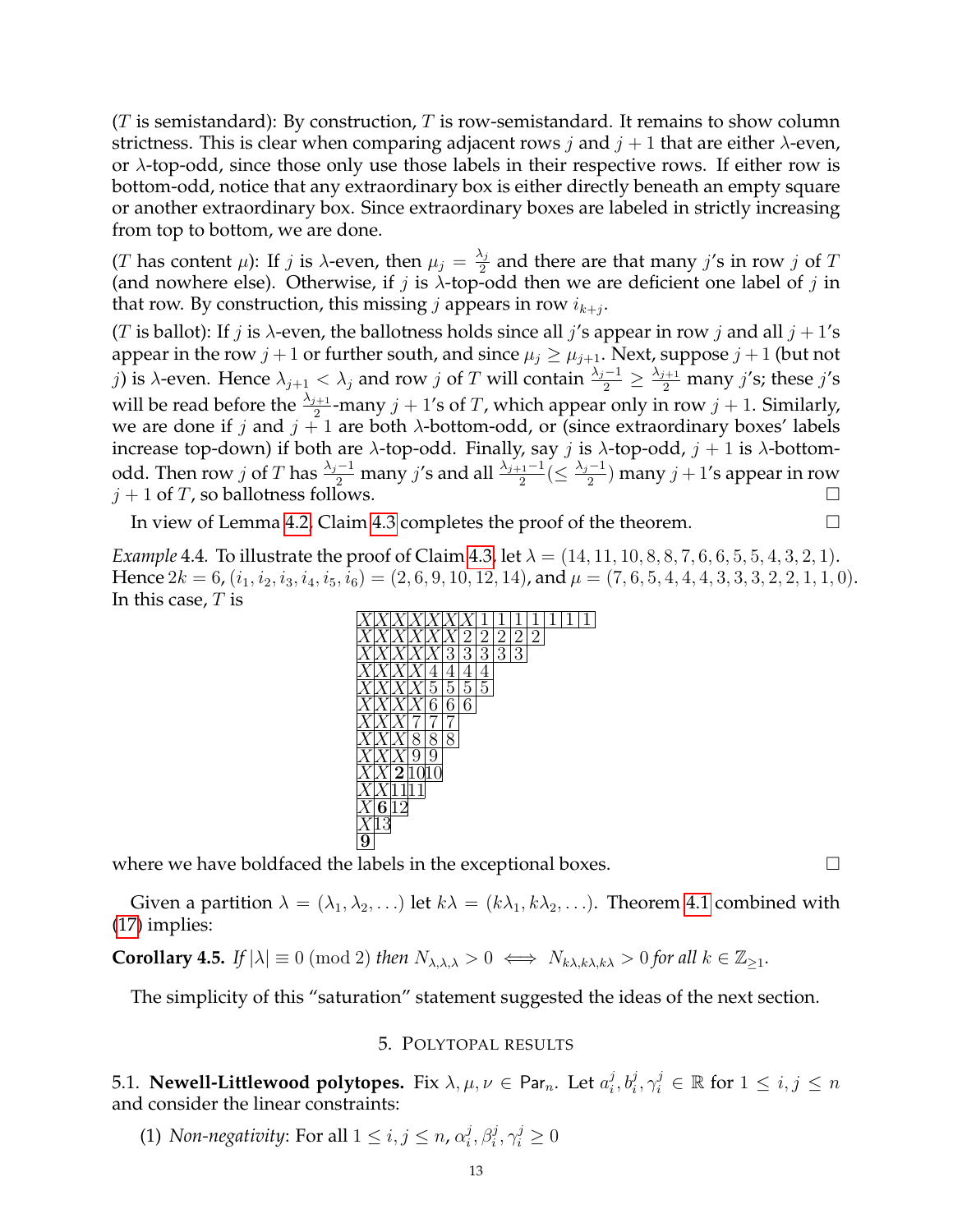(2) *Shape constraints*: For all k,

- (a)  $\sum_j \alpha_k^j + \sum_i \beta_i^k = \mu_k$ (b)  $\sum_j \gamma_k^j + \sum_i \alpha_i^k = \nu_k$ (c)  $\sum_j \beta_k^j + \sum_i \gamma_i^k = \lambda_k$ (3) *Tableau/semistandardness constraints*: For all k, l:
- (a)  $\sum_{j} \alpha_{k+1}^{j} + \sum_{i \leq l} \beta_{i}^{k+1} \leq \sum_{j} \alpha_{k}^{j} + \sum_{i \leq l} \beta_{i}^{k}$ (b)  $\sum_{j} \gamma_{k+1}^{j} + \sum_{i \leq l} \alpha_{i}^{k+1} \leq \sum_{j} \gamma_{k}^{j} + \sum_{i \leq l} \alpha_{i}^{k}$ (c)  $\sum_j \beta_{k+1}^j + \sum_{i \leq l} \gamma_i^{k+1} \leq \sum_j \beta_k^j + \sum_{i \leq l} \gamma_i^k$ (4) *Ballot constraints*: For all k, l:
	- (a)  $\sum_{i \leq k} \alpha_i^i \geq \sum_{i \leq k} \alpha_{l+1}^i$ (b)  $\sum_{i \leq k} \beta_i^i \geq \sum_{i \leq k} \beta_{l+1}^i$
	- (c)  $\sum_{i \leq k} \gamma_l^i \geq \sum_{i \leq k} \gamma_{l+1}^i$
	-

We define the *Newell-Littlewood polytope* in  $\mathbb{R}^{3n^2}$  by

$$
\mathcal{P}_{\mu,\nu,\lambda} = \{(\alpha_i^j,\beta_i^j,\gamma_i^j) \in \mathbb{R}^{3n^2} : (1) \text{-}(4) \text{ hold}\}.
$$

<span id="page-13-1"></span>**Theorem 5.1.**  $N_{\mu,\nu,\lambda} = \#(\mathcal{P}_{\mu,\nu,\lambda} \cap \mathbb{Z}^{3n^2}).$ 

*Proof.* By definition,  $N_{\mu,\nu,\lambda}$  is the number of LR tableaux T, U and V of shape  $\mu/\alpha$ ,  $\nu/\gamma$  and  $\lambda/\beta$  respectively, and of content  $\beta$ ,  $\alpha$ , and  $\gamma$  respectively for any choice of  $\alpha$ ,  $\beta$ , and  $\gamma$  in Par<sub>n</sub>. Given such a triple  $(T, U, V)$  let  $\beta_i^j$  be the number of i's in the  $j^{th}$  row of the ballot filling of T. Similarly,  $\alpha_i^j$  $i$  and  $\gamma_i^j$  $i_i$  are defined with respect to  $U$  and  $V$  respectively. It is straightforward that  $(\alpha_i^j)$  $j^j_i,\beta_i^j,\gamma_i^j$  $i_j^{(j)}$  satisfies (1)-(4).

Conversely, suppose we are given  $(\alpha_i^j)$  $j^j_i,\beta_i^j,\gamma_i^j$  $(\mathcal{P}_{\mu,\nu,\lambda}.$  For  $1\leq i\leq n$ , let

$$
\alpha_i:=\sum_j \alpha_i^j, \; \beta_i:=\sum_j \beta_i^j, \; \text{and } \; \gamma_i:=\sum_j \gamma_i^j.
$$

Notice  $\alpha := (\alpha_1, \dots, \alpha_n) \in \text{Par}_n$  by 4(a). Similarly we define  $\beta, \gamma \in \text{Par}_n$ . Now construct T by placing  $\beta_i^j$  many  $i'$ s in row  $j$  (indented by  $\alpha_i$  many boxes), and order the labels in the row to be in increasing from left to right. By 2(a), T is of skew shape  $\mu/\alpha$ . Conditions 3(a) and  $4(b)$  guarantee that T is an LR tableau. In the same way, we construct appropriate LR tableaux  $U$  and  $V$  using  $\alpha_i^j$  $_i^j, \gamma_i^j$  $i$  and  $\beta$ . This correspondence  $(T, U, V) \leftrightarrow (\alpha_i^j)$  $j^j_i,\beta_i^j,\gamma_i^j$  $\binom{J}{i}$  is clearly bijective.  $\Box$ 

That  $N_{\lambda,\mu,\nu}$  counts lattice points in a polytope also follows from work of A. Berenstein-A. Zelevinsky [\[4,](#page-32-11) Section 2.2] on the more general tensor product multiplicities, together with [\[24,](#page-32-2) Corollary 2.5.3]. Their polytopes are described in terms of root-system datum. The above gives an *ab initio* approach, similar to one seen in a preprint version of [\[33\]](#page-33-11) for the Littlewood-Richardson coefficients.

# <span id="page-13-0"></span>5.2. **Newell-Littlewood semigroups.** The *Littlewood-Richardson semigroup* is

 $LR_n = \{(\mu, \nu, \lambda) \in \text{Par}_n^3 : c_{\mu, \nu}^{\lambda} > 0\};$ 

see, e.g., [\[48\]](#page-33-12). We define the *Newell-Littlewood semigroup* by

$$
\mathsf{NL}_n = \{(\mu, \nu, \lambda) \in \mathsf{Par}_n^3 : N_{\mu, \nu, \lambda} > 0\}.
$$

<span id="page-13-2"></span>**Corollary 5.2.** NL<sub>n</sub> is a semigroup. LR<sub>n</sub> is a subsemigroup of NL<sub>n</sub>.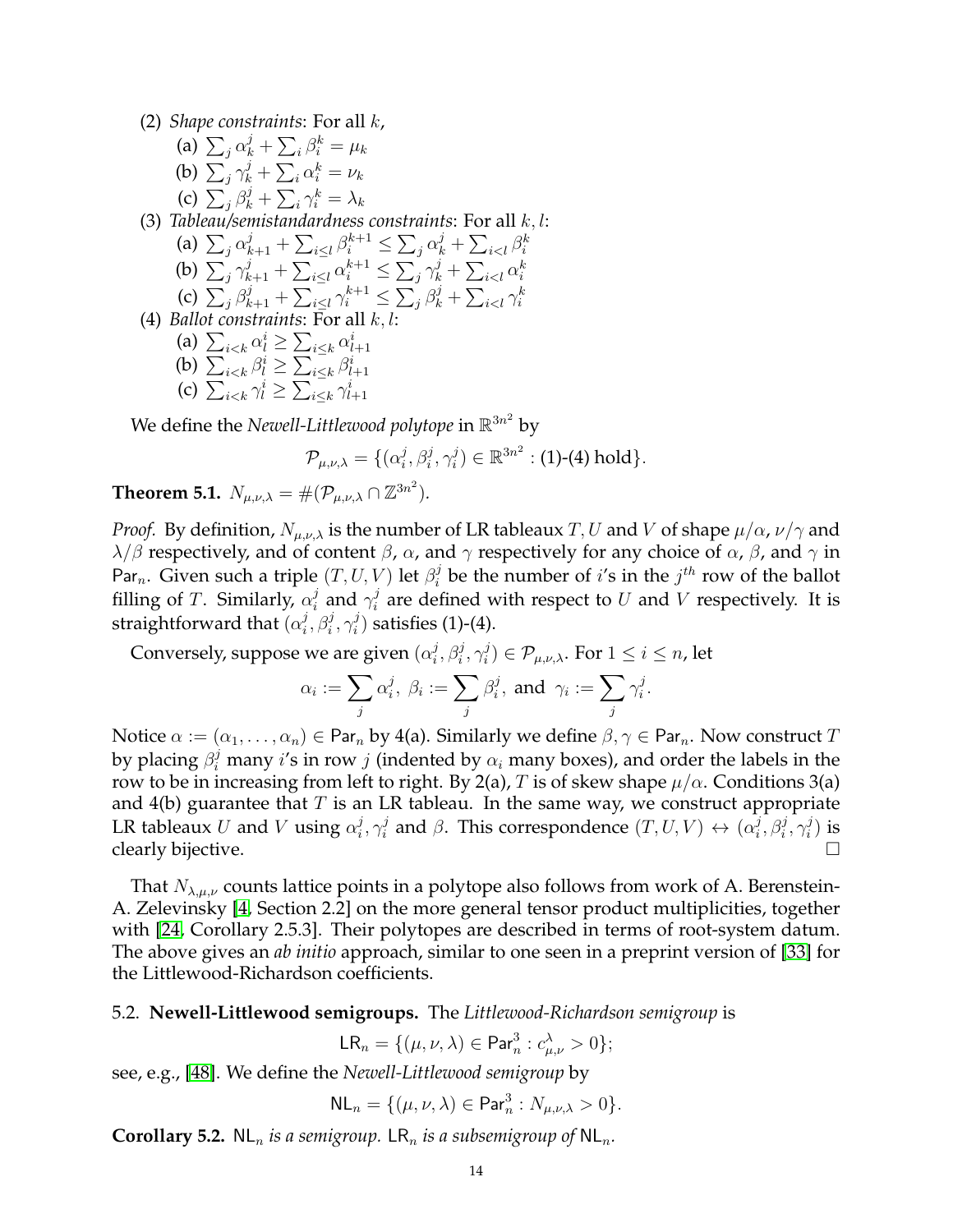*Proof.* Suppose  $(\mu, \nu, \lambda)$  and  $(\overline{\mu}, \overline{\nu}, \overline{\lambda}) \in NL_n$ . By Theorem [5.1,](#page-13-1) there exists a lattice points

 $(\alpha_i^j)$  $j^j_i,\beta_i^j,\gamma_i^j$  $\widehat{p}_{i}^{j})\in\mathcal{P}_{\mu,\nu,\lambda}$  and  $(\overline{\alpha}_{i}^{j})$  $\overline{j}$ ,  $\overline{\beta}^j_i$  $\frac{j}{i}, \overline{\gamma}_i^j$  $\mathcal{P}_{\overline{\mu},\overline{\nu},\overline{\lambda}}$ .

**Observe** 

$$
(\alpha_i^j,\beta_i^j,\gamma_i^j)+(\overline{\alpha}_i^j,\overline{\beta}_i^j,\overline{\gamma}_i^j)\in \mathcal{P}_{\mu+\overline{\mu},\nu+\overline{\nu},\lambda+\overline{\lambda};n}
$$

is a lattice point. By Theorem [5.1,](#page-13-1)  $N_{\mu+\overline{\mu},\nu+\overline{\nu},\lambda+\overline{\lambda}} > 0$  and so  $(\mu+\overline{\mu},\nu+\overline{\nu},\lambda+\overline{\lambda}) \in NL_n$ . Hence  $NL_n$  is a semigroup.

The remaining assertion follows from Lemma [2.2\(](#page-4-1)II).  $\Box$ 

In turn, Corollary [5.2](#page-13-2) immediately implies

**Corollary 5.3.** *If*  $N_{\mu,\nu,\lambda} > 0$  *then*  $N_{k\mu,k\nu,k\lambda} > 0$  *for every*  $k \geq 1$ *.* 

<span id="page-14-2"></span>A. Knutson-T. Tao [\[22\]](#page-32-12) established the *saturation property* of  $c^\lambda_{\mu,\nu}$ . That is

(18) 
$$
c_{\mu,\nu}^{\lambda} > 0 \iff c_{k\mu,k\nu}^{k\lambda} > 0, \ \forall k \in \mathbb{Z}_{\geq 1}.
$$

<span id="page-14-0"></span>**Conjecture 5.4** (Newell-Littlewood Saturation I). *Suppose*  $\lambda, \mu, \nu \in$  Par *such that*  $|\lambda| + |\mu| +$  $|\nu| \equiv 0 \pmod{2}$ *. If*  $N_{k\mu,k\nu,k\lambda} > 0$  for some  $k \ge 1$  then  $N_{\mu,\nu,\lambda} > 0$ .

We checked Conjecture [5.4](#page-14-0) exhaustively for  $\lambda, \mu, \nu$  with  $1 \leq |\lambda|, |\mu|, |\nu| \leq 8$  and  $k = 2, 3$ as well as many other examples. The necessity of the parity hypothesis is Lemma [2.2\(](#page-4-1)V).

This is an *a priori* stronger version of Conjecture [5.4:](#page-14-0)

<span id="page-14-1"></span>**Conjecture 5.5** (Newell-Littlewood Saturation II)**.** *Under the hypotheses of Conjecture [5.4,](#page-14-0) if*  $N_{k\mu,k\nu,k\lambda} > 0$  then there exists  $\alpha, \beta, \gamma \in \mathsf{Par}$  such that  $c_{k\alpha,k\beta}^{k\mu} c_{k\alpha,k\gamma}^{k\nu} c_{k\beta,k\gamma}^{k\lambda} > 0$ .

**Proposition 5.6.** *Conjectures [5.4](#page-14-0) and [5.5](#page-14-1) are equivalent.*

*Proof.* ( $\Rightarrow$ ) Suppose  $|\lambda| + |\mu| + |\nu| \equiv 0 \pmod{2}$  and  $N_{k\mu,k\nu,k\lambda} > 0$ . By Conjecture [5.4,](#page-14-0)  $N_{\mu,\nu,\lambda} > 0$ 0. Hence by [\(1\)](#page-1-2) there exists  $\alpha, \beta, \gamma$  such that  $c_{\alpha,\beta}^{\mu}, c_{\alpha,\gamma}^{\nu}, c_{\beta,\gamma}^{\lambda}$  are all nonzero. By the semigroup property for Littlewood-Richardson coefficients (Corollary [5.2\)](#page-13-2),  $c_{k\alpha,k\beta}^{k\mu},c_{k\alpha,k\gamma}^{k\nu},c_{k\beta,k\gamma}^{k\lambda}$  are also nonzero, as asserted by Conjecture [5.5.](#page-14-1)

 $(\Leftarrow)$  This holds by [\(1\)](#page-1-2) and saturation of the Littlewood-Richardson coefficients [\(18\)](#page-14-2).  $\Box$ 

There has been significant interest in the saturation problem for tensor products of irreducibles for complex semisimple algebraic groups. Suppose  $\mu, \nu, \lambda$  of dominant weights and corresponding irreducibles  $V_{\mu}$ ,  $V_{\nu}$  and  $V_{\lambda}$ . Let

$$
V_{\mu} \otimes V_{\nu} = \bigoplus_{\lambda} V_{\lambda}^{\oplus m_{\mu,\nu}^{\lambda}}.
$$

The aformentioned problem is, if we assume  $\mu + \nu - \lambda$  is in the root lattice, is

$$
m_{\mu,\nu}^{\lambda} \neq 0 \iff m_{k\mu,k\nu}^{k\lambda} \neq 0, \ \forall k \geq 1?
$$

In type  $A$ ,  $m_{\mu,\nu}^{\lambda}$  is a Littlewood-Richardson coefficient, and [\(18\)](#page-14-2) provides an affirmative answer. The answer is negative for types  $B$  and  $C$ , and is conjectured to be true for all simply-laced types, and in particular, type  $D$ . The state of the art is that the type  $D$ conjecture is proved for type  $D_4$  by M. Kapovich-S. Kumar-J. J. Milson [\[15\]](#page-32-21) and more recently by J. Kiers for  $D_5, D_6$  [\[16\]](#page-32-14) (which we refer to for more references).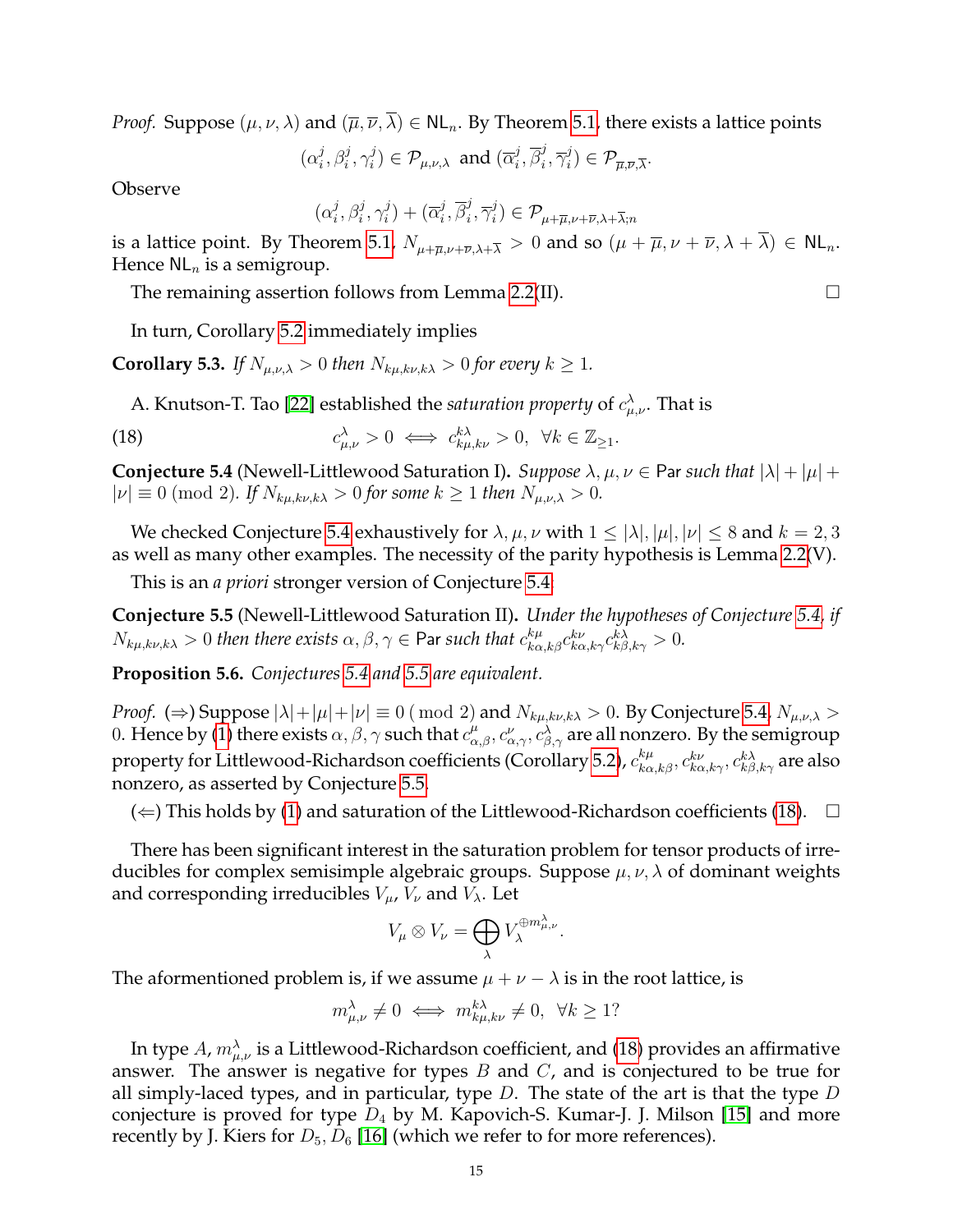Conjecture [5.4](#page-14-0) suggests that saturation should hold in types  $B$  and  $C$  at least in the stable range and under the parity hypothesis. In view of [\[24,](#page-32-2) Theorem 2.3.4], the  $D_n$ conjecture should imply Conjecture [5.4](#page-14-0) (taking into account the parity vs root-lattice hypotheses); we thank J. Kiers for pointing this out (private communication). We emphasize that Conjecture [5.5](#page-14-1) permits a different approach than [\[15,](#page-32-21) [16\]](#page-32-14) for the cases at hand. For example, in addition to the infinite family of cases provided by Corollary [4.5,](#page-12-2) we have:

<span id="page-15-0"></span>**Theorem 5.7.** *Conjecture* [5.5](#page-14-1) *is true if one of*  $\lambda, \mu, \nu$  *is a single row or a single column.* 

*Proof.* Suppose one of  $\lambda, \mu, \nu$  is a single column. By Lemma [2.2\(](#page-4-1)I), we may suppose  $\mu =$ (1<sup>t</sup>). By assumption, there exists  $\alpha$ ,  $\beta$ ,  $\gamma$  such that  $c_{\alpha,\beta}^{(k^t)}, c_{\alpha,\gamma}^{k\nu}, c_{\beta,\gamma}^{k\lambda} > 0$ . For convenience, let  $[\lambda/\mu]_i$  be the number of boxes of the *i*-th row of the skew shape  $\lambda/\mu$ .

<span id="page-15-1"></span>**Lemma 5.8.** *If*  $c^{\lambda}_{\mu,\nu} > 0$ , then  $[\lambda/\mu]_i \leq \nu_1$  for all i.

*Proof of Lemma [5.8:](#page-15-1)* Since  $c_{\mu}^{\lambda'}$  $\lambda'_{\mu',\nu'}=c^\lambda_{\mu,\nu}>0$ , there is a LR tableau  $T$  of  $\lambda'/\mu'$  of content  $\nu'.$  The labels of boxes in a given column C of T are distinct. Hence  $\#C \leq \ell(\nu')$  and the lemma follows.  $\Box$ 

The fact  $c_{\alpha,\beta}^{(k^t)}>0$  implies that  $\alpha,\beta\subseteq (k^t)$  and hence  $\alpha_1,\beta_1\leq k.$  So by Lemma [5.8,](#page-15-1) (19)  $[(k\lambda)/\gamma]_i, [(k\nu)/\gamma]_i \leq k, \forall i.$ 

Since  $\gamma \subseteq k\nu \wedge k\lambda$ , by [\(19\)](#page-15-2), for all *i*:

<span id="page-15-3"></span>(20)  $[(k\lambda)/(k\nu \wedge k\lambda)]_i \leq [(k\lambda)/\gamma]_i \leq k$ , and  $[(k\nu)/(k\nu \wedge k\lambda)]_i \leq [(k\lambda)/\gamma]_i \leq k$ . Also, [\(20\)](#page-15-3) and  $k\nu \wedge k\lambda = k(\nu \wedge \lambda)$  combined imply

<span id="page-15-6"></span><span id="page-15-2"></span>
$$
[\lambda/(\nu \wedge \lambda)]_i, [\nu/(\nu \wedge \lambda)]_i \leq 1, \forall i;
$$

that is,

(21)  $|v_i - \lambda_i| \leq 1$ .

By Theorem [3.1](#page-6-2) (I),

$$
k|\nu\Delta\lambda| = |k\nu\Delta k\lambda| \le |(k^t)| = kt,
$$
  
and so  $|\nu\Delta\lambda| \le t$ . Since  $|\nu\Delta\lambda| \equiv |\nu| + |\lambda| \pmod{2}$  and (by hypothesis)  

$$
|\nu| + |\lambda| + |(1^t)| = |\nu| + |\lambda| + t \equiv 0 \pmod{2},
$$

we have that  $\frac{t-|\nu \Delta \lambda|}{2} \in \mathbb{Z}_{\geq 0}$ .

<span id="page-15-4"></span>**Claim 5.9.** *There are at least*  $\frac{t - |\nu \Delta \lambda|}{2}$  *indices i such that*  $\nu_i = \lambda_i > 0$ *.* 

*Proof of Claim* [5.9:](#page-15-4) By definition of  $\alpha$ ,  $\beta$ , and  $\gamma$ ,

$$
kt = |\alpha| + |\beta|
$$
  
= |(k\nu)/\gamma| + |(k\lambda)/\gamma|  
= |(k\nu)/(k\nu \wedge k\lambda)| + |(k\nu \wedge k\lambda)/\gamma| + |(k\lambda)/(k\nu \wedge k\lambda)| + |(k\nu \wedge k\lambda)/\gamma|  
= |k\nu \Delta k\lambda| + 2|(k\nu \wedge k\lambda)/\gamma|.

<span id="page-15-5"></span>This is equivalent to

(22) 
$$
k\left(\frac{t-|\nu\Delta\lambda|}{2}\right)=|(k\nu\wedge k\lambda)/\gamma|.
$$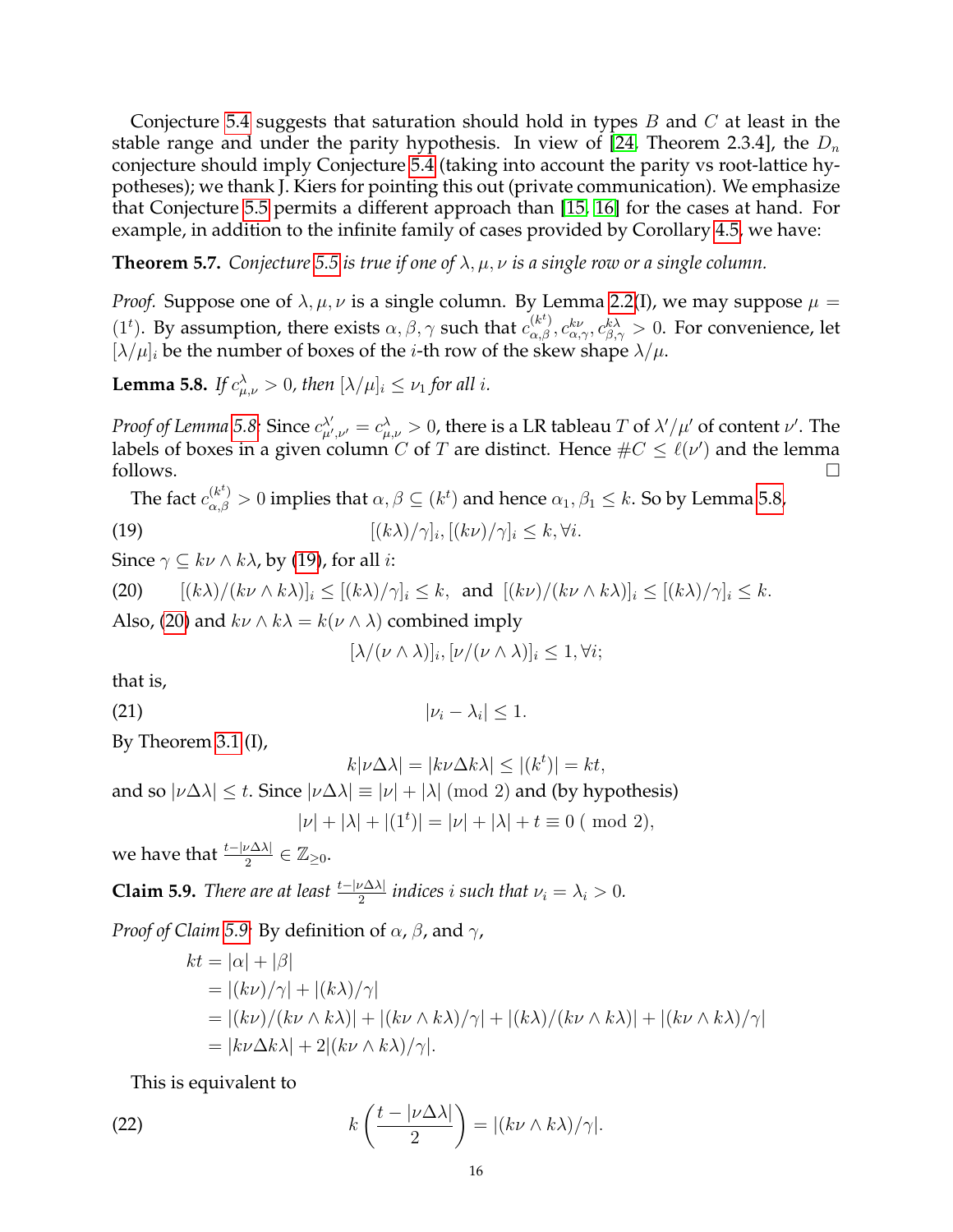By [\(19\)](#page-15-2),

<span id="page-16-1"></span>
$$
[(k\nu \wedge k\lambda)/\gamma]_i \le [(k\nu)/\gamma]_i \le k, \forall i.
$$

Thus [\(22\)](#page-15-5) and the Pigeonhole Principle shows

(23) 
$$
\#\{i : [(k\nu \wedge k\lambda)/\gamma]_i > 0\} \geq \frac{t - |\nu \Delta \lambda|}{2}.
$$

By [\(21\)](#page-15-6), if  $\nu_j \neq \lambda_j$  then  $[k\nu\Delta k\lambda]_j = k$ . By [\(19\)](#page-15-2),  $k\nu_j - \gamma_j$ ,  $k\lambda_j - \gamma_j \leq k$ . Hence

(24) 
$$
k \ge \max\{k\nu_j, k\lambda_j\} - \gamma_j = (\max\{k\nu_j, k\lambda_j\} - \min\{k\nu_j, k\lambda_j\}) + (\min\{k\nu_j, k\lambda_j\} - \gamma_j) = k + (\min\{k\nu_j, k\lambda_j\} - \gamma_j).
$$

Therefore  $\min\{k\nu_j,k\lambda_j\} - \gamma_j = 0$ . That is,

$$
[(k\nu \wedge k\lambda)/\gamma]_j = 0.
$$

As a result,  $[(k\nu \wedge k\lambda)/\gamma]_i > 0$  only if  $\nu_i = \lambda_i > 0$ . Hence by [\(23\)](#page-16-1) there are at least  $\frac{t - |\nu \Delta \lambda|}{2}$  many *i* with  $\nu_i = \lambda_i > 0$ .

By Claim [5.9,](#page-15-4) we may define  $\overline{\gamma}$  to be  $\nu \wedge \lambda$  with one box removed from the southmost t−|ν∆λ|  $\frac{\nu \Delta \lambda_1}{2}$  rows *i* such that  $\nu_i = \lambda_i > 0$ . It follows from [\(21\)](#page-15-6) that  $\nu/\overline{\gamma}$  and  $\lambda/\overline{\gamma}$  are vertical strips. Now, since  $|\nu| + |\lambda| = 2|\nu \wedge \lambda| + |\nu \Delta \lambda|$ ,

$$
|\nu/\overline{\gamma}| = |\nu| - |\nu \wedge \lambda| + \frac{t - |\nu \Delta \lambda|}{2}
$$
  
= 
$$
\frac{2|\nu| - 2|\nu \wedge \lambda| + t - |\nu \Delta \lambda|}{2}
$$
  
= 
$$
\frac{|\nu| - |\lambda| + t + (|\nu| + |\lambda| - 2|\nu \wedge \lambda| - |\nu \Delta \lambda|)}{2}
$$
  
= 
$$
\frac{|\nu| - |\lambda| + t}{2}.
$$

Similarly,  $|\lambda/\overline{\gamma}| = \frac{|\lambda|-|\nu|+t}{2}$  $\frac{p}{2}$ . Therefore, the (column version) of the classical Pieri rule [\(9\)](#page-5-4) shows that

 $((1^{(t+|\nu|-|\lambda|)/2}), (1^{(t+|\lambda|-|\nu|)/2}), \overline{\gamma})$ 

is a witness for  $N_{(1<sup>t</sup>),\nu,\lambda} > 0$ .

The proof where one of  $\mu$ ,  $\nu$ ,  $\lambda$  is a single row is similar to the above argument, except simpler. Therefore we only sketch the necessary changes and leave the details to the reader. By Proposition [2.4,](#page-6-1) we have  $|\nu'_i - \lambda'_i| \leq 1$ ; this is the analogue of [\(21\)](#page-15-6). By the same reasoning,  $\frac{t-|\nu\Delta\lambda|}{2}\in\mathbb{Z}_{\geq0}.$  The column version of Claim [5.9](#page-15-4) states that there are at least  $\frac{t-|\nu\Delta\lambda|}{2}$  indices i such that  $\nu'_i = \lambda'_i > 0$ ; it is proved using a different Pigeonhole argument. Given this claim, one defines  $\hat{\gamma}$  be removing a single box from the eastmost  $\frac{t-\vert \nu \Delta \lambda \vert}{\vert \nu \Delta \lambda \vert}$  columns such that  $\nu' = \lambda'$ . Then one concludes in the same way. t−|ν∆λ|  $\frac{\partial u \Delta \lambda}{\partial x}$  columns such that  $\nu'_i = \lambda'_i$ . Then one concludes in the same way.

<span id="page-16-0"></span>5.3. **Horn and (extended) Weyl inequalities.** Let  $[n] := \{1, 2, \ldots n\}$ . For any

$$
I = \{i_1 < i_2 < \dots < i_d\} \subseteq [n]
$$

define the partition

$$
\tau(I) := (i_d - d \ge \cdots \ge i_2 - 2 \ge i_1 - 1).
$$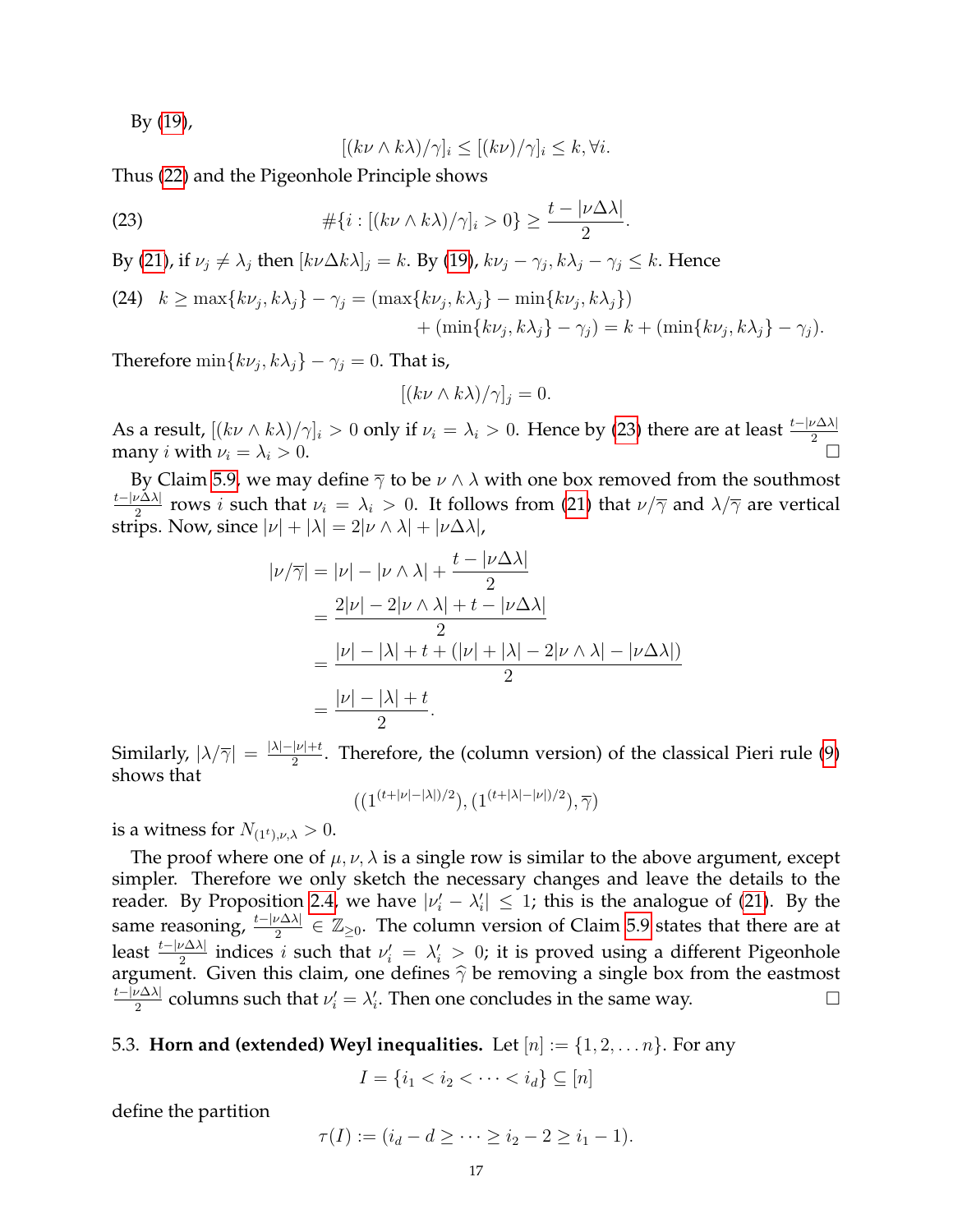This bijects subsets of  $[n]$  of cardinality d with partitions whose Young diagrams are contained in a  $d \times (n - d)$  rectangle. The following combines the main results of A. Klyachko [\[21\]](#page-32-22) and A. Knutson-T. Tao [\[22\]](#page-32-12).

<span id="page-17-2"></span>**Theorem 5.10.** ([\[21\]](#page-32-22), [\[22\]](#page-32-12)) Let  $\lambda, \mu, \nu \in \mathsf{Par}_n$  such that  $|\lambda| + |\mu| = |\nu|$ . Then  $c_{\mu,\nu}^{\lambda} > 0$  if and only if for every  $d < n$ , and every triple of subsets  $I,J,K \subseteq [n]$  of cardinality  $d$  such that  $c^{\tau(K)}_{\tau(I),\tau(J)} > 0$ ,

(25) 
$$
\sum_{k \in K} \lambda_k \leq \sum_{i \in I} \mu_i + \sum_{j \in J} \nu_j.
$$

The inequalities [\(25\)](#page-17-1) are the *Horn inequalities* [\[14\]](#page-32-15).

<span id="page-17-6"></span>**Proposition 5.11.** *Let*  $\mu$ ,  $\nu$ ,  $\lambda \in \text{Par}_n$  *such that*  $N_{\mu,\nu,\lambda} > 0$ *. Then the Horn inequalities* [\(25\)](#page-17-1) *hold.* 

*Proof.* Since  $N_{\mu,\nu,\lambda}>0$ , there exists  $\alpha, \beta, \gamma$  such that  $c_{\alpha,\beta}^{\mu}, c_{\alpha,\gamma}^{\nu}, c_{\beta,\gamma}^{\lambda} > 0$ .

By Theorem [5.10,](#page-17-2)  $(\mu, \alpha, \beta)$  satisfies the Horn inequalities [\(25\)](#page-17-1). Consider an arbitrary Horn inequality associated to a triple of subsets  $(I, J, K)$  as in Theorem [5.10.](#page-17-2)

<span id="page-17-1"></span>
$$
\sum_{k \in K} \lambda_k \le \sum_{i \in I} \beta_i + \sum_{j \in J} \gamma_j.
$$

Since  $c_{\alpha,\gamma}^{\nu}>0$ ,  $\gamma\subseteq\nu$  and so in particular  $\gamma_j\leq\nu_j$  for all j, and similarly  $\beta_i\leq\mu_i$ , so

<span id="page-17-3"></span>
$$
\sum_{k \in K} \lambda_k \le \sum_{i \in I} \mu_i + \sum_{j \in J} \nu_j.
$$

Hence  $(\mu, \nu, \lambda)$  satisfies [\(25\)](#page-17-1), as desired.

Among the Horn inequalities are the *Weyl's inequalities* [\[46\]](#page-33-8). The latter inequalities state that a necessary condition for  $c^\lambda_{\mu,\nu}>0$  is

(26)  $\lambda_{i+j-1} \leq \nu_i + \mu_j \text{ for } i+j-1 \leq n;$ 

we refer to [\[5\]](#page-32-23) and the references therein for an expository account. When  $n = 2$ , the Horn inequalities [\(25\)](#page-17-1) and Weyl inequalities [\(26\)](#page-17-3) coincide:

<span id="page-17-7"></span>(27) 
$$
\lambda_1 \leq \mu_1 + \nu_1, \ \lambda_2 \leq \mu_1 + \nu_2, \ \lambda_2 \leq \mu_2 + \nu_1.
$$

Theorem [5.10](#page-17-2) has been extended in a number of ways. For a recent example, see work of N. Ressayre [\[38\]](#page-33-13), who gave inequalities valid whenever the *Kronecker coefficient*  $g_{\mu,\nu,\lambda} > 0$ .

<span id="page-17-0"></span>**Theorem 5.12** (Extended Weyl inequalities). Let  $\mu, \nu, \lambda \in \text{Par}_n$  and  $1 \leq k \leq i < j \leq l \leq n$ , *let*  $m = \min(i - k, l - j)$  *and*  $M = \max(i - k, l - j)$ *. If*  $N_{\mu,\nu,\lambda} > 0$  *then* 

<span id="page-17-5"></span>(28) 
$$
\mu_i - \mu_j \leq \lambda_k - \lambda_l + \nu_{m-p+1} + \nu_{M+p+2} \text{ where } 0 \leq p \leq m.
$$

*Proof.* Since  $N_{\mu,\nu,\lambda} > 0$ , there exists  $\alpha, \beta, \gamma$  such that  $c_{\alpha,\beta}^{\mu}, c_{\alpha,\gamma}^{\nu}, c_{\beta,\gamma}^{\lambda} > 0$ . By Theorem [5.10,](#page-17-2)  $(\mu, \alpha, \beta)$ ,  $(\nu, \alpha, \gamma)$ ,  $(\lambda, \beta, \gamma)$  all satisfy the Horn inequalities. Therefore, by Weyl's inequalities [\(26\)](#page-17-3), we have that

(29) 
$$
\mu_i \leq \alpha_{i-k+1} + \beta_k \text{ and } \lambda_l \leq \beta_j + \gamma_{l+1-j}.
$$

Additionally,

<span id="page-17-4"></span>
$$
c_{\tau([n]\setminus\{j\}),\tau([n-1])}^{\tau([n]\setminus\{j\})} = c_{(1^{n-j}),(0)}^{(1^{n-j})} = 1,
$$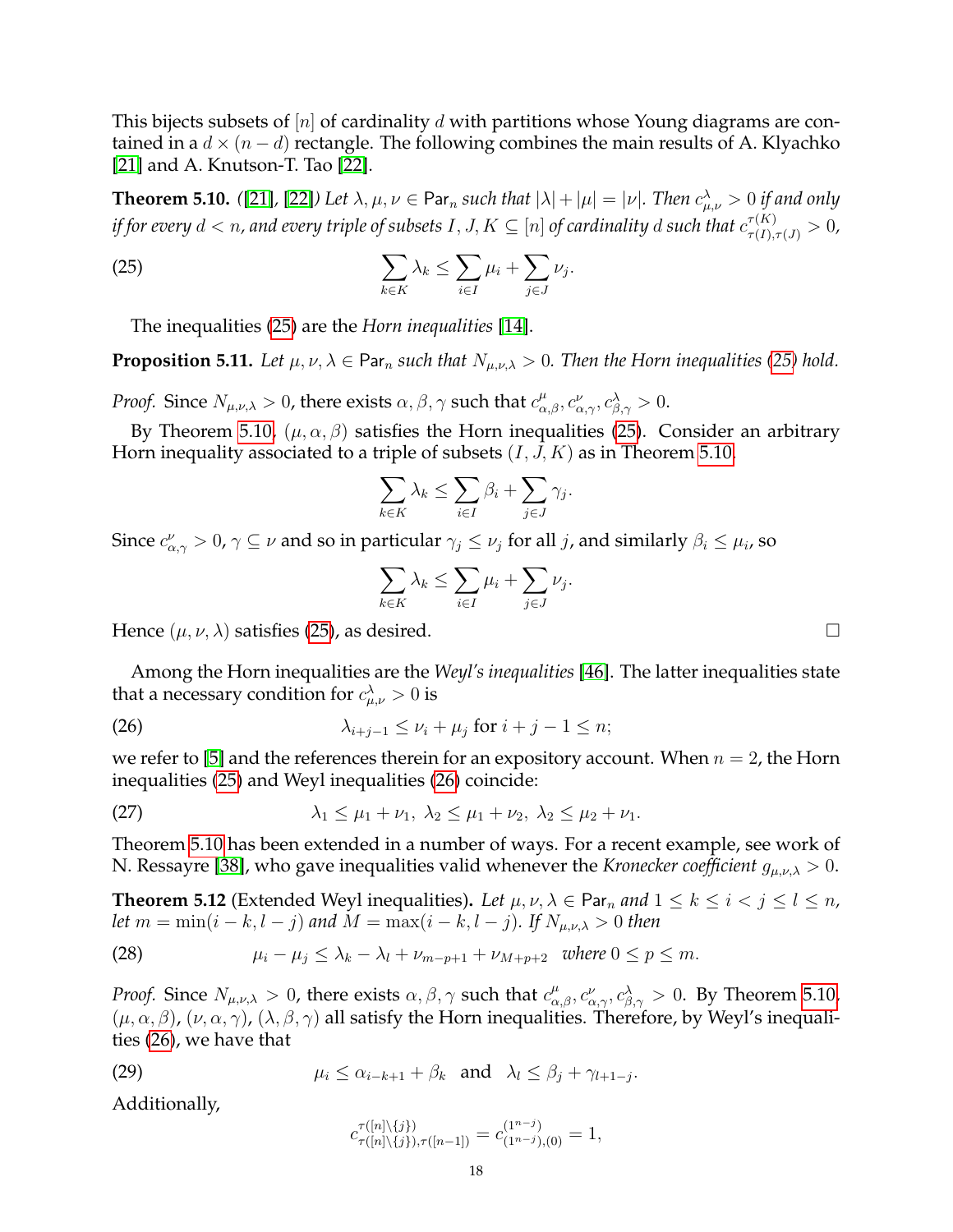so by Theorem [5.10](#page-17-2) applied to  $c_{\alpha,\beta}^{\mu}>0$ ,

 $(30)$   $\sum$  $a \neq j$  $\mu_a \leq \sum$  $b \neq n$  $\alpha_b + \sum$  $c \neq j$  $\beta_c$ .

Subtracting [\(30\)](#page-18-1) from

<span id="page-18-4"></span><span id="page-18-3"></span><span id="page-18-1"></span>
$$
\sum_a \mu_a = \sum_b \alpha_b + \sum_c \beta_c,
$$

gives

(31)  $\mu_j \geq \alpha_n + \beta_j$ .

By the same logic,

(32)  $\lambda_k \geq \beta_k + \gamma_n$ .

Also, by treating  $\alpha$ ,  $\gamma$ , and  $\nu$  as partitions of  $n + 1$  rows with  $\alpha_{n+1} = \gamma_{n+1} = \nu_{n+1} = 0$ , we have that

<span id="page-18-2"></span>
$$
c_{\tau([n+1]\backslash\{n-p+1,M+p+2\})}^{\tau([n+1]\backslash\{m-p+1,M+p+2\})} = c_{(1^{n-1-(i-k)}), (1^{n-1-(l-j)})}^{(2^{n+M-m})} = 1.
$$

Thus, Theorem [5.10](#page-17-2) applied to  $c^{\nu}_{\alpha,\gamma}>0$  gives

(33) 
$$
\sum_{a \notin \{m-p+1, M+p+2\}} \nu_a \leq \sum_{b \notin \{i-k+1, n+1\}} \alpha_b + \sum_{c \notin \{l-j+1, n+1\}} \gamma_c.
$$

Subtracting [\(33\)](#page-18-2) from

$$
\sum_a \nu_a = \sum_b \alpha_b + \sum_c \gamma_c
$$

gives

(34) 
$$
\alpha_{i-k+1} + \gamma_{l-j+1} = \alpha_{i-k+1} + \alpha_{n+1} + \gamma_{l-j+1} + \gamma_{n+1} \leq \nu_{m-p+1} + \nu_{M+p+2}
$$

Therefore, combining [\(29\)](#page-17-4), [\(31\)](#page-18-3) and [\(32\)](#page-18-4) gives the first inequality below:

<span id="page-18-5"></span>
$$
\mu_i - \mu_j + \lambda_l - \lambda_k \le (\alpha_{i-k+1} + \beta_k) - (\alpha_n + \beta_j) + (\beta_j + \gamma_{l+1-j}) - (\beta_k + \gamma_n)
$$
  
=  $\alpha_{i-k+1} - \alpha_n + \gamma_{l+1-j} - \gamma_n$   
 $\le \alpha_{i-k+1} + \gamma_{l+1-j}$   
 $\le \nu_{m-p+1} + \nu_{M+p+2},$ 

where we have just applied [\(34\)](#page-18-5). This completes the derivation of [\(28\)](#page-17-5).  $\Box$ 

<span id="page-18-6"></span>**Corollary 5.13.** *The inequalities [\(25\)](#page-17-1)* and [\(28\)](#page-17-5), where the roles of  $(\mu, \nu, \lambda)$  are interchanged under *all*  $\mathfrak{S}_3$ -permutations, also hold whenever  $N_{\mu,\nu,\lambda} > 0$ .

*Proof.* Combine Lemma [2.2\(](#page-4-1)I) with Proposition [5.11](#page-17-6) and Theorem [5.12.](#page-17-0) □

Just as the Weyl inequalities are necessary and sufficient to characterize  $LR<sub>2</sub>$ , we now show that the (extended) Weyl inequalities (together with symmetries given by Corol-lary [5.13\)](#page-18-6) are necessary and sufficient to describe  $NL<sub>2</sub>$ .

<span id="page-18-0"></span>**Theorem 5.14.** *Suppose*  $\lambda, \mu, \nu \in \text{Par}_2$  *satisfies*  $|\lambda| + |\mu| + |\nu| \equiv 0 \pmod{2}$  *and the triangle inequalities. Then*  $(\mu, \nu, \lambda) \in NL_2$  *if and only if this list of linear inequalities holds:* 

<span id="page-18-7"></span>(35) 
$$
\lambda_1 \le \mu_1 + \nu_1, \ \nu_1 \le \lambda_1 + \mu_1, \ \mu_1 \le \lambda_1 + \nu_1
$$

<span id="page-18-8"></span>(36) 
$$
\lambda_2 \le \mu_1 + \nu_2, \ \nu_2 \le \lambda_1 + \mu_2, \ \mu_2 \le \lambda_1 + \nu_2
$$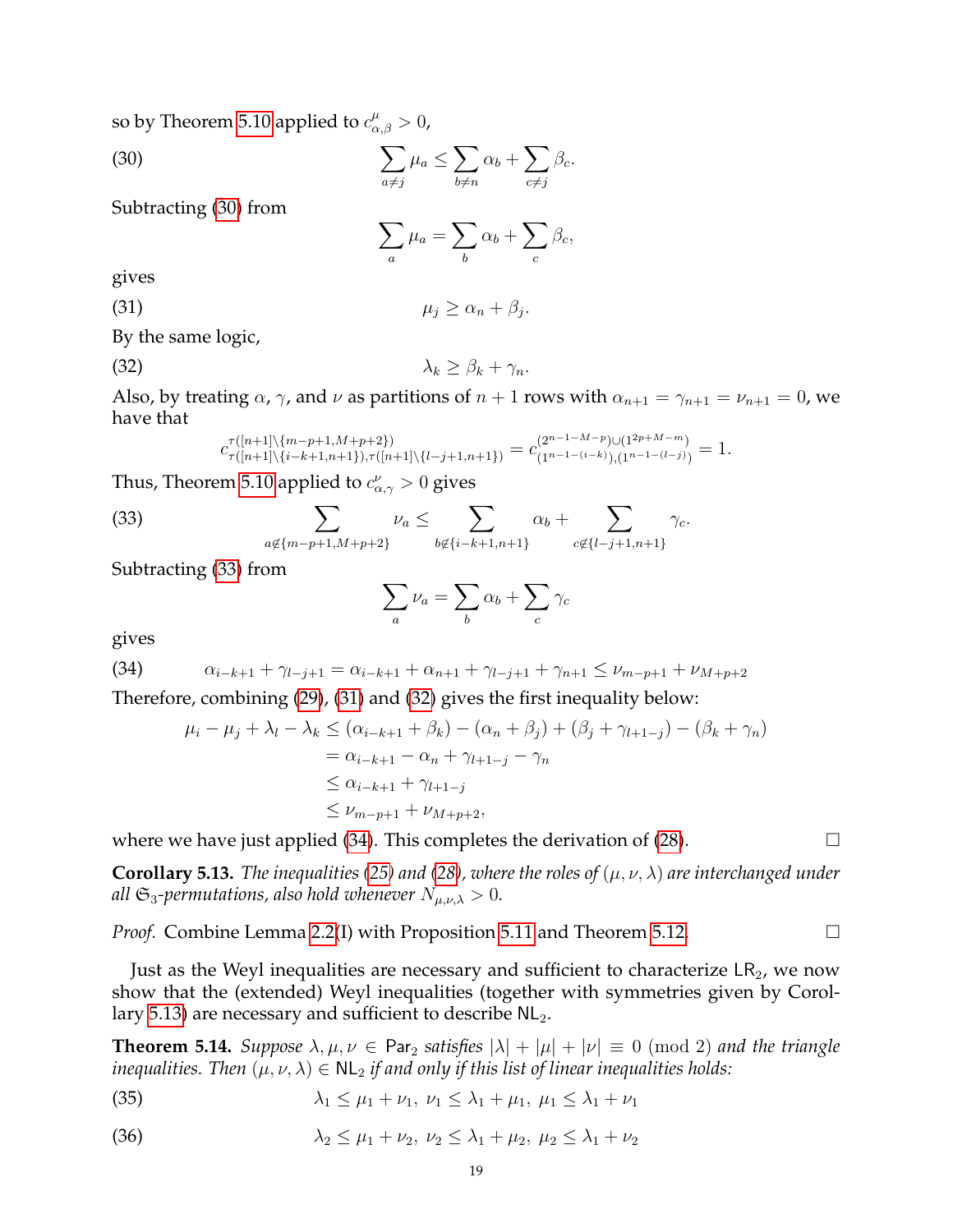<span id="page-19-1"></span>(37) 
$$
\lambda_2 \le \mu_2 + \nu_1, \ \nu_2 \le \lambda_2 + \mu_1, \ \mu_2 \le \lambda_2 + \nu_1
$$

<span id="page-19-2"></span>
$$
(38) \nu_1 - \nu_2 \le \mu_1 + \mu_2 + \lambda_1 - \lambda_2, \ \mu_1 - \mu_2 \le \lambda_1 + \lambda_2 + \nu_1 - \nu_2, \ \lambda_1 - \lambda_2 \le \nu_1 + \nu_2 + \mu_1 - \mu_2 \lambda_1 - \lambda_2 \le \mu_1 + \mu_2 + \nu_1 - \nu_2, \mu_1 - \mu_2 \le \nu_1 + \nu_2 + \lambda_1 - \lambda_2, \nu_1 - \nu_2 \le \lambda_1 + \lambda_2 + \mu_1 - \mu_2.
$$

Above, [\(35\)](#page-18-7), [\(36\)](#page-18-8), [\(37\)](#page-19-1) are the  $n = 2$  Horn/Weyl inequalities [\(27\)](#page-17-7) and their symmetric analogues. [\(38\)](#page-19-2) represents (up to symmetry) the unique inequality of the form [\(28\)](#page-17-5) for this case.

Theorem [5.14](#page-18-0) implies another case of Conjectures [5.4](#page-14-0) and [5.5:](#page-14-1)

<span id="page-19-0"></span>**Corollary 5.15.** *Conjectures* [5.4](#page-14-0) *and* [5.5](#page-14-1) *hold when*  $n = 2$ *.* 

*Proof.* Suppose that  $|\lambda| + |\mu| + |\nu| \equiv 0 \pmod{2}$  and  $N_{k\mu,k\nu,k\lambda} > 0$ . By Theorem [5.14,](#page-18-0)  $(k\mu, k\nu, k\lambda)$  satisfies [\(35\)](#page-18-7), [\(36\)](#page-18-8), [\(37\)](#page-19-1) and [\(38\)](#page-19-2) after the substitution

$$
\mu \mapsto k\mu, \nu \mapsto k\nu, \lambda \mapsto k\lambda.
$$

These inequalities are homogeneous in  $\lambda_i,\mu_i,\nu_i.$  Hence  $(\mu,\nu,\lambda)$  satisfies [\(35\)](#page-18-7), [\(36\)](#page-18-8), [\(37\)](#page-19-1) and [\(38\)](#page-19-2). Therefore by the " $\Leftarrow$ " direction of Theorem [5.14,](#page-18-0)  $N_{\mu,\nu,\lambda} > 0$ , as required.

The classical Weyl inequalities do not characterize  $LR_3$ . Analogously, the extended Weyl inequalities (combined with Proposition [5.11](#page-17-6) and Corollary [5.13\)](#page-18-6) are not sufficient to characterize NL<sub>3</sub>. An example is  $\mu = (6,0,0), \nu = (4,2,2)$  and  $\lambda = (4,4,0)$ . However, we have an additional list of inequalities that should close the gap in this case. We plan to address this issue (and more) in a sequel. For now, we restrict to proving Theorem [5.14,](#page-18-0) to illustrate a general strategy.

*Proof of Theorem [5.14:](#page-18-0)* The "⇒" direction is by Proposition [5.11,](#page-17-6) Theorem [5.12,](#page-17-0) and Corol-lary [5.13.](#page-18-6) To prove the converse, let  $(\lambda, \mu, \nu) \in \text{Par}_2$  be such that  $|\lambda| + |\mu| + |\nu| \equiv 0 \pmod{2}$ and  $N_{\mu,\nu\lambda} = 0$ . We now show that either one of the triangle inequalities, or an inequality from [\(35\)](#page-18-7)-[\(38\)](#page-19-2), is violated.

<span id="page-19-3"></span>**Claim 5.16.** *If*  $|\lambda| < |\mu\Delta\nu|$ , either a triangle inequality or an inequality from [\(38\)](#page-19-2) is violated.

*Proof of Claim* [5.16:](#page-19-3) By Lemma [2.2\(](#page-4-1)I), we may assume without loss that  $\nu_1 \geq \mu_1$ . If  $\nu_2 \geq \mu_2$ , then  $|\mu \Delta \nu| = |\nu| - |\mu|$ . Combining this with the hypothesis  $|\lambda| < |\mu \Delta \nu|$  we obtain a failure of the triangle inequality  $|\lambda| + |\mu| \geq |\nu|$ . If  $\nu_2 < \mu_2$ , then

$$
|\mu \Delta \nu| = \nu_1 - \mu_1 + \mu_2 - \nu_2.
$$

Now,  $|\lambda| < |\mu \Delta \nu|$  implies that

<span id="page-19-5"></span><span id="page-19-4"></span>
$$
\nu_1 - \nu_2 > \lambda_1 + \lambda_2 + \mu_1 - \mu_2
$$

which violates the sixth equation of [\(38\)](#page-19-2).  $\Box$ 

By Claim [5.16,](#page-19-3) we may henceforth assume that

$$
|\mu \Delta \nu| \le |\lambda| \le |\mu| + |\nu|.
$$

Let

(40) 
$$
k = \frac{|\mu| + |\nu| - |\lambda|}{2} \ge 0;
$$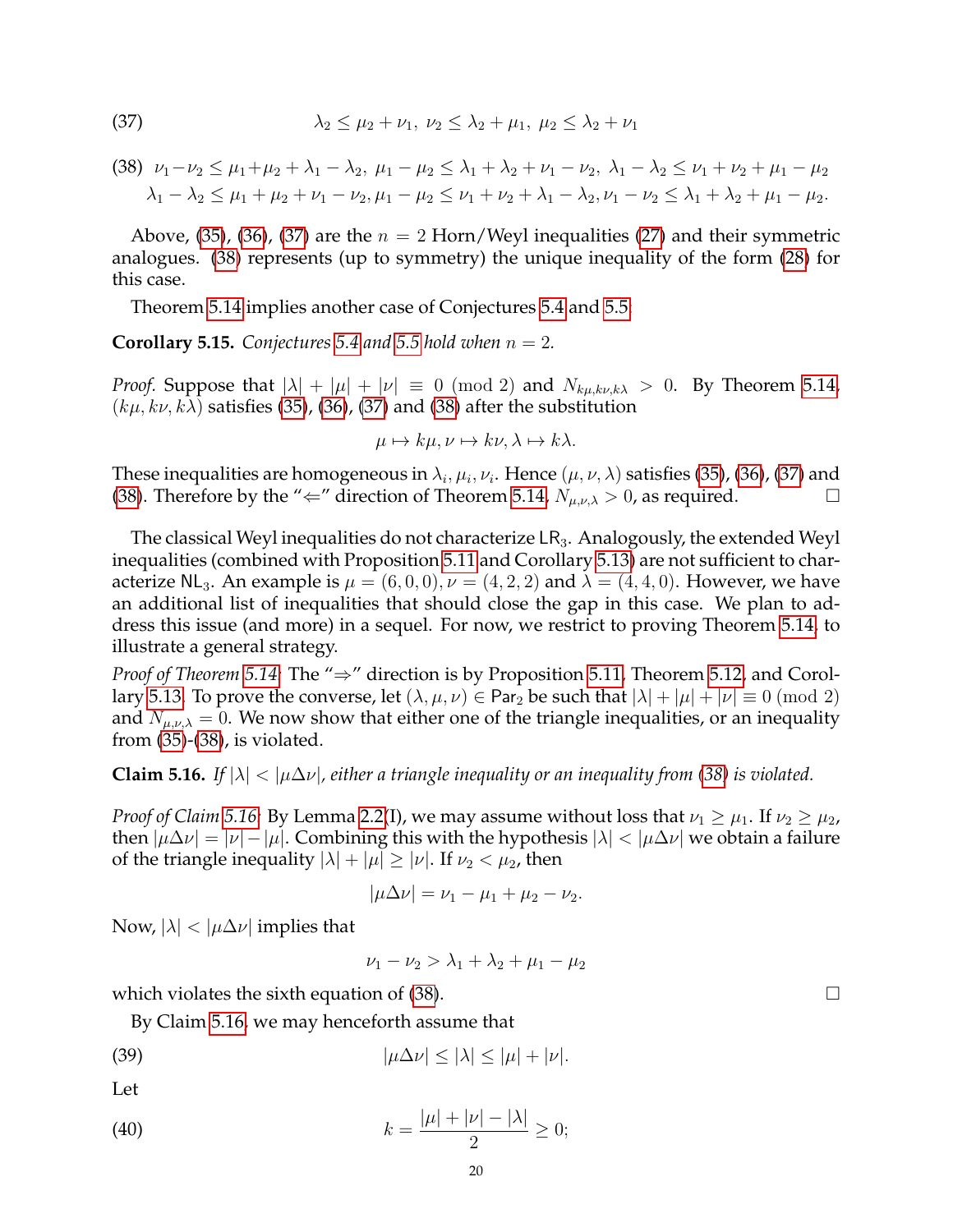$k \in \mathbb{Z}$  by the hypothesis that  $|\lambda| + |\mu| + |\nu| \equiv 0 \pmod{2}$ . For future use, we record this rewriting of [\(40\)](#page-19-4):

<span id="page-20-6"></span>(41) 
$$
\lambda_1 + \lambda_2 = \mu_1 + \mu_2 + \nu_1 + \nu_2 - 2k.
$$

A pair  $(\mu^{jk},\nu^{jk})\in$  Par<sub>2</sub> is *valid* if there exists  $\alpha\in$  Par<sub>2</sub> with  $|\alpha|=k$  such that  $c_{\alpha,\mu^{jk}}^\mu>0$ and  $c^{\nu}_{\alpha,\nu^{ \downarrow k}} > 0$  (equivalently,  $\mu^{ \downarrow k} \subset \mu$ ,  $\nu^{ \downarrow k} \subset \nu$  with  $|\mu/\mu^{ \downarrow k}| = |\nu/\nu^{ \downarrow k}| = k$ , and the two skew shapes  $\mu/\mu^{\downarrow k}$  and  $\nu/\nu^{\downarrow k}$  each have a LR tableau of the same content  $\alpha$ ).

<span id="page-20-0"></span>**Claim 5.17.** *A valid pair*  $(\mu^{k}, \nu^{k})$  *exists. Moreover,* 

<span id="page-20-1"></span>(42) 
$$
k \leq |\mu \wedge \nu| = \min(\mu_1, \nu_1) + \min(\mu_2, \nu_2).
$$

*Proof of Claim [5.17:](#page-20-0)* By [\(39\)](#page-19-5),  $|\lambda| \geq |\mu \Delta \nu|$ . Thus existence follows from Theorem [3.1\(](#page-6-2)I) combined with [\(1\)](#page-1-2). [\(42\)](#page-20-1) holds since  $|\mu \wedge \nu| = \frac{|\mu| + |\nu| - |\mu \Delta \nu|}{2} \ge \frac{|\mu| + |\nu| - |\lambda|}{2}$  $\frac{\nu|-|\lambda|}{2} := k.$ 

For  $i = 1, 2$ , let  $k_i$  and  $l_i$  to be the number of boxes in row i of the skew shapes  $\mu/\mu^{k}$ and  $\nu/\nu^{\downarrow k}$  respectively.

<span id="page-20-2"></span>**Claim 5.18.** If  $(\mu^{k}, \nu^{k})$  is valid then at least one of the following inequalities holds:

<span id="page-20-4"></span>(43) 
$$
\lambda_1 > \mu_1 + \nu_1 - k_1 - l_1
$$

<span id="page-20-7"></span>(44) 
$$
\lambda_2 > \mu_1 + \nu_2 - k_1 - l_2
$$

<span id="page-20-8"></span>(45) 
$$
\lambda_2 > \mu_2 + \nu_1 - k_2 - l_1.
$$

*Proof of Claim [5.18:](#page-20-2)* By [\(1\)](#page-1-2),  $N_{\mu,\nu,\lambda} = 0 \iff c^{\lambda}_{\mu^{k}\nu^{k}} = 0$  whenever  $(\mu^{k}\nu^{k})$  is a valid pair. Now the claim holds by the  $n = 2$  case of Theorem [5.10](#page-17-2) (see [\(27\)](#page-17-7)).

<span id="page-20-3"></span>**Claim 5.19.** *Suppose*  $\mu^{k} = (\mu_1 - k_1, \mu_2 - k_2), \nu^{k} = (\nu_1 - l_1, \nu_2 - l_2)$  *and*  $\alpha = (\alpha_1, \alpha_2) \in \mathbb{Z}^2$ *. Then*  $(\mu^{k}, \nu^{k})$  is a valid pair of content  $\alpha$  if and only if

(I) 
$$
\mu^{k}
$$
,  $\nu^{k} \in \text{Par}_2$ ;  
\n(II)  $\alpha \in \text{Par}_2$ ;  
\n(III)  $k_1, k_2, l_1, l_2 \in \mathbb{Z}_{\geq 0}$ ;  
\n(IV)  $k_1 + k_2 = l_1 + l_2 = \alpha_1 + \alpha_2 = k$ ;  
\n(V)  $k_1, k_2 \geq \alpha_2$  and  $l_1, l_2 \geq \alpha_2$ ; and  
\n(VI)  $\alpha_2 + (\mu_1 - \mu_2) \geq k_1$  and  $\alpha_2 + (\nu_1 - \nu_2) \geq l_1$ .

*Proof of Claim [5.19:](#page-20-3)* ( $\Leftarrow$ ) We construct a LR tableaux T of shape  $\mu/\mu^{k}$  of content  $\alpha$ . Conditions (I), (III) guarantees this is a skew-shape. Fill the  $k_1$  boxes of the first row of  $\mu/\mu^{k}$ with 1's. Since by (V),  $k_2 \geq \alpha_2$ , we can fill the rightmost  $\alpha_2$  boxes of the second row of  $\mu/\mu^{k}$  with 2's. Then fill the remaining boxes of that row with 1's. T is clearly row semistandard. It is column semistandard because of (VI). It is ballot by (II) and the condition  $k_1 \geq \alpha_2$  of (V). Finally the content of T is  $\alpha$  by (IV). Thus  $c_\mu^{\mu}$  $_{\mu^{\downarrow k},\alpha}^{\mu}>0.$  Similarly, we show  $c_{\nu}^{\nu}$  $_{\nu^{k},\alpha}^{\nu} > 0.$ 

( $\Rightarrow$ ) If ( $\mu^{k}, \nu^{k}$ ) is a valid pair of content  $\alpha$  then there exists LR tableaux  $T, U$  of shapes  $\mu/\mu^{\downarrow k}$  and  $\nu/\nu^{\downarrow k}$  (respectively), and of common content  $\alpha$ . Now the conditions follow by reversing the reasoning in the above paragraph.  $\Box$ 

<span id="page-20-5"></span>**Claim 5.20.** If [\(43\)](#page-20-4) holds for every valid pair ( $\mu^{k}$ ,  $\nu^{k}$ ) then an inequality from [\(35\)](#page-18-7)-[\(38\)](#page-19-2) is *violated.*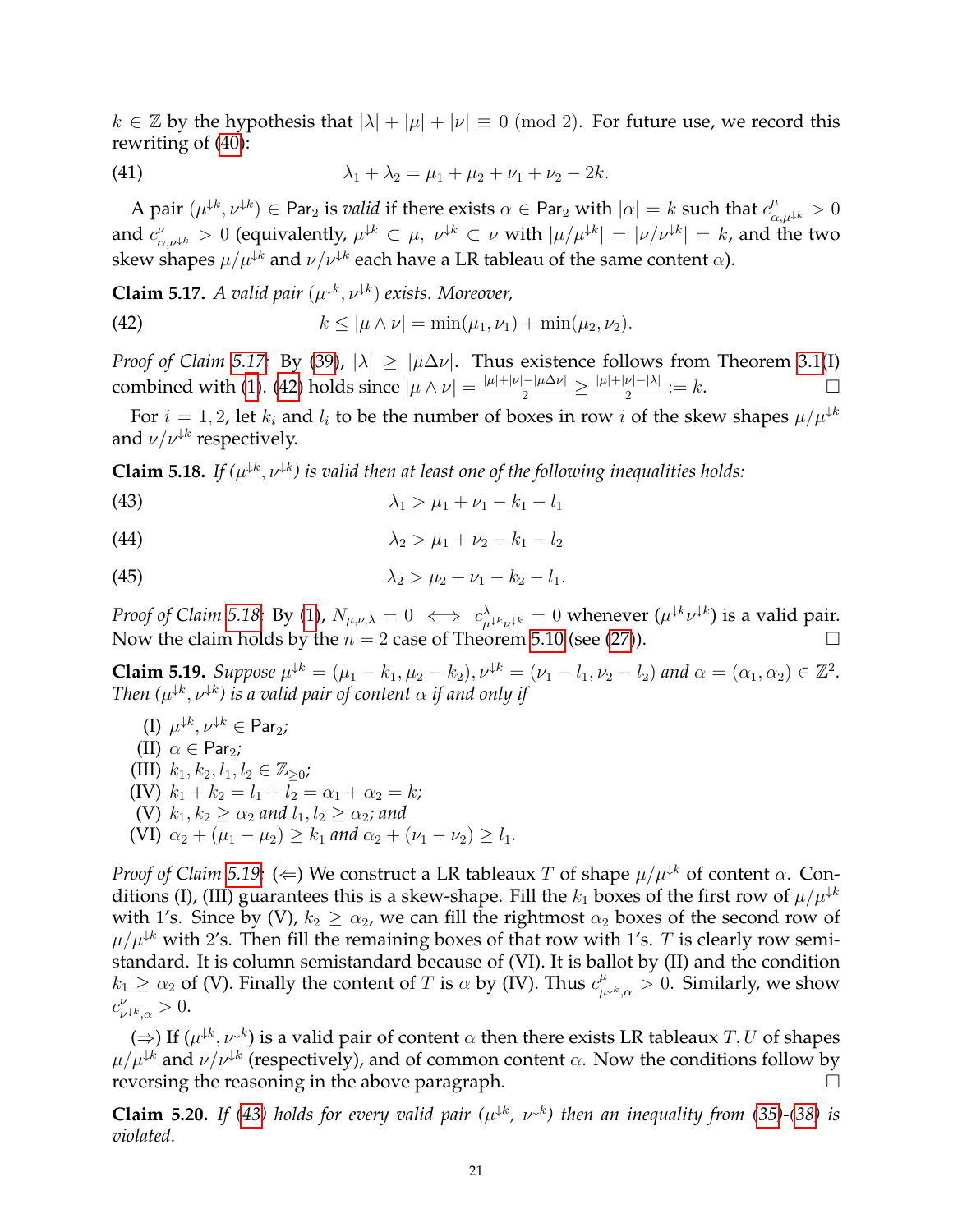*Proof of Claim 5.20:* By Lemma [2.2\(](#page-4-1)I), we may assume, without loss, that  $\mu_2 \geq \nu_2$ . In each case below, it is straightforward to verify the conditions (I)-(VI) of Claim [5.19,](#page-20-3) so this is left mostly to the reader.

*Case 1* ( $\min(\mu_2, \nu_1, k) = \nu_1$ ): Consider  $\mu^{k} = (\mu_1 - (k - \nu_1), \mu_2 - \nu_1)$  and  $\nu^{k} = (\nu_1 - (k - \nu_2)).$ We point out that, here and elsewhere, [\(42\)](#page-20-1) is relevant to checking Claim [5.19;](#page-20-3) in this case condition (I). Specifically,  $\mu_1^{\downarrow k}$  $\downarrow^k_\text{1}, \nu_1^{\downarrow k} \geq 0$  by [\(42\)](#page-20-1). In addition  $\mu_1^{\downarrow k} \geq \mu_2^{\downarrow k}$  $2^{\kappa}$  since

<span id="page-21-0"></span>
$$
\mu_1 - (k - \nu_1) - (\mu_2 - \nu_1) \ge \mu_1 - \mu_2 + |\nu| - k \ge 0
$$

(again by [\(42\)](#page-20-1)). It follows that  $(\mu^{k}, \nu^{k})$  is a valid pair of content  $\alpha = (\nu_1, k - \nu_1)$ . In this case we have  $k_2 = \nu_1$  and  $l_2 = \nu_2$  and thus  $k_2 + l_2 = |\nu|$ . Now by [\(41\)](#page-20-6), [\(43\)](#page-20-4), and Claim [5.19\(](#page-20-3)IV),

(46) 
$$
\lambda_2 < \mu_2 + \nu_2 - k_2 - l_2.
$$

Hence,  $\lambda_2 + \nu_1 < (\mu_2 + \nu_2 - k_2 - l_2) + \nu_1 = \mu_2 + \nu_2 - |\nu| + \nu_1 = \mu_2$ . This violates the third inequality of [\(37\)](#page-19-1).

*Case 2a*  $(\min(\mu_2, \nu_1, k) = k$  *and*  $\nu_2 \ge k$ *):*  $\mu^{k} = (\mu_1, \mu_2 - k)$  and  $\nu^{k} = (\nu_1, \nu_2 - k)$  is a valid pair of content  $\alpha = (k)$ . Here  $k_1 = l_1 = 0$ . Hence [\(43\)](#page-20-4) states  $\lambda_1 > \mu_1 + \nu_1$ , violating [\(35\)](#page-18-7).

*Case 2b*  $(\min(\mu_2, \nu_1, k) = k$  *and*  $k \ge \nu_2$ *):*  $\mu^{k} = (\mu_1, \mu_2 - k)$  and  $\nu^{k} = (\nu_1 - (k - \nu_2))$  is a valid pair with  $\alpha = (k)$ . Here  $k_1 = 0, k_2 = k, l_1 = k - \nu_2$  and  $l_2 = \nu_2$ . By [\(43\)](#page-20-4) and [\(46\)](#page-21-0),

$$
\lambda_1 - \lambda_2 > (\mu_1 + \nu_1 - k_1 - l_1) - (\mu_2 + \nu_2 - k_2 - l_2)
$$
  
=  $\mu_1 + \nu_1 - (k - \nu_2) - \mu_2 - \nu_2 + k + \nu_2$   
=  $\nu_1 + \nu_2 + \mu_1 - \mu_2$ 

which violates the third inequality from [\(38\)](#page-19-2).

*Case 3* ( $\min(\mu_2, \nu_1, k) = \mu_2$ ): Let  $\mu^{k} = (\mu_1 - (k - \mu_2))$ ,  $\nu^{k} = (\nu_1 - (k - \nu_2))$ . By [\(42\)](#page-20-1),  $\mu_2 \ge \nu_2 \ge$  $k - \min\{\mu_1, \nu_1\}$ . Using this, one checks  $(\mu^{k}, \nu^{k})$  is valid of content  $\alpha = (\min\{\mu_1, \nu_1\}, k \min\{\mu_1, \nu_1\}$ . Here,  $k_2 = \mu_2$  and  $l_2 = \nu_2$ . Hence by [\(46\)](#page-21-0),  $\lambda_2 < \mu_2 + \nu_2 - k_2 - l_2 = 0$  contradicts that  $\lambda \in \text{Par}_2$ .

Introduce the quantity

$$
\Delta(\mu^{\downarrow k}, \nu^{\downarrow k}) := (\mu_1 + \nu_2 - k_1 - l_2) - (\mu_2 + \nu_1 - k_2 - l_1).
$$

<span id="page-21-1"></span>**Claim 5.21.** Suppose  $(\mu^{k}, \nu^{k})$  is a valid pair such that  $|\Delta(\mu^{k}, \nu^{k})| \leq 1$ . Then [\(44\)](#page-20-7) and [\(45\)](#page-20-8) *are violated.*

*Proof of Claim [5.21:](#page-21-1)* If [\(44\)](#page-20-7) holds, by [\(41\)](#page-20-6) and Claim [5.19\(](#page-20-3)IV) we obtain

 $\lambda_1 \leq \mu_2 + \nu_1 - k_2 - l_1 - 1 \leq \mu_1 + \nu_2 - k_1 - l_2 \leq \lambda_2$ 

which is a contradiction of  $\lambda \in \text{Par}_2$ . Similarly, if [\(45\)](#page-20-8) holds then

$$
\lambda_1 \le \mu_1 + \nu_2 - k_1 - l_2 - 1 \le \mu_2 + \nu_1 - k_2 - l_1 < \lambda_2
$$

giving the same contradiction.  $\Box$ 

<span id="page-21-2"></span>**Claim 5.22.** Suppose  $(\mu^{k}, \nu^{k})$  and  $(\widetilde{\mu}^{k}, \widetilde{\nu}^{k})$  are valid pairs of content  $\alpha$  and  $\widetilde{\alpha}$ , respectively.<br>There is a sequence of valid pairs *There is a sequence of valid pairs*

$$
(\mu_{(0)}^{\downarrow k}, \nu_{(0)}^{\downarrow k}) = (\mu^{\downarrow k}, \nu^{\downarrow k}), (\mu_{(1)}^{\downarrow k}, \nu_{(1)}^{\downarrow k}), \dots (\mu_{(m)}^{\downarrow k}, \nu_{(m)}^{\downarrow k}) = (\widetilde{\mu}^{\downarrow k}, \widetilde{\nu}^{\downarrow k})
$$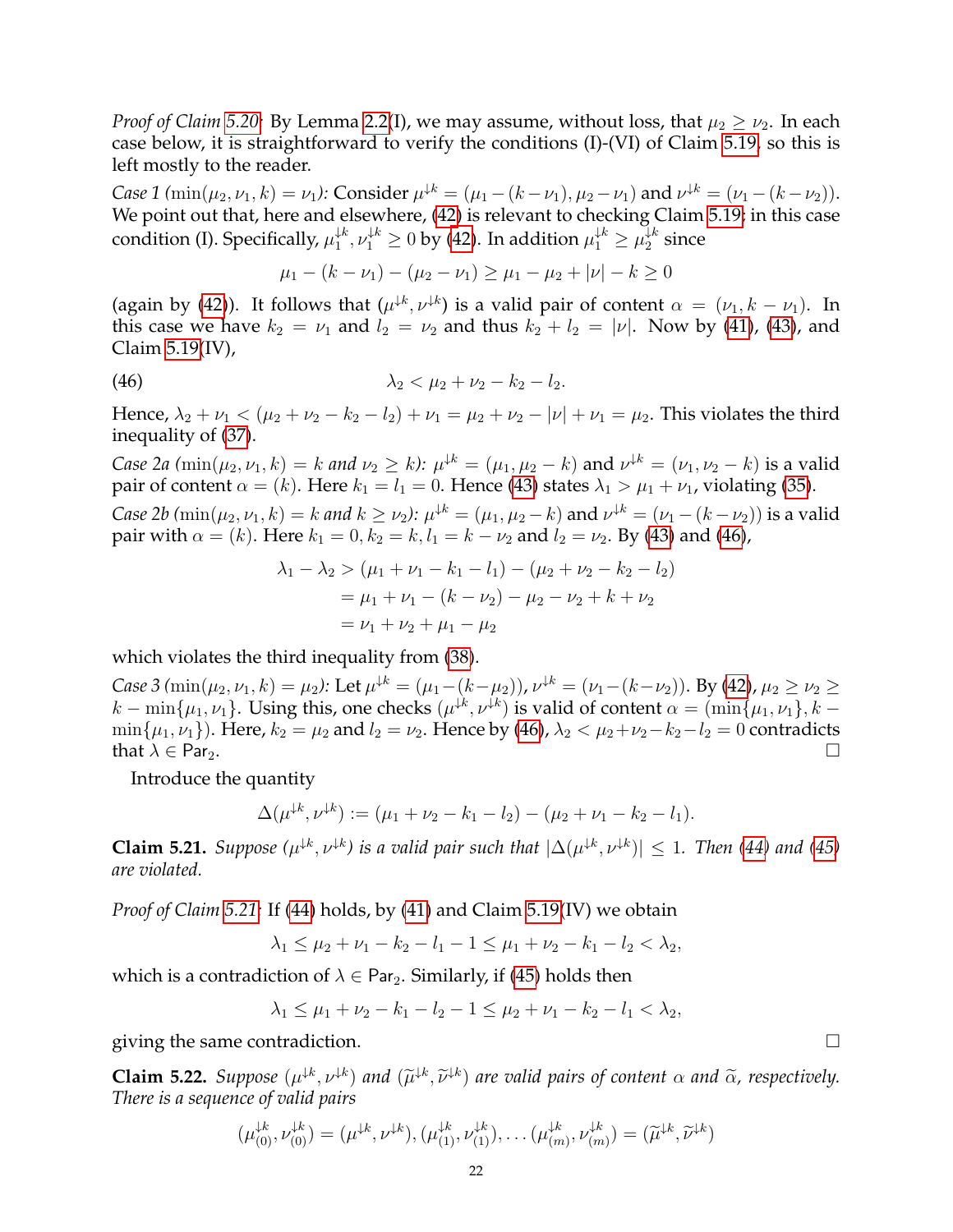*of contents*  $\alpha^{(0)} = \alpha, \alpha^{(1)}, \dots, \alpha^{(m)} = \widetilde{\alpha}$  (respectively) such that for all  $i \in [m]$ ,

(47) 
$$
|\Delta(\mu_{(i)}^{\downarrow k}, \nu_{(i)}^{\downarrow k}) - \Delta(\mu_{(i-1)}^{\downarrow k}, \nu_{(i-1)}^{\downarrow k})| \leq 2.
$$

*Proof of Claim [5.22:](#page-21-2)* First suppose that  $\alpha = \tilde{\alpha}$ . By exchanging the roles of  $(\mu^{k}, \nu^{k})$  and  $(\tilde{\alpha}^{k}, \tilde{\alpha}^{k})$  is a propose we are assumed that  $\tilde{\alpha}^{k}$  $(\widetilde{\mu}^{\downarrow k}, \widetilde{\nu}^{\downarrow k})$  if necessary, we may assume that  $k_1 - \widetilde{k}_1 = j \geq 0$ . Define

<span id="page-22-0"></span>
$$
\mu_{(i+1)}^{\downarrow k} = (\mu_{(i)1}^{\downarrow k} + 1, \mu_{(i)2}^{\downarrow k} - 1)
$$

 $0 \le i < j$ . Also, set  $\nu_{(i)}^{\downarrow k} = \nu_{(0)}^{\downarrow k}$  for all  $0 < i \le j$ . By definition of  $j$ ,  $\mu_{(j)}^{\downarrow k} = \widetilde{\mu}^{\downarrow k}$ . Moving a single box at a time, we construct  $\nu_{(i)}^{\downarrow k}$  $\mathcal{L}^k_{(i)}$  similarly for  $i > j$  such that when  $i = m$  we obtain  $\nu^{\downarrow k}$  (and we set  $\mu_i^{\downarrow k} = \widetilde{\mu}^{\downarrow k}$  for  $j < i \leq m$ ). More precisely if  $l_1 = \widetilde{l_1}$  then  $j = m$ .  $\widetilde{u}^k = \widetilde{\mu}$ If  $l_1 > \tilde{l}_1$  then set  $\nu_{(i+1)}^{\downarrow k} = (\nu_{(i)1}^{\downarrow k} + 1, \nu_{(i)2}^{\downarrow k} - 1)$  for  $j \leq i < m$ . Finally if  $l_1 < \tilde{l}_1$  we set  $\nu_{(i+1)}^{\downarrow k} = (\nu_{(i)1}^{\downarrow k} - 1, \nu_{(i)2}^{\downarrow k} + 1)$  for  $j \leq i < m$ .

Set  $\alpha^{(i)} = \alpha = \tilde{\alpha}$  for  $0 \le i \le m$ . It is a straightforward induction argument to see that each  $(\mu^{\downarrow k}_{(i)})$  $\downarrow_k^k, \nu \downarrow_k^k$  $\mathcal{C}^{(k)}_{(i)}$  is valid of content  $\alpha^{(i)}$ . Finally, by construction,

(48) 
$$
|(k_2^{(i)} - k_1^{(i)} + l_1^{(i)} - l_2^{(i)}) - (k_2^{(i-1)} - k_1^{(i-1)} + l_1^{(i-1)} - l_2^{(i-1)})| = 2,
$$

which implies [\(47\)](#page-22-0).

Now suppose that  $\alpha \neq \tilde{\alpha}$ . We assume without loss of generality that  $\alpha_2 > \tilde{\alpha}_2$ . Let  $m^* := \alpha_2 - \tilde{\alpha}_2 > 0$ . Then, for  $0 \le i \le m^* - 1$  set

(49) 
$$
\alpha^{(i+1)} = (\alpha_1^{(i)} + 1, \alpha_2^{(i)} - 1),
$$

<span id="page-22-1"></span>(50) 
$$
\mu_{(i+1)}^{\downarrow k} = \begin{cases} \mu_{(i)}^{\downarrow k} & \text{if } c_{\mu_{(i)}^{\downarrow k}, \alpha^{(i+1)}}^{\mu} > 0\\ (\mu_{(i)1}^{\downarrow k} + 1, \mu_{(i)2}^{\downarrow k} - 1) & \text{otherwise,} \end{cases}
$$

and

(51) 
$$
\nu_{(i+1)}^{\downarrow k} = \begin{cases} \nu_{(i)}^{\downarrow k} & \text{if } c_{\nu_{(i)}^{\downarrow k}, \alpha^{(i+1)}}^{\nu} > 0\\ (\nu_{(i)1}^{\downarrow k} + 1, \nu_{(i)2}^{\downarrow k} - 1) & \text{otherwise.} \end{cases}
$$

It is straightforward to check

<span id="page-22-2"></span>
$$
|(k_2^{(i)}-k_1^{(i)}+l_1^{(i)}-l_2^{(i)})-(k_2^{(i-1)}-k_1^{(i-1)}+l_1^{(i-1)}-l_2^{(i-1)})| \in \{0,2\}
$$

and hence [\(47\)](#page-22-0) holds.

Thus, it remains to show that  $(\mu_{(i+1)}^{\downarrow k},\nu_{(i+1)}^{\downarrow k})$  is a valid pair of content  $\alpha^{(i+1)}$ . By definition, the only concern is if  $\mu_{(i+1)}^{\downarrow k}$  (respectively,  $\nu_{(i+1)}^{\downarrow k}$ ) is obtained by applying the second case of  $(50)$  (respectively,  $(51)$ ). Now, suppose we applied the second case of  $(50)$  to obtain  $\mu_{(i+1)}^{\downarrow k}.$  Since, by induction,  $(\mu_{(i)}^{\downarrow k})$  $\downarrow^k_{(i)}, \nu \downarrow^k_{(i)}$  $\mathcal{A}^{(k)}_{(i)}$  is valid of content  $\alpha^{(i)}$ , there exists an LR tableau  $T$ of shape  $\mu/\mu_{(i)}^{k}$  of content  $\alpha^{(i)}$ . The assumption  $\alpha_2 > \tilde{\alpha}_2$  implies  $\alpha_1 < \tilde{\alpha}_1$ . This combined with the induction hypothesis, the fact that  $\mu_{(i),2}^{\downarrow k} + \alpha_1^{(i)} = \mu_1$  holds when  $c_\mu^\mu$  $^{\mu}_{\mu_{(i)}^{ \downarrow k},\alpha^{(i+1)}}=0$ , and  $\mu_1 \geq \widetilde{\alpha}_1 > \alpha_1^{(i)}$ , shows

$$
(\mu_{(i)1}^{\downarrow k} + 1, \mu_{(i)2}^{\downarrow k} - 1) \in \mathsf{Par}_2.
$$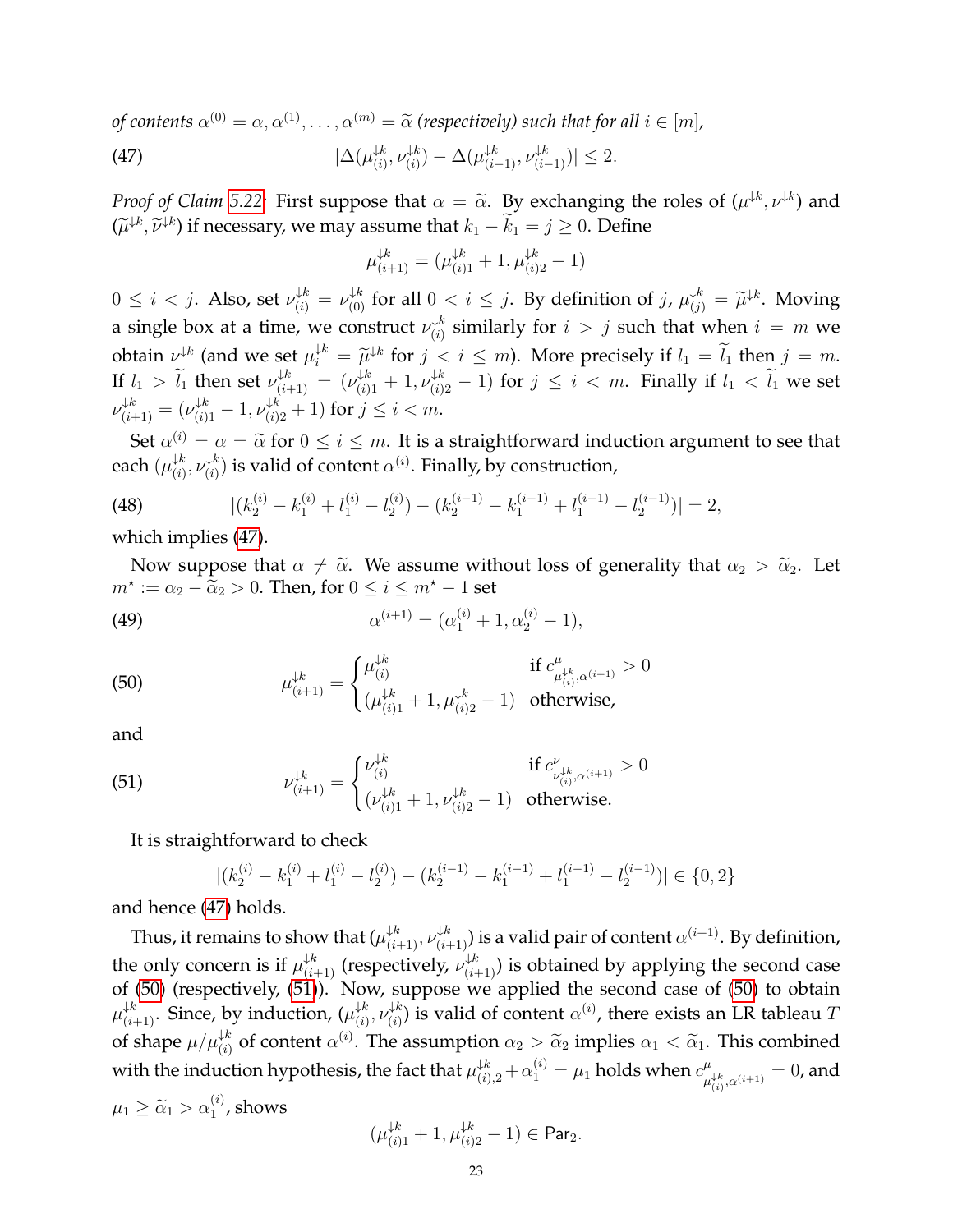Now, define  $T'$  by modifying  $T$  as follows: Move the leftmost 1 in the first row and place it to the left of the leftmost entry of the second row. Then change the leftmost 2 in the second row into a 1.

By definition of  $m^*$ , and the existence of  $T$ , there exists a (leftmost) 1 in the first row and a 2 in the second row. Hence the modification is well-defined for  $0 \le i < m$ . Moreover, it is clear  $T'$  is semistandard, of content  $\alpha^{(i+1)}$  and has shape  $\mu/\mu_{(i+1)}^{\downarrow k}.$  That  $T'$  is ballot follows easily from the fact  $T$  is ballot. Hence  $T'$  is an LR tableau of the desired type.

In the same way, if  $\nu_{(i+1)}^{\downarrow k}$  is obtained from  $\nu_{(i)}^{\downarrow k}$  $\binom{1}{i}$  using the second case of [\(51\)](#page-22-2), we can modify an LR tableau  $U$  of shape  $\nu/\nu_{(i)}^{\downarrow k}$  of content  $\alpha^{(i)}$  into an LR tableau of shape  $\nu/\nu_{(i+1)}^{\downarrow k}$ and content  $\alpha^{(i+1)}$ .

Summarizing, irregardless of which cases of [\(50\)](#page-22-1) and [\(51\)](#page-22-2) are used at each stage, by induction,  $(\mu_{(i+1)}^{\downarrow k},\nu_{(i+1)}^{\downarrow k})$  is valid of content  $\alpha^{(i+1)}$ . Moreover when  $i+1=m^\star$ , we arrive at  $(\mu_{\alpha}^{\downarrow k})$  $\downarrow^k_{(m^\star)}, \nu \downarrow^k_{(m)}$  $\binom{f^{(k)}}{(m^k)}$  of content  $\widetilde{\alpha}$ . We have therefore reduced to the  $\alpha = \widetilde{\alpha}$  case above. Applying the argument of that case we continue this sequence to  $(\widetilde{\mu}^{\downarrow k}, \widetilde{\nu}^{\downarrow k})$  $\Box$ 

<span id="page-23-0"></span>**Claim 5.23.** *No valid pair*  $(\mu^{k}, \nu^{k})$  *can satisfy* [\(44\)](#page-20-7) and [\(45\)](#page-20-8) simultaneously.

*Proof of Claim [5.23](#page-23-0)*: If some valid pair  $(\mu^{k}, \nu^{k})$  satisfies both [\(44\)](#page-20-7) and [\(45\)](#page-20-8), then

$$
\lambda_2 > \mu_1^{\downarrow k} + \nu_2^{\downarrow k}
$$
 and  $\lambda_2 > \mu_2^{\downarrow k} + \nu_1^{\downarrow k}$ .

Therefore we have

$$
|\lambda| \ge 2\lambda_2 > |\mu^{\downarrow k}| + |\nu^{\downarrow k}| = |\lambda|,
$$

a contradiction.

<span id="page-23-1"></span>**Claim 5.24.** If all valid pairs  $(\mu^{k}, \nu^{k})$  satisfy [\(44\)](#page-20-7) or [\(45\)](#page-20-8) then one of the inequalities from [\(35\)](#page-18-7)-*[\(38\)](#page-19-2) is violated.*

*Proof of Claim [5.24](#page-23-1)*: Claim [5.21](#page-21-1) says that  $|\Delta(\mu^{ \downarrow k}, \nu^{ \downarrow k})| \leq 1$  cannot occur.

If we have two valid pairs  $(\mu^{ \downarrow k}, \nu^{ \downarrow k}), (\widetilde{\mu}^{ \downarrow k}, \widetilde{\nu}^{ \downarrow k})$  satisfying

 $\Delta(\mu^{\downarrow k}, \nu^{\downarrow k}) < -1$  and  $\Delta(\widetilde{\mu}^{\downarrow k}, \widetilde{\nu}^{\downarrow k}) > 1$ ,

then by Claim [5.22](#page-21-2) there is a sequence  $(\mu_{(0)}^{k^k},\nu_{(0)}^{k^k})=(\mu^{\downarrow k},\nu^{\downarrow k}),\,(\mu_{(1)}^{k^k},\nu_{(1)}^{k^k})\ldots(\mu_{(m-1)}^{k^k})$  $\downarrow^k_{(m)}, \nu \downarrow^k_{(m)}$  $\binom{m}{k} =$  $(\widetilde{\mu}^{\downarrow k}, \widetilde{\nu}^{\downarrow k})$  such that  $|\Delta(\mu_{(i)}^{\downarrow k})|$  $\downarrow^k_{(i)}, \nu \downarrow^k_{(i)}$  $(\psi^{k}_{(i)}) - \Delta(\mu^{\downarrow k}_{(i-1)}, \nu^{\downarrow k}_{(i-1)})| \leq 2$  for all  $i \in [m].$  Hence for some  $j$ ,  $\Delta(\mu^{\downarrow k}_{\left\langle i\right\rangle }$  $\downarrow k$ <br>(j),  $\nu_{(j)}^{\downarrow k}$  $(\psi^{k}_{(j)}) \in \{-1,0,1\}$ . However, in that case,  $(\mu_{(j)}^{\downarrow k})$  $\downarrow k$ <br>(j),  $\nu_{(j)}^{\downarrow k}$  $\binom{f^{k}}{j}$  contradicts our hypothesis, by Claim [5.21.](#page-21-1)

Since  $\Delta(\mu^{ \downarrow k},\nu^{ \downarrow k})=-\Delta(\nu^{ \downarrow k},\mu^{ \downarrow k})$ , by Lemma [2.2\(](#page-4-1)I), we may assume  $\Delta(\mu^{ \downarrow k},\nu^{ \downarrow k})<-1$ . By definition this means  $\mu_1+\nu_2-k_1-l_2 < \mu_2+\nu_1-k_2-l_1$ . If furthermore  $\lambda_2 > \mu_2+\nu_1-k_2-l_1$ then  $\lambda_2 > \mu_1 + \nu_2 - k_1 - l_2$ . That is, if  $(\mu^{ \downarrow k}, \nu^{ \downarrow k})$  satisfies [\(45\)](#page-20-8) then  $(\mu^{ \downarrow k}, \nu^{ \downarrow k})$  satisfies [\(44\)](#page-20-7). Now by Claim [5.23](#page-23-0) we get a contradiction. Thus, henceforth we assume  $(\mu^{\downarrow k},\nu^{\downarrow k})$  satisfies

(52) 
$$
\Delta(\mu^{\downarrow k}, \nu^{\downarrow k}) < -1 \text{ and (44)}.
$$

We have four cases, depending on  $k$ . We appeal to Claim [5.19](#page-20-3) in each case.

*Case 1* ( $k \le \mu_2, \nu_1 - \nu_2$ ):  $\mu^{k} = (\mu_1, \mu_2 - k)$ ,  $\nu^{k} = (\nu_1 - k, \nu_2)$  is a valid pair with content  $\alpha = (k)$ . We have  $k_1 = l_2 = 0$  and hence [\(44\)](#page-20-7) says  $\lambda_2 > \mu_1 + \nu_2$  violating [\(36\)](#page-18-8).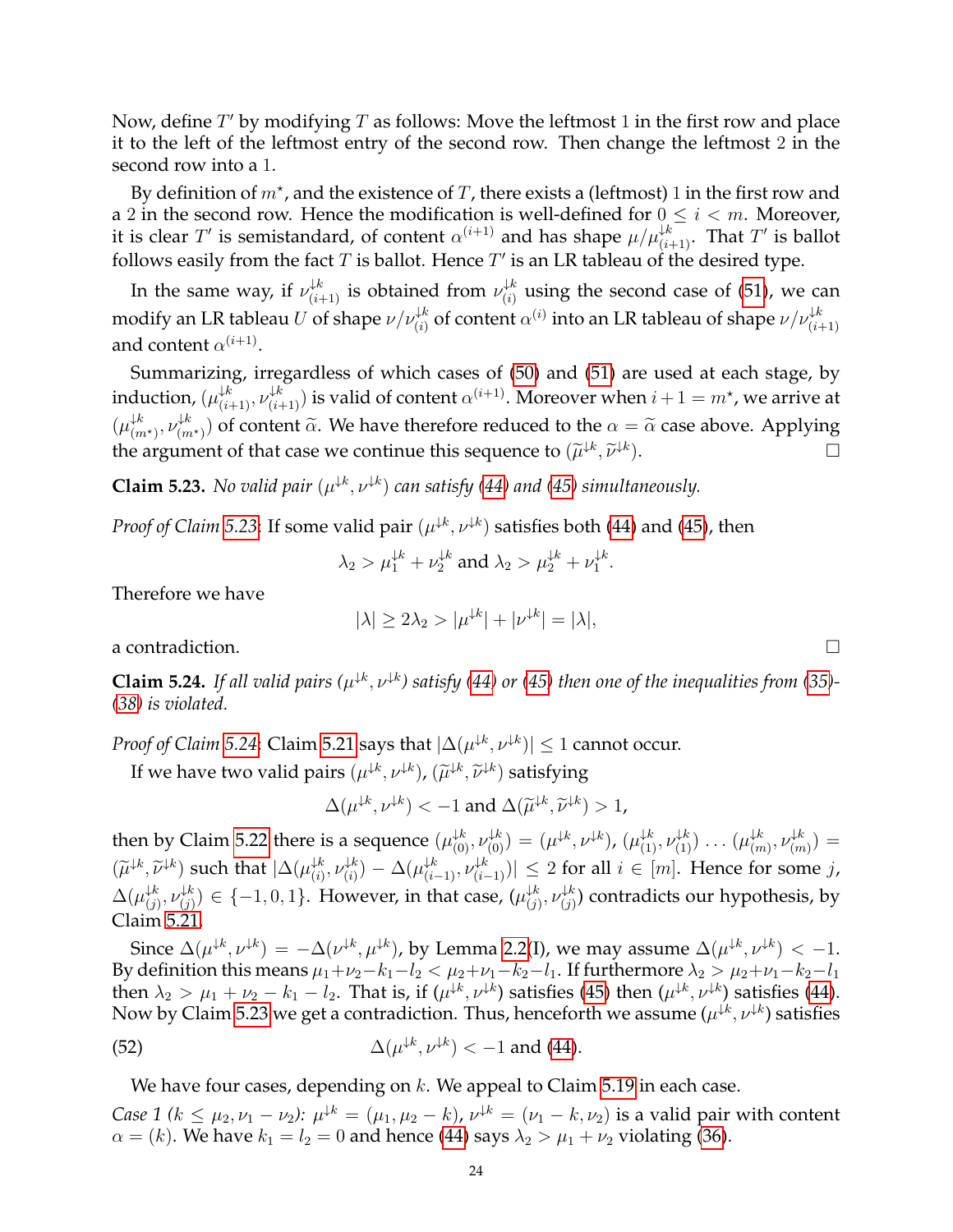*Case 2* ( $\mu_2 < k \leq \mu_1, \nu_1 - \nu_2$ ):  $\mu^{k} = (\mu_1 - (k - \mu_2))$ ,  $\nu^{k} = (\nu_1 - k, \nu_2)$  is a valid pair with content  $\alpha = (k)$ . By [\(44\)](#page-20-7) combined with [\(41\)](#page-20-6),

(53) 
$$
\lambda_1 < \mu_2 + \nu_1 - k_2 - l_1.
$$

We will use this inequality here and in the cases below. In the present case,  $k_2 = 0, l_1 = k$ and thus [\(53\)](#page-24-0) says  $\lambda_2 > \mu_1 + \nu_2 - k + \mu_2$ . Combining with [\(44\)](#page-20-7) gives

<span id="page-24-0"></span>
$$
\lambda_1 - \lambda_2 < \nu_1 - \nu_2 - \mu_1 - \mu_2,
$$

which violates [\(38\)](#page-19-2).

*Case 3* ( $\mu_1 < k \leq \nu_1 - \nu_2$ ): Since  $\nu_2 \geq \alpha_2 \geq k - \mu_1$  and  $\mu_1 \leq \nu_1 - \nu_2 + k - \mu_1$ , we have a valid pair  $\mu^{\downarrow k}=(\mu_1-(k-\mu_2)), \nu^{\downarrow k}=(\nu_1-\mu_1,\nu_2-(k-\mu_1))$  with content  $\alpha=(\mu_1,k-\mu_1).$  We have  $k_2 = \mu_2$  and  $l_1 = \mu_1$  and thus by [\(53\)](#page-24-0),

$$
\lambda_1 < \mu_2 + \nu_1 - \mu_2 - \mu_1 = \nu_1 - \mu_1,
$$

which violates [\(35\)](#page-18-7). *Case 4 (k >*  $\nu_1 - \nu_2$ *):* Let

$$
\alpha = \left(\nu_1 - \nu_2 + \left\lceil \frac{k - \nu_1 + \nu_2}{2} \right\rceil, \left\lfloor \frac{k - \nu_1 + \nu_2}{2} \right\rfloor \right), \text{ and}
$$

$$
\nu^{\downarrow k} = \left(\nu_2 - \left\lfloor \frac{k - \nu_1 + \nu_2}{2} \right\rfloor, \nu_2 - \left\lceil \frac{k - \nu_1 + \nu_2}{2} \right\rceil \right).
$$

One can check that there is a LR tableau of shape  $\nu/\nu^{k}$  and content  $\alpha$  by verifying the conditions (I)-(VI) of Claim [5.19.](#page-20-3) In particular  $\alpha \subseteq \nu$ . If  $\alpha \subseteq \mu$  as well then since  $s_{\mu/\alpha} \neq 0$ , by [\(7\)](#page-5-2) we can find  $\mu^{\downarrow k}$  such that  $(\mu^{\downarrow k},\nu^{\downarrow k})$  is valid of content  $\alpha.$  However, in that case

$$
(\nu_1 - l_1) - (\nu_2 - l_2) = \nu_1^{\downarrow k} - \nu_2^{\downarrow k} \le 1,
$$

and hence

$$
\Delta(\mu^{k}, \nu^{k}) := \mu_1 + \nu_2 - k_1 - l_2 - (\mu_2 + \nu_1 - k_2 - l_1)
$$
  
=  $\mu_1 - k_1 - (\mu_2 - k_2) + \nu_2 - \nu_1 + l_1 - l_2$   
=  $(\mu_1^{k} - \mu_2^{k}) - [(\nu_1 - l_1) - (\nu_2 - l_2)]$   
 $\ge -1.$ 

This would contradict the assumption  $\Delta(\mu^{\downarrow k},\nu^{\downarrow k}) < -1.$  Therefore we may assume either  $\mu_1 < \alpha_1$  or  $\mu_2 < \alpha_2$ .

First suppose  $\mu_1 < \alpha_1$ . Using this assumption, and the definition of  $\alpha_1$  one verifies the conditions (II) and (VI) Claim [5.19.](#page-20-3) It follows that

$$
\mu_{(1)}^{k} = (\mu_1 - k + \mu_2), \nu_{(1)}^{k} = (\nu_1 - \mu_1, \nu_2 - (k - \mu_1))
$$

is a valid pair with content  $\overline{\alpha} = (\mu_1, k - \mu_1)$ . Now we have  $k_2 = \mu_2$  and  $l_1 = \mu_1$  and thus [\(53\)](#page-24-0) states

$$
\lambda_1 < \mu_2 + \nu_1 - \mu_2 - \mu_1 = \nu_1 - \mu_1.
$$

This violates the second inequality of [\(35\)](#page-18-7).

Now suppose  $\mu_2 < \alpha_2$ . Using this assumption,

$$
\mu_{(2)}^{\downarrow k} = (\mu_1 - k + \mu_2), \nu_{(2)}^{\downarrow k} = (\nu_1 - [\nu_1 - \nu_2 + \mu_2], \nu_2 - [\nu_2 - \nu_1 + k - \mu_2])
$$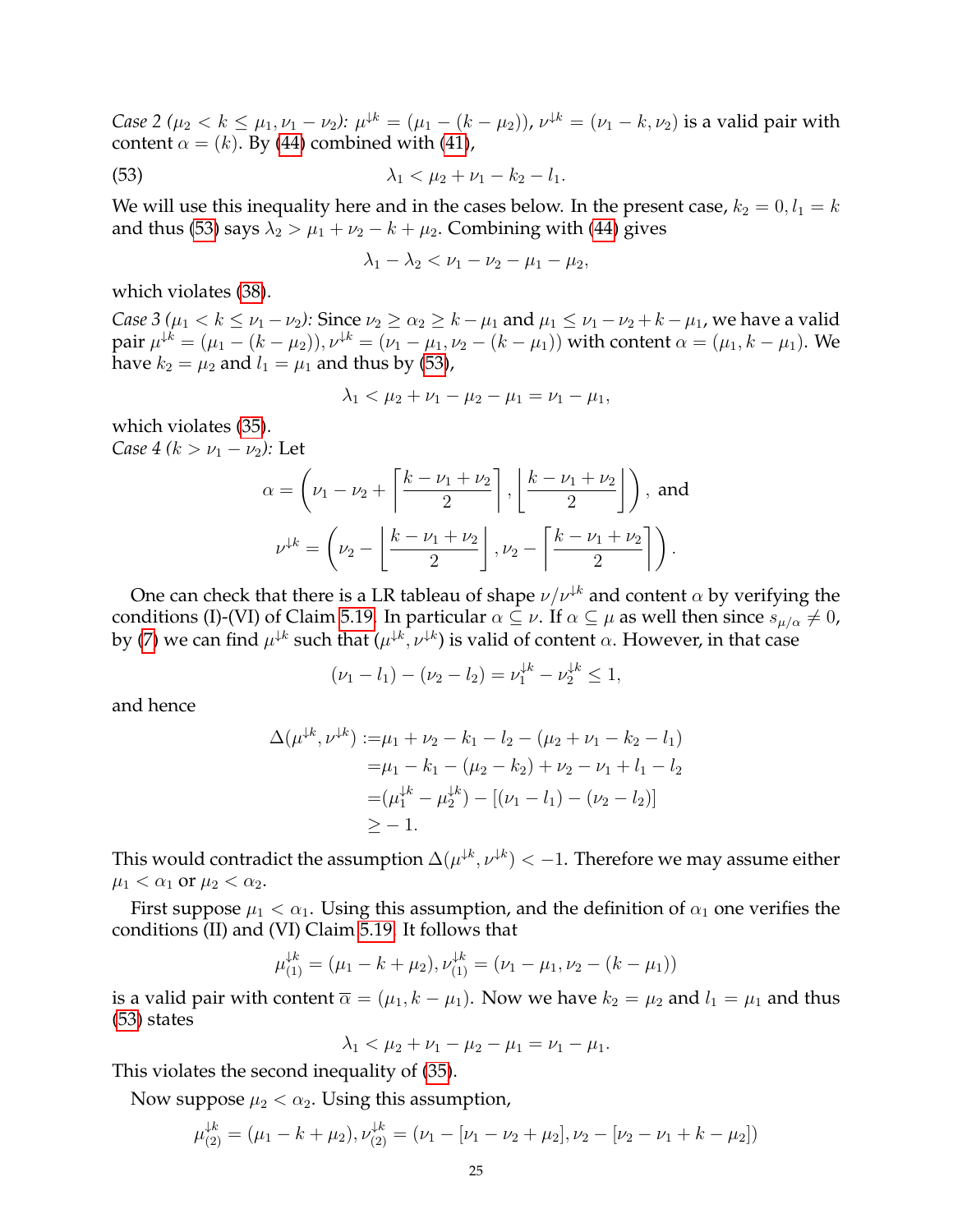gives a valid pair of content  $\overline{\alpha} = (k - \mu_2, \mu_2)$ . Now we have  $k_2 = \mu_2$  and  $l_1 = \nu_1 - \nu_2 + \mu_2$ and so here [\(53\)](#page-24-0) is

$$
\lambda_1 < \mu_2 + \nu_1 - (\mu_2) - (\nu_1 - \nu_2 + \mu_2) = \nu_2 - \mu_2.
$$

This gives a violation of the second equation of  $(36)$ .  $\Box$ 

*Conclusion of the proof of Theorem [5.14:](#page-18-0)* If all valid pairs satisfy [\(44\)](#page-20-7) or [\(45\)](#page-20-8), we are done by Claim [5.24.](#page-23-1) Since by Claim [5.18,](#page-20-2) at least one of [\(43\)](#page-20-4), [\(44\)](#page-20-7) or [\(45\)](#page-20-8) holds for valid pairs, we may assume there is a valid pair  $(\mu^{ \downarrow k}, \nu^{ \downarrow k})$  such that [\(43\)](#page-20-4) holds. If in fact*, all* valid pairs satisfy [\(43\)](#page-20-4), we are done by Claim [5.20.](#page-20-5) Hence we may also suppose there is a valid pair  $(\widetilde{\mu}^{\downarrow k}, \widetilde{\nu}^{\downarrow k})$  that does not satisfy [\(43\)](#page-20-4).

Let us consider the sequence of valid pairs

$$
(\mu_{(0)}^{\downarrow k}, \nu_{(0)}^{\downarrow k}) := (\mu^{\downarrow k}, \nu^{\downarrow k}), (\mu_{(1)}^{\downarrow k}, \nu_{(1)}^{\downarrow k}), \dots, (\mu_{(m)}^{\downarrow k}, \nu_{(m)}^{\downarrow k}) := (\widetilde{\mu}^{\downarrow k}, \widetilde{\nu}^{\downarrow k})
$$

where  $(\mu_{(i)}^{\downarrow k}$  $\downarrow^k_{(i)}, \nu \downarrow^k_{(i)}$  $(\psi_i^{(k)}) \mapsto (\mu_{(i+1)}^{(k)}, \nu_{(i+1)}^{(k)})$  by Claim [5.22'](#page-21-2)s construction.

Combining the fact that  $(\mu_{(0)}^{k,k}, \nu_{(0)}^{k,k}) = (\mu^{k,k}, \nu^{k,k})$  is a valid pair satisfying [\(43\)](#page-20-4) with [\(41\)](#page-20-6) and Claim [5.19\(](#page-20-3)IV),

<span id="page-25-1"></span>
$$
\lambda_2 < \mu_{(0)2}^{\downarrow k} + \nu_{(0)2}^{\downarrow k} - 2k + k_1 + l_1 < \mu_{(0)2}^{\downarrow k} + \nu_{(0)2}^{\downarrow k}.
$$

Hence

(54) 
$$
\lambda_2 < \mu_{(0)2}^{\downarrow k} + \nu_{(0)2}^{\downarrow k} \le \min\{\mu_{(0)1}^{\downarrow k} + \nu_{(0)2}^{\downarrow k}, \mu_{(0)2}^{\downarrow k} + \nu_{(0)1}^{\downarrow k}\}.
$$

By examining Claim [5.22'](#page-21-2)s construction (for both  $\alpha = \tilde{\alpha}$  and  $\alpha \neq \tilde{\alpha}$ ), it is straightforward to see that

<span id="page-25-2"></span>
$$
(55) \qquad |\min\{\mu_{(i)1}^{\downarrow k} + \nu_{(i)2}^{\downarrow k}, \mu_{(i)2}^{\downarrow k} + \nu_{(i)1}^{\downarrow k}\} - \min\{\mu_{(i+1)1}^{\downarrow k} + \nu_{(i+1)2}^{\downarrow k}, \mu_{(i+1)2}^{\downarrow k} + \nu_{(i+1)1}^{\downarrow k}\}| \le 1.
$$

Inductively, if [\(43\)](#page-20-4) holds for  $(\mu^{\downarrow k}_{(i)})$  $\downarrow^k_{(i)}, \nu \downarrow^k_{(i)}$  $\binom{1}{i}$ , then by the same reasoning as for [\(54\)](#page-25-1),

$$
\lambda_2 \le \mu_{(i)2}^{\downarrow k} + \nu_{(i)2}^{\downarrow k} - 1
$$
  
\n
$$
\le \min\{\mu_{(i)1}^{\downarrow k} + \nu_{(i)2}^{\downarrow k}, \mu_{(i)2}^{\downarrow k} + \nu_{(i)1}^{\downarrow k}\} - 1.
$$

Combining with [\(55\)](#page-25-2), we get

$$
\lambda_2 \le \min \{ \mu_{(i+1)1}^{\downarrow k} + \nu_{(i+1)2}^{\downarrow k}, \mu_{(i+1)2}^{\downarrow k} + \nu_{(i+1)1}^{\downarrow k} \}.
$$

This means  $(\mu_{(i+1)}^{k}, \nu_{(i+1)}^{k})$  violates [\(44\)](#page-20-7) and [\(45\)](#page-20-8); consequently, [\(43\)](#page-20-4) holds for this valid pair. Therefore by induction,  $(\mu_{\alpha}^{\downarrow k})$  $\downarrow^k_{(m)}, \nu \downarrow^k_{(m)}$  $\binom{4\kappa}{(m)}$  satisfies [\(43\)](#page-20-4), which contradicts the choice of  $(\mu_{\ell m}^{\downarrow k})$  $\downarrow^k_{(m)}, \nu \downarrow^k_{(m)}$  $(m)$ ).

### <span id="page-25-0"></span>5.4. **Refinements?** A conjecture of W. Fulton (proved in [\[23\]](#page-32-24)) states that

$$
c_{\mu,\nu}^{\lambda} = 1 \implies c_{k\mu,k\nu}^{k\lambda} = 1, \ \forall k \ge 1.
$$

*Example* 5.25 (Counterexample to analogue of W. Fulton's conjecture)*.* One checks that

$$
N_{(1,1),(1,1),(1,1)} = (c_{(1),(1)}^{(1)})^3 = 1 \text{ but } N_{(2,2),(2,2),(2,2)} = (c_{(1,1),(1,1)}^{(1,1)})^3 + (c_{(2),(2)}^{(2)})^3 = 2.
$$

Hence, the analogue of Fulton's conjecture for  $N_{\nu,\mu,\lambda}$  is false.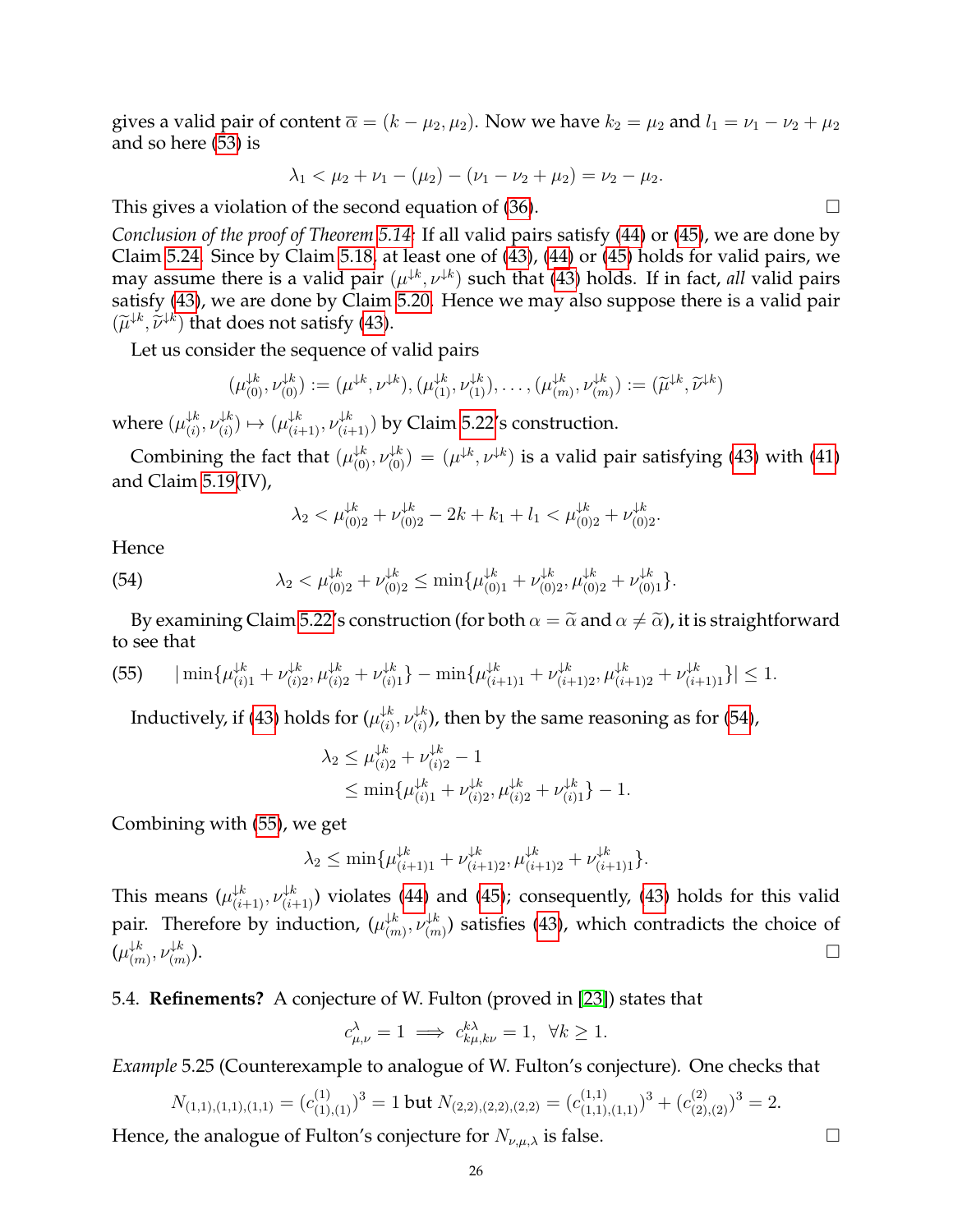Define a function

$$
\mathfrak{c}_{\mu,\nu}^{\lambda} : \mathbb{Z}_{\geq 1} \to \mathbb{N} \text{ by } k \mapsto c_{k\mu,k\nu}^{k\lambda}.
$$

A conjecture of R. C. King-C. Tollu-F. Toumazet [\[19\]](#page-32-16) asserts that this function is interpolated by a polynomial with nonnegative rational coefficients. The polynomiality property was proved by H. Derksen-J. Weyman [\[7\]](#page-32-17). Consequently,  $\mathfrak{c}^{\lambda}_{\mu,\nu}$  is called the *Littlewood*-*Richardson polynomial*. (The positivity conjecture remains open in general.)

Similarly, let us define the *Newell-Littlewood function*:

 $\mathfrak{N}_{\mu,\nu,\lambda}: \mathbb{Z}_{\geq 1} \to \mathbb{N}$  by  $k \mapsto N_{k\mu,k\nu,k\lambda}$ .

The following shows that  $\mathfrak{N}_{\mu,\nu,\lambda}(k)$  cannot always be interpolated by a single polynomial.

<span id="page-26-0"></span>**Theorem 5.26** (Non-polynomiality). *There exist*  $\lambda, \mu, \nu$  *such that*  $\mathfrak{N}_{\mu,\nu,\lambda}(k) \notin \mathbb{R}[k]$ *.* 

*Proof.* We will show  $\mathfrak{N}_{(1,1),(1,1),(1,1)}(k) = \left[\frac{k+1}{2}\right]$  $\frac{+1}{2}$ , which is clearly non-polynomial.

Let  $\mu,\nu,\lambda=(1,1)$  and suppose  $\alpha,\beta,\gamma$  satisfy  $c_{\alpha,\beta}^{k\mu}c_{\alpha,\gamma}^{k\nu}c_{\beta,\gamma}^{k\lambda}>0$ , *i.e.*,  $c_{\alpha,\beta}^{(k,k)}c_{\alpha,\gamma}^{(k,k)}c_{\beta,\gamma}^{(k,k)}>0$ . The claim is that the only possible  $(\alpha, \beta, \gamma)$  are

(56) 
$$
\alpha = \beta = \gamma = (j, k - j) \text{ where } \left\lfloor \frac{k+1}{2} \right\rfloor \leq j \leq k,
$$

and in this case the contribution to [\(1\)](#page-1-2) is  $(c_{i,k}^{(k,k)})$  $\binom{(k,k)}{(j,k-j),(j,k-j)}^3 = 1$ . This would complete the proof as there are  $\lceil \frac{k+1}{2} \rceil$  $\frac{+1}{2} \rceil$  such  $j.$  That  $c_{(j,k-j),(j,k-j)}^{(k,k)} = 1$  follows easily from the Littlewood-Richardson rule. Hence it only remains to rule out other possible  $(\alpha, \beta, \gamma)$ . Indeed, given such a triple, since  $c_{\alpha,\beta}^{(k,k)} > 0$  we must have  $|\alpha| + |\beta| = 2k.$  Similarly, we obtain  $|\alpha| +$  $|\gamma| = 2k$  and  $|\beta| + |\gamma| = 2k$  which together imply  $|\alpha| = |\beta| = |\gamma| = k$ . To conclude, we apply another fact about Littlewood-Richardson coefficients that has a Schubert calculus provenance. That is,  $c_{\alpha,\beta}^{(m-\ell)^\ell}=\delta_{\beta,\alpha^\vee}$  where  $\alpha^\vee$  is the 180-degree rotation of  $(m-\ell)^\ell\setminus\beta$  (as used in Claim [3.4\)](#page-8-0).<sup>[7](#page-26-1)</sup> In our case  $\ell = 2$  and  $m = k + 2$ ; moreover  $(j, k - j)^{\vee} = (j, k - j)$ . From this, the result follows.

Example 5.27. Let 
$$
\overline{\mathfrak{N}}_{\mu,\nu,\lambda}(k) := \mathfrak{N}_{\mu,\nu}^{\lambda}(2k-1), \widetilde{\mathfrak{N}}_{\mu,\nu,\lambda}(k) := \mathfrak{N}_{\mu,\nu,\lambda}(2k)
$$
. By Proposition 5.26,  
\n
$$
\overline{\mathfrak{N}}_{(1,1),(1,1),(1,1)} = k \text{ and } \widetilde{\mathfrak{N}}_{(1,1),(1,1),(1,1)} = k+1.
$$

For another example, it seems that

$$
\overline{\mathfrak{N}}_{(2,1,1),(2,1,1),(1,1,1,1)} = \frac{1}{3}k(k+2)(k+1) \text{ and } \widetilde{\mathfrak{N}}_{(2,1,1),(2,1,1),(1,1,1,1)} = \frac{1}{6}(2k+3)(k+2)(k+1).
$$

This would suggest  $\overline{\mathfrak{N}}_{\mu,\nu,\lambda}, \mathfrak{N}_{\mu,\nu,\lambda} \in \mathbb{Q}_{\geq 0}[k]$ . However, when  $\lambda = \mu = \nu = (2,1,1)$ , the values of  $\mathfrak{N}_{\mu,\nu,\lambda}(k)$  for  $k = 1, 2, ..., 11$  are  $4, 18, 51, 141, 315, 676, 1288, 2370, 4047, 6720, 10605.$ None of  $\mathfrak{N}_{\mu,\nu,\lambda}, \overline{\mathfrak{N}}_{\mu,\nu,\lambda}, \overline{\mathfrak{N}}_{\mu,\nu,\lambda}$  seem to have a nice interpolation, although it is possible we do not have sufficiently many values.<sup>8</sup> do not have sufficiently many values.<sup>[8](#page-26-2)</sup>

<span id="page-26-1"></span> $^7$ Let  $\sigma_\alpha$  denote the Schubert class for  $\alpha\subset (m-\ell)^\ell.$  The underlying Schubert calculus statement is that if  $|\alpha| + |\beta| = \dim \mathsf{Gr}_{\ell}(\mathbb{C}^m) (= \ell \times (m - \ell))$  then  $\sigma_\alpha \cup \sigma_\beta = \delta_{\beta,\alpha} \vee \sigma_{(m-\ell)^{\ell}} \in H^*(\mathsf{Gr}_{\ell}(\mathbb{C}^m)).$ 

<span id="page-26-2"></span> ${}^{8}$ After posting this work to the arXiv, R. C. King (private communication) informed us that this sequence of numbers fit the coefficients of the generating series  $\frac{(1+x+5x^2+4x^3+8x^4+x^5+x^6)}{(1-x)^3(1-x^2)^4}$  $\frac{3x^2+4x^2+6x^2+x^2+x^2}{(1-x)^3(1-x^2)^4}$ . From this he conjectures that  $\mathfrak{N}_{(2,1,1),(2,1,1),(2,1,1)}(k) = (k+2)(k+4)(7k^4+57k^3+212k^2+492k+480)/3840$  if k is even and  $\mathfrak{N}_{(2,1,1),(2,1,1),(2,1,1)}(k) = (k+1)(k+3)(7k^4+71k^3+305k^2+697k+840)/3840$  if k is odd. On the basis of this and other examples, he conjectures more generally that  $\mathfrak{N}_{\lambda,\mu,\nu}(k)$  is a quasi-polynomial in k.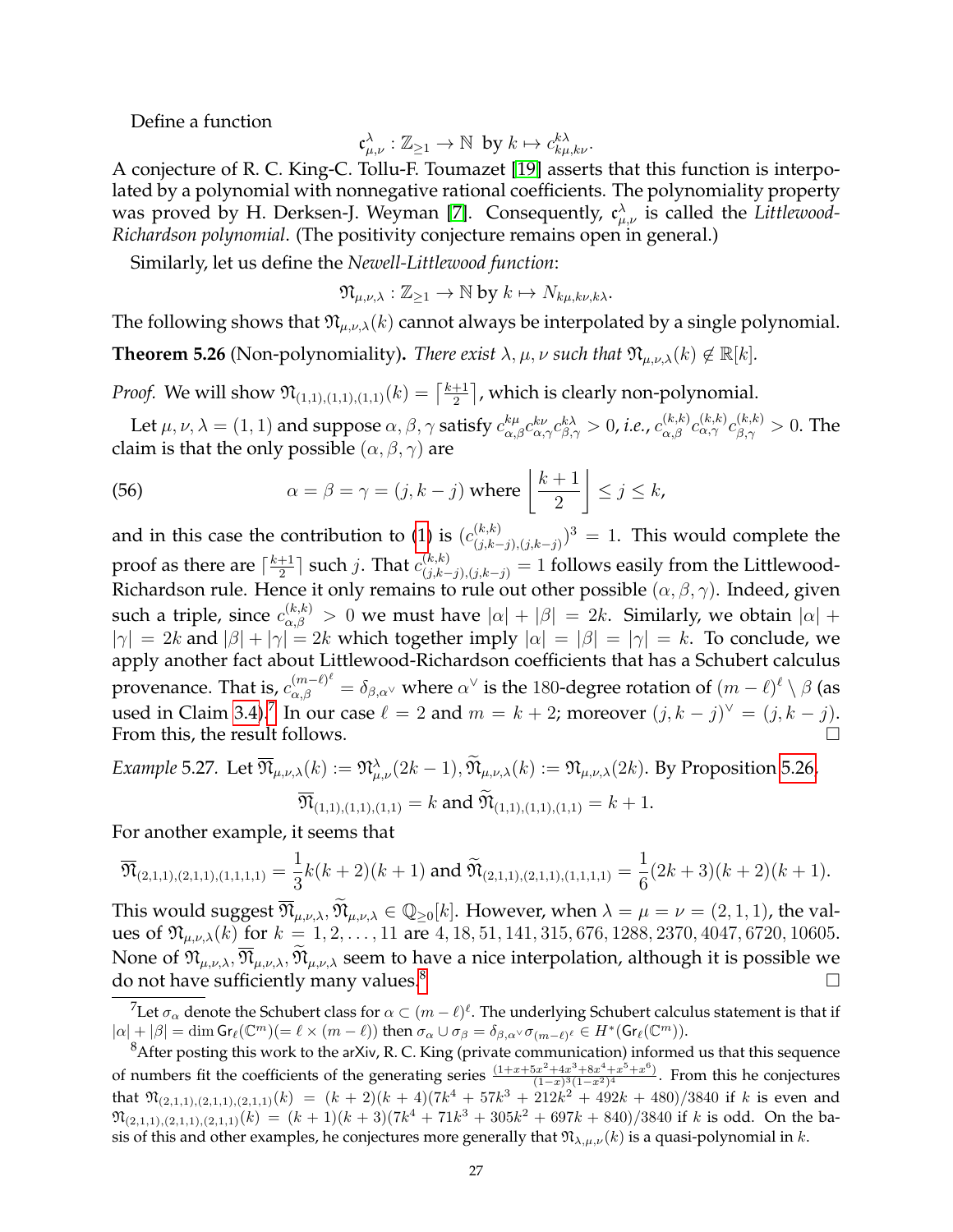<span id="page-27-0"></span>5.5. **Complexity of computing**  $N_{\mu,\nu,\lambda}$ . Following H. Narayanan [\[34\]](#page-33-14), T. McAllister-J. De Loera [\[6\]](#page-32-25), and K. D. Mulmuley-H. Narayanan-M. Sohoni [\[33\]](#page-33-11), Theorem [5.1](#page-13-1) and Conjec-ture [5.4](#page-14-0) have some implications about the complexity of computing  $N_{\mu,\nu,\lambda}$ . For brevity, we limit ourselves to a sketch.

Given input  $(\lambda, \mu, \nu) \in \text{Par}_n$  (measured in terms of bit-size complexity) there is the counting problem NLvalue which outputs  $N_{\mu,\nu,\lambda}$ . By Lemma [2.2\(](#page-4-1)II), a subproblem is LRvalue (computation of  $c_{\lambda,\mu}^{\nu}).$  H. Narayanan [\[34\]](#page-33-14) shows LRvalue  $\in \#P\text{-complete}$  (thus, in particular, no polynomial time algorithm exists for this problem unless  $P = NP$ ). This implies NLvalue is  $\#P$ -hard. Theorem [5.1](#page-13-1) shows that the problem is in  $\#P$  since the vectors  $(\alpha_i^j)$  $j^j_i, \beta_i^j, \gamma_i^j$  $\mathcal{E}_i^j$ ) provide an efficient encoding of elements of a set counted by  $N_{\mu,\nu,\lambda}$ . Summarizing,

$$
NLvalue \in \#P\text{-complete}.
$$

The decision problem NLnonzero decides if  $N_{\mu,\nu,\lambda} > 0$ . Theorem [5.1](#page-13-1) implies NLnonzero  $\in$ *NP*. In [\[6,](#page-32-25) [33\]](#page-33-11) it is shown that the analogous problem LRnonzero (deciding  $c^{\nu}_{\lambda,\mu}>0$ ) can be done in polynomial time. Their proof relies on the Saturation Theorem for  $\vec{c}^{\nu}_{\lambda,\mu}.$ 

Conjecture [5.4](#page-14-0) implies NLnonzero  $\in P$  as well. In brief, Conjecture 5.4 actually shows

$$
N_{\mu,\nu,\lambda}\neq 0 \iff \mathcal{P}_{\mu,\nu,\lambda}\neq \emptyset.
$$

The " $\Rightarrow$ " implication is by Theorem [5.1.](#page-13-1) For " $\Leftarrow$ ", we may assume, by Lemma [2.2\(](#page-4-1)V), that  $|\lambda| + |\mu| + |\nu| \equiv 0 \pmod{2}$ . Then  $\mathcal{P}_{\mu,\nu,\lambda} \neq \emptyset$  implies  $\mathcal{P}_{\mu,\nu,\lambda}$  contains a rational point  $\vec{p}$ . Then choose  $k \in \mathbb{Z}_{>0}$  such that  $k \cdot \vec{p} \in k\mathcal{P}_{\mu,\nu,\lambda}$  is a lattice point. By construction,  $k\mathcal{P}_{\mu,\nu,\lambda} = \mathcal{P}_{k\mu,k\nu,k\lambda}$  and so by Theorem [5.1,](#page-13-1)  $N_{k\mu,k\nu,k\lambda} > 0$ . Conjecture [5.4](#page-14-0) then says  $N_{\mu,\nu,\lambda} > 0$ . Finally, the inequalities defining the Newell-Littlewood polytope are of the form  $Ax \leq b$ where the entries of A are  $0, \pm 1$  whereas the entries of b are integers. Hence the polytope is *combinatorial*, and one can appeal E. Tardos' algorithm [\[11,](#page-32-26) [45\]](#page-33-15) to decide if  $\mathcal{P}_{\mu,\nu,\lambda}$  is feasible in strongly polynomial time. This completes the conditional argument.

#### 6. MULTIPLICITY-FREENESS

<span id="page-27-1"></span>In Section [5](#page-12-0) we studied when  $N_{\lambda,\mu,\nu} = 0$ . We now look at a related problem, proving an analogue of J. R. Stembridge's [\[42,](#page-33-9) Theorem 3.1] which characterizes pairs  $(\mu, \nu) \in \mathsf{Par}$ such that [\(8\)](#page-5-3) is multiplicity-free, *i.e.*,  $c_{\mu,\nu}^{\lambda} \in \{0,1\}$  for all  $\lambda \in$  Par.

Call a pair  $(\mu, \nu) \in \text{Par}^2$  *NL-multiplicity-free* if [\(4\)](#page-2-3) contains no multiplicity, *i.e.*, each  $N_{\mu,\nu,\lambda} \in \{0,1\}$  for all  $\lambda \in$  Par.

<span id="page-27-2"></span>**Theorem 6.1.** *A pair*  $(\mu, \nu) \in \text{Par}^2$  *is NL-multiplicity-free if and only if* 

- (I)  $\mu$  *or*  $\nu$  *is either a single box or*  $\emptyset$ *;*
- (II) µ *is a single row and* ν *is a rectangle (or vice versa); or*
- (III)  $\mu$  *is a single column and*  $\nu$  *is a rectangle (or vice versa).*

Before the proof, we pause to compare and contrast Theorem [6.1](#page-27-2) with [\[42,](#page-33-9) Theorems 3.1, 4.1], and with J. R. Stembridge's later work [\[43\]](#page-33-16). Theorem [6.1](#page-27-2) is an analogue of [\[42,](#page-33-9) Theorem 3.1] in the sense that the Schur functions  $\{s_{\lambda}\}\$  are universal characters for GL, whereas  $\{s_{[\lambda]}\}\$ are universal characters for Sp (we repeat that by [\[24,](#page-32-2) Theorem 2.3.4], Theorem [6.1](#page-27-2) holds without change for SO). A generalization of [\[42,](#page-33-9) Theorem 3.1] is [\[42,](#page-33-9) Theorem 4.1],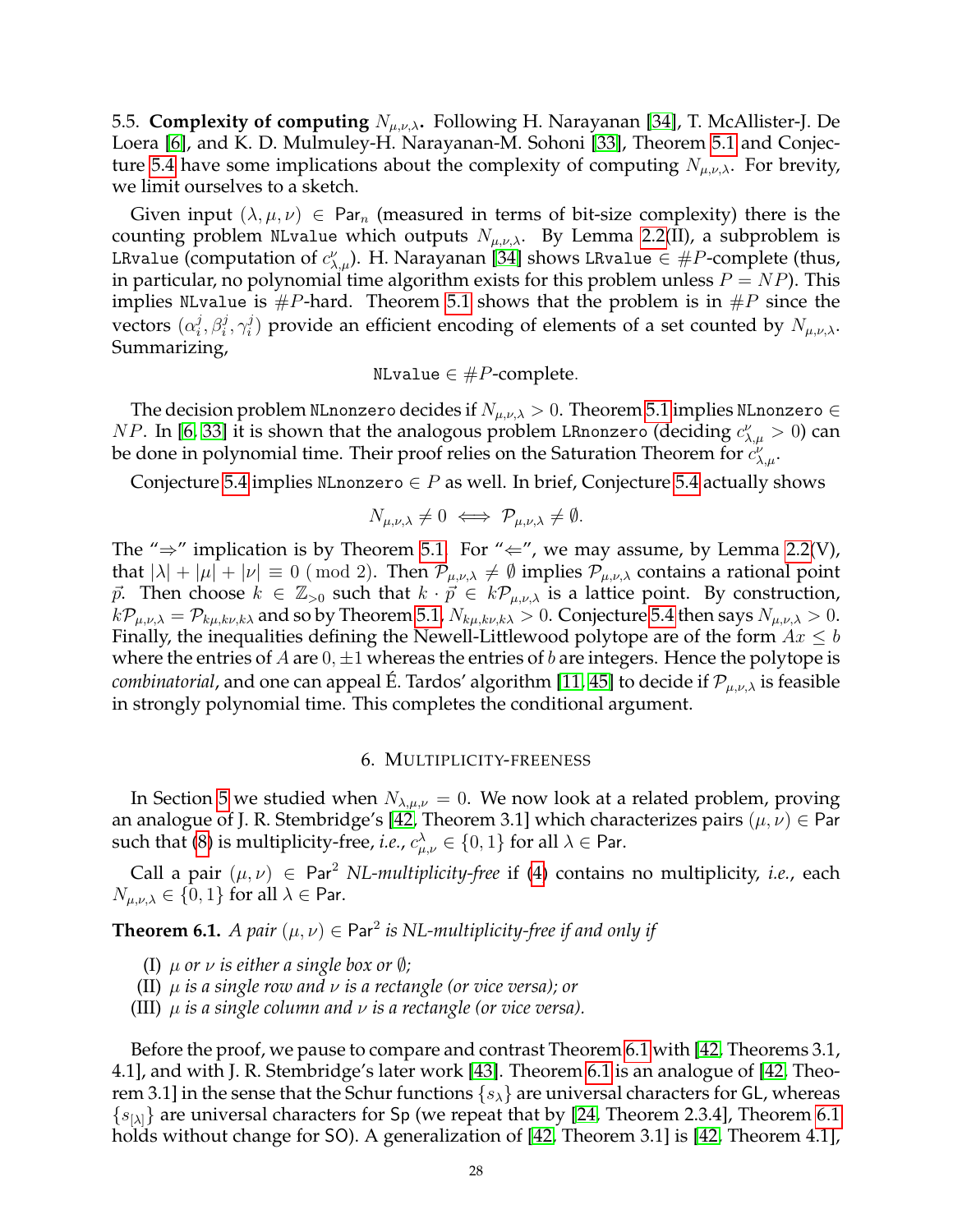which characterizes when a product of Schur *polynomials*  $s_{\mu}(x_1, \ldots, x_n)s_{\nu}(x_1, \ldots, x_n)$  is multiplicity-free. This is a generalization since [\(5\)](#page-2-4) preserves multiplicity-freeness.

Since  $s_\mu(x_1,\ldots,x_n)$  is the character of the (finite) GL(V)-module  $\mathbb{S}_\lambda(V)$ , [\[43\]](#page-33-16) provides the appropriate generalization to all other Weyl characters (associated to an irreducible representation of a complex semisimple Lie algebra). However, unlike the GL story, the modification rules are non-positive (see the discussion and references of Section [1.2\)](#page-2-0). Nevertheless, by invoking [\[24,](#page-32-2) Corollary 2.5.3], it should be possible to derive Theorem [6.1](#page-27-2) from [\[43\]](#page-33-16) by translating the root-system language to partitions (we have not actually done this). That said, our proof is different and self-contained, starting from [\(1\)](#page-1-2). It is relatively short, and has a component (Lemma [6.2\)](#page-28-0) which might be of some independent interest.

*Proof.* ( $\Leftarrow$ ) Suppose we are in case (I). If  $\mu = \emptyset$ , then  $c^{\mu}_{\alpha,\beta} > 0$  if and only if  $\alpha = \beta = \emptyset$ , in which case  $c_{\alpha,\beta}^{\mu} = 1$ . Hence,  $c_{\alpha,\gamma}^{\nu} = \delta_{\gamma,\nu}$ . Therefore  $N_{\emptyset,\nu,\lambda} = \delta_{\nu,\lambda}$ . As a result,  $s_{[\emptyset]}s_{[\nu]} = s_{[\nu]}$ is multiplicity-free. Thus we may suppose  $\mu = (1)$ . This case is NL-multiplicity-free by Corollary [2.6.](#page-6-6)

(III) follows from (II) by Lemma [2.2\(](#page-4-1)VI).

Thus suppose we are in case (II). Without loss, let  $\mu = (k)$  and let  $\nu = (c^d)$ . We apply Proposition [2.4,](#page-6-1) and specifically [\(10\)](#page-6-4). Since  $\nu$  is a rectangle, for any  $0 \leq j \leq k$  there is at most one way to remove a horizontal strip of size j from  $\nu$ . The result is a shape  $\theta_u = (c^{d-1}, u)$  where  $0 \le u \le c$ . Straightforwardly, if  $u \ne u'$  then one cannot add a horizontal strip of  $k - j$  boxes to  $\theta_u$  and separately to  $\theta_{u'}$  and obtain the same λ. NLmultiplicity-freeness follows from this analysis.

 $(\Rightarrow)$  Our argument is similar to (and uses) the one used in J. Stembridge's work [\[42\]](#page-33-9). If  $\alpha, \beta \in$  Par, by  $\alpha \cup \beta$  we mean the partition obtained by sorting the (nonzero) parts in the multiset union of  $\alpha$  and  $\beta$ .

<span id="page-28-0"></span>**Lemma 6.2.** *For all triples of partitions*  $\mu, \nu, \lambda$  *and*  $t \in \mathbb{Z}_{\geq 0}$ *,* 

<span id="page-28-1"></span>
$$
N_{\mu\cup(t),\nu,\lambda\cup(t)} \geq N_{\mu,\nu,\lambda}
$$
 and  $N_{\mu+(1^t),\nu,\lambda+(1^t)} \geq N_{\mu,\nu,\lambda}$ .

*Proof of Lemma [6.2:](#page-28-0)* We will only prove the first assertion; the second follows by Lemma [2.2\(](#page-4-1)VI). By [\[42,](#page-33-9) Lemma 2.2],

$$
\text{(57)} \qquad \qquad c^{\kappa \cup (t)}_{\sigma \cup (t), \pi} \ge c^{\kappa}_{\sigma, \pi}.
$$

Compare

(58) 
$$
N_{\mu,\nu,\lambda} = \sum_{\alpha^{\bullet},\beta^{\bullet},\gamma^{\bullet}} c^{\mu}_{\alpha^{\bullet},\beta^{\bullet}} c^{\nu}_{\alpha^{\bullet},\gamma^{\bullet}} c^{\lambda}_{\beta^{\bullet},\gamma^{\bullet}}
$$

with

(59) 
$$
N_{\mu\cup(t),\nu,\lambda\cup(t)} = \sum_{\alpha^{\circ},\beta^{\circ},\gamma^{\circ}} c_{\alpha^{\circ},\beta^{\circ}}^{\mu\cup(t)} c_{\alpha^{\circ},\gamma^{\circ}}^{\nu} c_{\beta^{\circ},\gamma^{\circ}}^{\lambda\cup(t)}.
$$

Notice that if  $(\alpha^{\bullet}, \beta^{\bullet}, \gamma^{\bullet})$  is a witness for  $N_{\mu,\nu,\lambda}$  then by [\(57\)](#page-28-1),  $(\alpha^{\circ}, \beta^{\circ}, \gamma^{\circ}) := (\alpha^{\bullet}, \beta^{\bullet} \cup (t), \gamma^{\bullet})$ is a witness for  $N_{\mu\cup(t),\nu,\lambda\cup(t)}$ , and moreover  $N_{\mu\cup(t),\nu,\lambda\cup(t)} \ge N_{\mu,\nu,\lambda}$ , as desired.

Suppose  $(\mu, \nu) \in \text{Par}^2$  that do not fall into (I), (II), or (III). We break the argument into two cases, depending on whether either of  $\mu$  or  $\nu$  is a rectangle.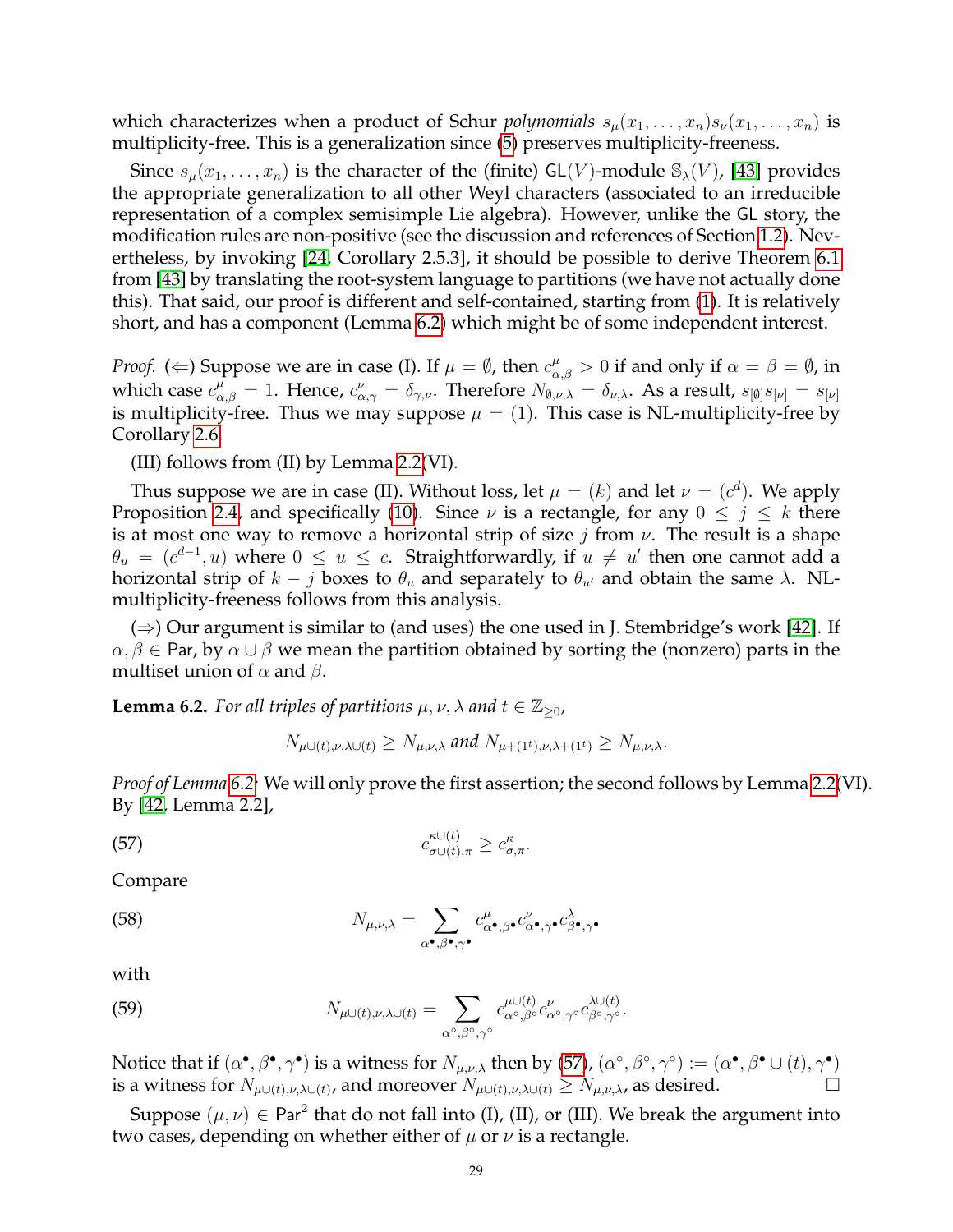*Case 1: (One of*  $\mu$  *or*  $\nu$  *is not a rectangle)* Say that  $\nu$  is not a rectangle. Since  $\mu$  is not a single box, it has at least two rows or at least two columns. In view of Lemma [2.2\(](#page-4-1)VI), we may assume without loss of generality that  $\mu$  has at least two columns. We first establish:

<span id="page-29-0"></span>**Claim 6.3.** *For*  $\nu$  *not a rectangle and*  $k \geq 2$ ,  $N_{(k), \nu, \nu + (k-2)} \geq 2$ .

*Proof of Claim 6.3:* Since  $\nu$  is not a rectangle, it has two corners, so let  $\alpha = (1)$ ,  $\beta = (k - 1)$ , and  $\gamma$  and  $\overline{\gamma}$  each be  $\nu$  with a different corner removed. By [\(9\)](#page-5-4),

$$
c_{(1),(k-1)}^{(k)} = c_{\gamma,(1)}^{\nu} = c_{\overline{\gamma},(1)}^{\nu} = 1,
$$

and since  $(\nu + (k-2))/\gamma$  and  $(\nu + (k-2))/\overline{\gamma}$  are horizontal strips of  $k-1$  boxes,

$$
c_{\gamma,(k-1)}^{\nu+(k-2)}=c_{\overline{\gamma},(k-1)}^{\nu+(k-2)}=1.
$$

Therefore,

$$
N_{(k),\nu,\nu+(k-2)} \ge c_{(1),(k-1)}^{(k)} c_{\gamma,(1)}^{\nu+(k-2)} c_{\gamma,(k-1)}^{\nu+(k-2)} + c_{(1),(k-1)}^{(k)} c_{\overline{\gamma},(1)}^{\nu+(k-2)} c_{\overline{\gamma},(k-1)}^{\nu+(k-2)} = 2,
$$

In general, consider  $\mu$  and  $\nu$  such that  $\mu_1 \geq 2$ , and  $\nu$  is not a rectangle. Let  $\lambda = (\nu +$  $(\mu_1 - 2)$ ) ∪  $(\mu_2, \mu_3, \dots)$ . By repeated application of Lemma [6.2,](#page-28-0) followed by Claim [6.3:](#page-29-0)

$$
N_{\mu,\nu,\lambda} = N_{\mu,\nu,(\nu+(\mu_1-2))\cup(\mu_2,\mu_3,\dots)} \ge N_{(\mu_1,\mu_3,\mu_4,\dots),\nu,(\nu+(\mu_1-2))\cup(\mu_3,\dots)} \ge \dots \ge N_{(\mu_1),\nu,\nu+(\mu_1-2)} \ge 2.
$$
  
Hence  $(\mu,\nu)$  is not NL-multiplicity-free.

*Case 2: (*µ *and* ν *are both rectangles with at least two rows and columns)* We first consider the special case  $\mu = (k^2)$  and  $\nu = (c^d)$ :

<span id="page-29-1"></span>**Claim 6.4.** *For*  $k, c, d \ge 2$ ,  $N_{(k^2),(c^d),((c+k-2)^2) \cup (c^{d-2})} \ge 2$ *.* 

*Proof of Claim [6.4:](#page-29-1)* Let  $\alpha = (1,1), \beta = (k-1,k-1), \gamma = (c^{d-2}) \cup ((c-1)^2)$ . By the Littlewood-Richardson rule,

$$
c_{\alpha,\beta}^{(k^2)} = c_{\alpha,\gamma}^{\nu} = c_{\beta,\gamma}^{((c+k-2)^2)\cup (c^{d-2})} = 1.
$$

Similarly, letting  $\overline{\alpha}=(2)$ ,  $\overline{\beta}=(k,k-2)$ ,  $\overline{\gamma}=(c^{d-1})\cup(c-2)$ , we obtain

$$
c_{\overline{\alpha},\overline{\beta}}^{(k^2)} = c_{\overline{\alpha},\overline{\gamma}}^{\nu} = c_{\overline{\beta},\overline{\gamma}}^{((c+k-2)^2)\cup (c^{d-2})} = 1.
$$

Therefore,

$$
N_{(k^2),(c^d),((c+k-2)^2)\cup (c^{d-2})} \ge c_{\alpha,\beta}^{(k^2)} c_{\alpha,\gamma}^{\nu} c_{\beta,\gamma}^{((c+k-2)^2)\cup (c^{d-2})} + c_{\overline{\alpha},\overline{\beta}}^{(k^2)} c_{\overline{\alpha},\overline{\gamma}}^{\nu} c_{\overline{\beta},\overline{\gamma}}^{((c+k-2)^2)\cup (c^{d-2})} = 2,
$$
  
as needed.

Consider arbitrary rectangles  $\mu = (k^p)$  and  $\nu = (c^d)$  that both contain at least two rows and columns; hence  $k, p, c, d \geq 2$ . Let  $\lambda = ((c + k - 2)^2) \cup (k^{p-2}) \cup (c^{d-2})$ . By repeatedly applying Lemma [6.2,](#page-28-0) followed by Claim [6.4:](#page-29-1)

$$
N_{\mu,\nu,\lambda} = N_{(k^p),(c^d),((c+k-2)^2)\cup(k^{p-2})\cup(c^{d-2})} \ge N_{(k^{p-1}),(c^d),((c+k-2)^2)\cup(k^{p-3})\cup(c^{d-2})}
$$
  

$$
\ge \cdots \ge N_{(k^2),(c^d),((c+k-2)^2)\cup(c^{d-2})} \ge 2.
$$

Hence  $(\mu, \nu)$  is not NL-multiplicity-free in this case, either.

These two cases cover all possibilities for  $\mu$  and  $\nu$  not satisfying (I), (II), or (III). In both cases we established multiplicity.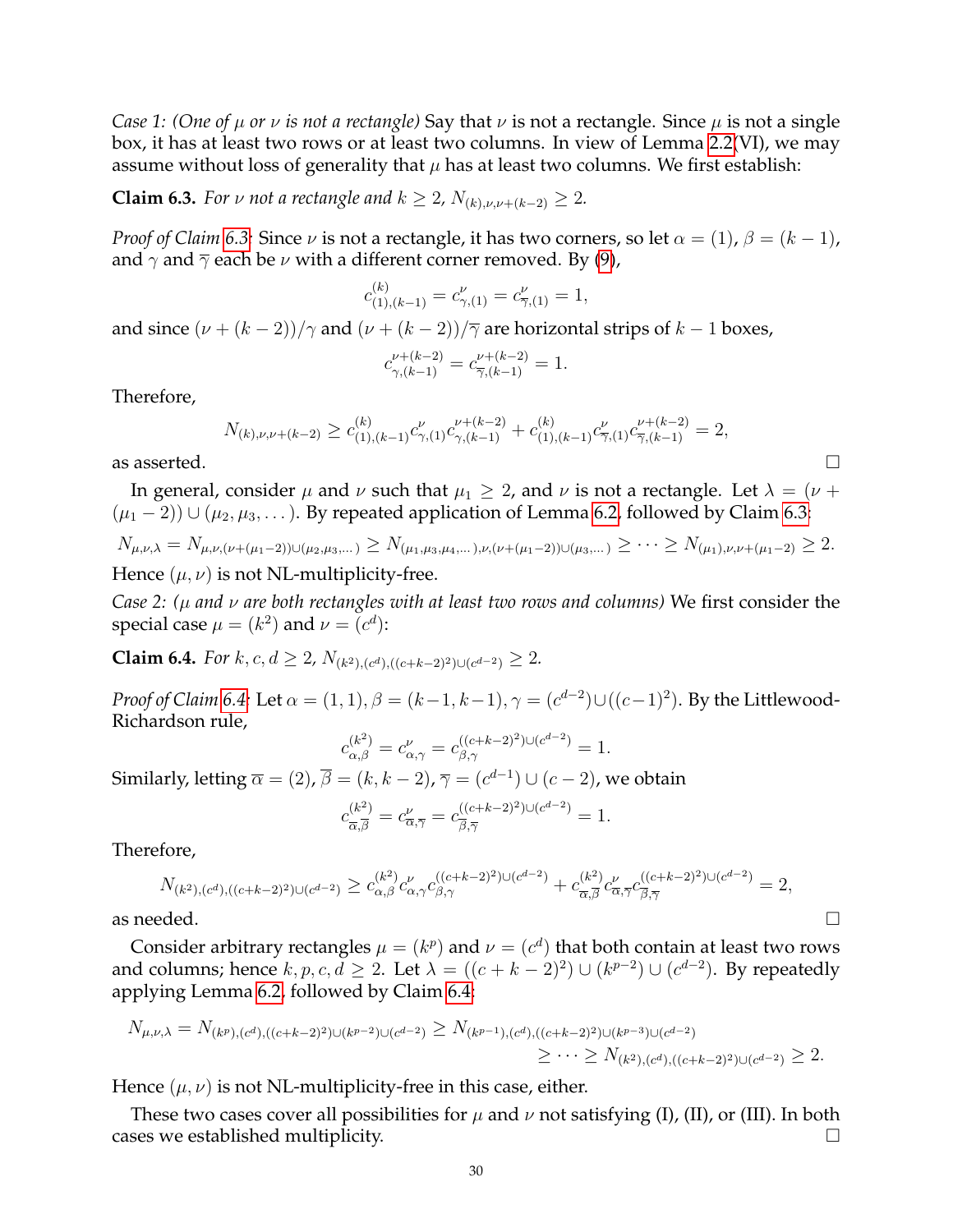### 7. FINAL REMARKS

<span id="page-30-1"></span><span id="page-30-0"></span>7.1. **The associativity relation.** Since  $N_{\mu,\nu,\lambda}$  are the structure constants for the Koike-Terada basis of  $\Lambda$ , the associativity relation

<span id="page-30-4"></span>
$$
(s_{[\mu]}s_{[\nu]})s_{[\lambda]} = s_{[\mu]}(s_{[\nu]}s_{[\lambda]}),
$$

implies for any  $\mu$ ,  $\nu$ ,  $\lambda$ ,  $\tau \in$  Par that:

(60) 
$$
\sum_{\theta} N_{\mu,\nu,\theta} N_{\theta,\lambda,\tau} = \sum_{\theta} N_{\nu,\lambda,\theta} N_{\mu,\theta,\tau}.
$$

**Problem 7.1.** *Give a bijective proof of [\(60\)](#page-30-4) using the definition [\(1\)](#page-1-2).*

Now,  $c_{\mu,\nu}^{\lambda}$  also "associative" in that it satisfies a relation of the form [\(60\)](#page-30-4). However, [\(60\)](#page-30-4) does not *formally* follow from this fact. To explain, we considered other associative structure coefficients  $w^{\lambda}_{\mu,\nu}$  studied in algebraic combinatorics. For each of these one can define a "Newell-Littlewood" analogue:

$$
O_{\mu,\nu,\lambda}:=\sum_{\alpha,\beta,\gamma}w^{\mu}_{\alpha,\beta}w^{\nu}_{\alpha,\gamma}w^{\lambda}_{\beta,\gamma}.
$$

Specifically, we looked at the K-theoretic Littlewood-Richardson coefficients for Grassmannians, the shifted Littlewood-Richardson coefficients for multiplication of Schur P− or Schur Q− functions, and the structure coefficients for Schubert polynomials (here we replace partitions with permutations). Small examples show  $O_{\mu,\nu,\lambda}$  is not associative. Under what conditions/natural examples is  $O_{\mu,\nu,\lambda}$  associative?

<span id="page-30-2"></span>7.2. **An analogue of M. Kleber's conjecture.** Fix a rectangle a × b and consider all products  $s_\lambda s_{\lambda^\vee}$  where  $\lambda \subseteq a \times b$  and  $\lambda^\vee$  is the 180-degree rotation of  $(a \times b) \setminus \lambda$ . M. Kleber [\[20,](#page-32-27) Section 3] conjectured that these products, ranging over unordered pairs  $(\lambda, \lambda^{\vee})$  are linearly independent in  $\Lambda$ .

<span id="page-30-5"></span>**Problem 7.2.** Are the products  $s_{[\lambda]}s_{[\lambda'']}$ , indexed over unordered pairs of partitions  $(\lambda, \lambda^{\vee})$  con*tained in* a × b*, linearly independent in* Λ*?*

By Lemma [2.2\(](#page-4-1)II), M. Kleber's conjecture implies an affirmative answer to Problem [7.2.](#page-30-5) However, the extra terms in  $s_{[\lambda]}s_{[\lambda]}$  versus  $s_{\lambda}s_{\lambda}$  might make Problem [7.2](#page-30-5) more tractable. (The interested reader can test ideas for  $a = b = 2$  using the data in the Appendix.)

<span id="page-30-3"></span>7.3. **Version of T. Lam-A. Postnikov-P. Pylyavskyy's theorems.** We give another implication of Proposition [2.3.](#page-5-5) This concerns results of T. Lam-A. Postnikov-P. Pylyavskyy [\[28\]](#page-32-18). Their paper solves (and generalizes) conjectures of A. Okounkov [\[37\]](#page-33-10) and S. Fomin-W. Fulton-C.-K. Li-T.-Y. Poon [\[8\]](#page-32-19). It builds on work of B. Rhoades-M. Skandera [\[39,](#page-33-17) [40\]](#page-33-18).

If  $\alpha,\beta\in$  Par then  $\alpha\vee\beta\in$  Par has parts  $\max(\alpha_i,\beta_i)$  (where we have adjoined  $0'$ s to  $\alpha$  or β as necessary). For any two skew shapes  $\nu/\alpha$  and  $\mu/\beta$ , define

$$
(\nu/\alpha) \wedge (\mu/\beta) := (\nu \wedge \mu)/(\alpha \wedge \beta) \text{ and } (\nu/\alpha) \vee (\mu/\beta) := (\nu \vee \mu)/(\alpha \vee \beta).
$$

Let

$$
sort_1(\nu, \mu) := (\rho_1, \rho_3, \rho_5, \ldots) \text{ and } sort_2(\nu, \mu) := (\rho_2, \rho_4, \rho_6, \ldots),
$$

where  $(\rho_1, \rho_2, \rho_3, ...) := \nu \cup \mu$ . Below,  $\frac{\nu + \mu}{2}$  means coordinate-wise addition and division. Also  $\lfloor \cdot \rfloor$  and  $\lceil \cdot \rceil$  are taken coordinate-wise.

If  $f\in \Lambda$  then  $f$  is said to be *Schur nonnegative* if  $f=\sum_\lambda a_\lambda s_\lambda$  with  $a_\lambda\geq 0$  for all  $\lambda\in$  Par.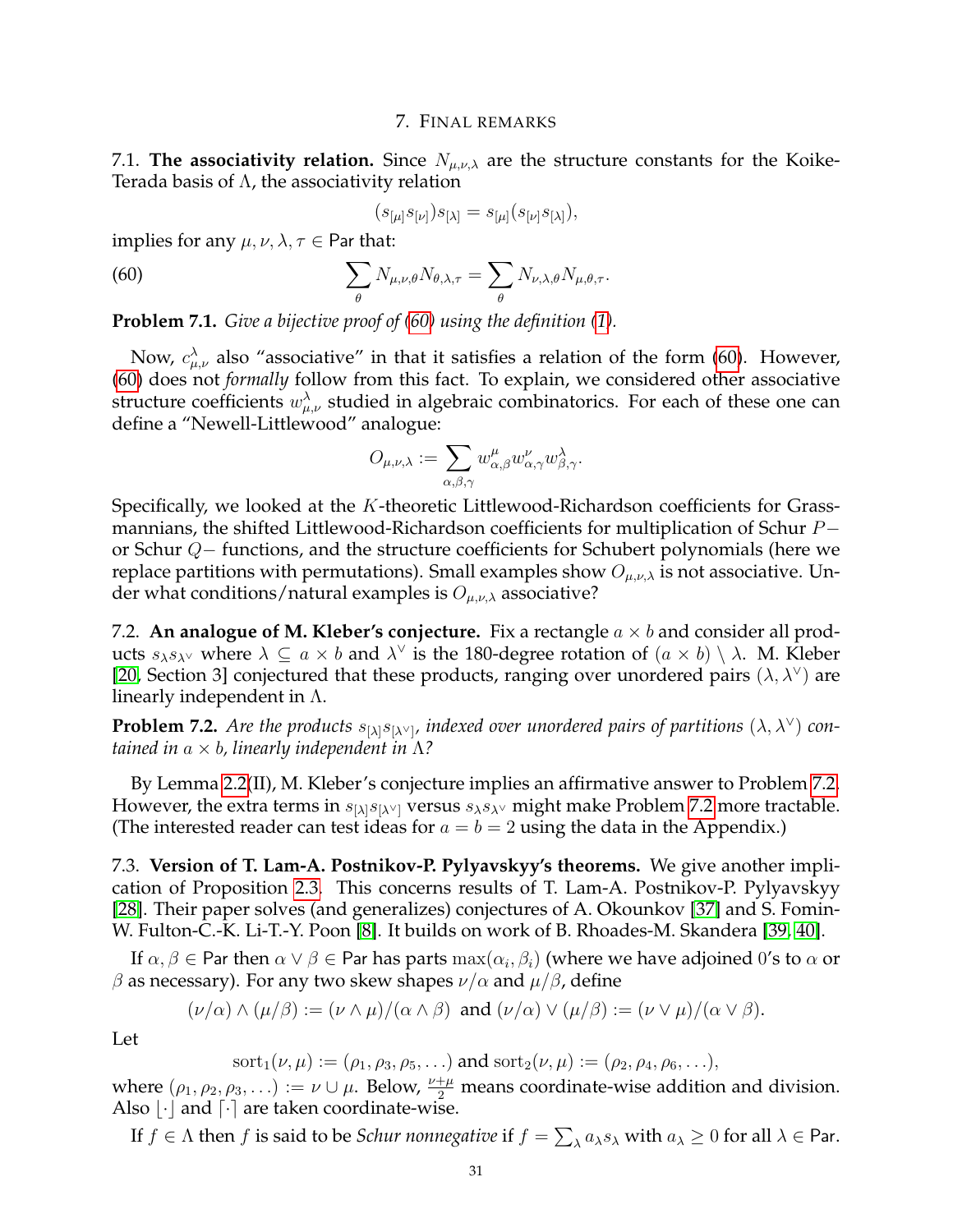<span id="page-31-5"></span>**Theorem 7.3** ([\[28\]](#page-32-18)). Let  $\nu/\alpha$  and  $\mu/\beta$  be skew shapes. The following are Schur nonnegative:

- (1)  $s_{(\nu/\alpha) \wedge (\mu/\beta)} s_{(\nu/\alpha) \vee (\mu/\beta)} s_{\nu/\alpha} s_{\mu/\beta}$
- $(2)$   $s_{\lfloor \frac{\nu+\mu}{2}\rfloor/\lfloor \frac{\alpha+\beta}{2}\rfloor} s_{\lceil \frac{\nu+\mu}{2}\rceil/\lceil \frac{\alpha+\beta}{2}\rceil} s_{\nu/\alpha}s_{\mu/\beta}$
- (3)  $s_{\text{sort}_1(\nu,\mu)/\text{sort}_1(\alpha,\beta)} s_{\text{sort}_2(\nu,\mu)/\text{sort}_2(\alpha,\beta)} s_{\nu/\alpha}s_{\mu/\beta}$

Define  $f\in \Lambda$  to be *Koike-Terada nonnegative* if  $f=\sum_\lambda b_\lambda s_{[\lambda]}$  has  $b_\lambda\geq 0$  for every  $\lambda\in$  Par.

<span id="page-31-3"></span>**Theorem 7.4.** *The following are Koike-Terada nonnegative:*

- $(1)$   $s_{[\nu\wedge\mu]}s_{[\nu\vee\mu]}-s_{[\nu]}s_{[\mu]}$
- (2)  $s_{[\lfloor \frac{\nu+\mu}{2} \rfloor]} s_{[\lceil \frac{\nu+\mu}{2} \rceil]} s_{[\nu]} s_{[\mu]}$
- (3)  $s_{\text{[sort}_1(\nu,\mu)}s_{\text{[sort}_2(\nu,\mu)]} s_{\lbrack\nu\rbrack}s_{\lbrack\mu\rbrack}$

*Proof.* We only prove the first statement; the others are similar. Fix any  $\lambda$ . Then

$$
N_{\mu,\nu,\lambda} = [s_{\lambda}] \sum_{\alpha} s_{\mu/\alpha} s_{\nu/\alpha}
$$
 (Proposition 2.3)  
\n
$$
\leq [s_{\lambda}] \sum_{\alpha} s_{\mu/\nu/\alpha} s_{\mu/\nu/\alpha}
$$
 (Theorem 7.3(1))  
\n
$$
= N_{\mu/\nu,\mu/\nu,\lambda}
$$
 (Proposition 2.3)

and the result follows.

*Example* 7.5*.* Let  $\mu = (2), \nu = (1, 1)$ *. Then* 

$$
s_{[\mu]}s_{[\nu]}=s_{[2]}s_{[1,1]}=s_{[1,1]}+s_{[2]}+s_{[2,1,1]}+s_{[3,1]},
$$

and

$$
s_{\mu \wedge \nu]} s_{\mu \vee \nu]} = s_{[1]} s_{[2,1]} = s_{[1,1]} + s_{[2]} + s_{[2,1,1]} + s_{[3,1]} + s_{[2,2]}.
$$

Hence  $s_{[\mu\wedge\nu]}s_{[\mu\vee\nu]} - s_{[\mu]}s_{[\nu]} = s_{[2,2]}$ , which is s-positive, as asserted by Theorem [7.4\(](#page-31-3)1). The reader can verify that, in this case,

$$
\mathcal{S}_{[\mu\wedge\nu]}\mathcal{S}_{[\mu\vee\nu]}=\mathcal{S}_{[\lfloor\frac{\nu+\mu}{2}\rfloor]}\mathcal{S}_{[\lceil\frac{\nu+\mu}{2}\rceil]}=\mathcal{S}_{[\mathrm{sort}_1(\nu,\mu)]}\mathcal{S}_{[\mathrm{sort}_2(\nu,\mu)]}.
$$

Therefore the above also agrees with parts (2) and (3) of Theorem [7.4,](#page-31-3) as well.  $\Box$ 

### <span id="page-31-0"></span>ACKNOWLEDGEMENTS

We thank Frank Calegari, Joshua Kiers, Allen Knutson, and William Linz for helpful conversations. We thank Ronald King for communicating his conjecture about  $\mathfrak{N}_{\mu,\nu,\lambda}(k)$ . Steven Sam's 2010 blog post on the numbers offered a useful resource when starting this project. We thank Richard Rimanyi for crucial computer assistance. We used Anders Buch's Littlewood-Richardson calculator in our experiments. AY was partially supported by a Simons Collaboration grant and funding from UIUC's Campus Research Board.

### <span id="page-31-1"></span>**REFERENCES**

- <span id="page-31-4"></span>[1] D. Anderson, E. Richmond, and A. Yong, *Eigenvalues of Hermitian matrices and equivariant cohomology of Grassmannians.* Compos. Math. 149 (2013), no. 9, 1569–1582.
- <span id="page-31-2"></span>[2] H. Barcelo and A. Ram, *Combinatorial representation theory.* New perspectives in algebraic combinatorics (Berkeley, CA, 1996–97), 23–90, Math. Sci. Res. Inst. Publ., 38, Cambridge Univ. Press, Cambridge, 1999.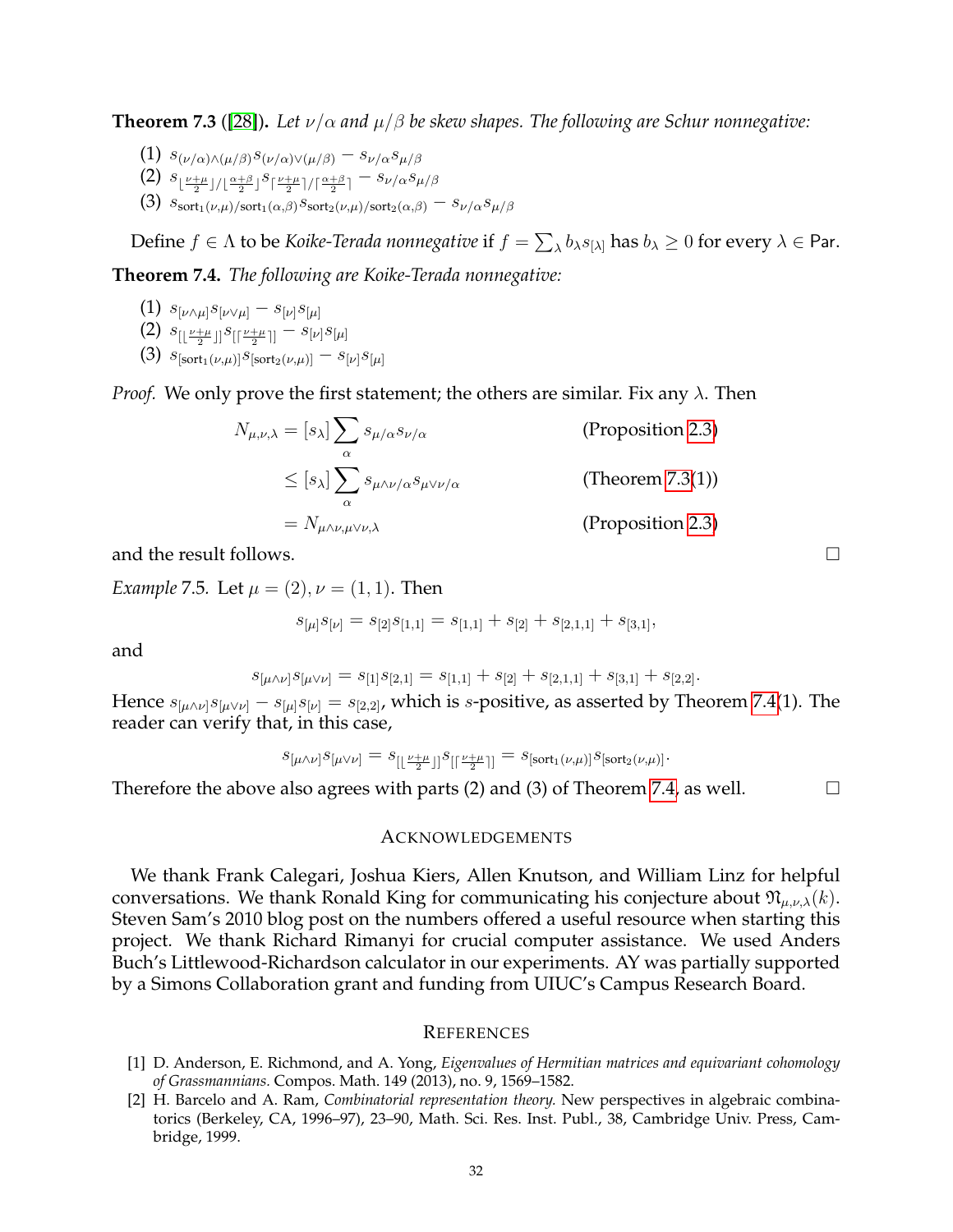- <span id="page-32-8"></span>[3] A. Berele, *A Schensted-type correspondence for the symplectic group.* J. Combin. Theory Ser. A 43 (1986), no. 2, 320–328.
- <span id="page-32-11"></span>[4] A. Berenstein and A. Zelevinsky, *Tensor product multiplicities, canonical bases and totally positive varieties.* Invent. Math. 143 (2001), no. 1, 77–128.
- <span id="page-32-23"></span>[5] R. Bhatia, *Linear algebra to quantum cohomology: the story of Alfred Horn's inequalities.* Amer. Math. Monthly 108 (2001), no. 4, 289–318.
- <span id="page-32-25"></span>[6] J. De Loera and T. McAllister, *On the computation of Clebsch-Gordan coefficients and the dilation effect.* Experiment. Math. 15 (2006), no. 1, 7–19.
- <span id="page-32-17"></span>[7] H. Derksen and J. Weyman, *On the Littlewood-Richardson polynomials.* J. Algebra 255 (2002), no. 2, 247– 257.
- <span id="page-32-19"></span>[8] S. Fomin, W. Fulton, C.-K. Li, and Y.-T. Poon, *Eigenvalues, singular values, and Littlewood-Richardson coefficients.* Amer. J. Math. 127 (2005), no. 1, 101–127.
- <span id="page-32-1"></span>[9] W. Fulton, *Young tableaux. With applications to representation theory and geometry.* London Mathematical Society Student Texts, 35. Cambridge University Press, Cambridge, 1997. x+260 pp.
- <span id="page-32-0"></span>[10] W. Fulton and J. Harris, *Representation theory. A first course.* Graduate Texts in Mathematics, 129. Readings in Mathematics. Springer-Verlag, New York, 1991. xvi+551 pp.
- <span id="page-32-26"></span>[11] M. Grötschel, L. Lovász, and A. Schrijver, *Geometric algorithms and combinatorial optimization*. Second edition. Algorithms and Combinatorics, 2. Springer-Verlag, Berlin, 1993.
- <span id="page-32-20"></span>[12] H. Hahn, *On tensor third L-functions of automorphic representations of*  $GL_n(\mathbb{A}_F)$ . Proc. Amer. Math. Soc. 144 (2016), no. 12, 5061–5069.
- <span id="page-32-7"></span>[13] . *On classical groups detected by the triple tensor product and the Littlewood-Richardson semigroup.* Res. Number Theory 2 (2016), Art. 19, 12 pp.
- <span id="page-32-15"></span>[14] A. Horn, *Eigenvalues of sums of Hermitian matrices.* Pacific J. Math. 12 (1962), 225–241.
- <span id="page-32-21"></span>[15] M. Kapovich, S. Kumar, and J. Millson, *The eigencone and saturation for Spin(8).* Pure Appl. Math. Q. 5 (2009), no. 2, Special Issue: In honor of Friedrich Hirzebruch. Part 1, 755–780.
- <span id="page-32-14"></span>[16] J. Kiers, *On the saturation conjecture for* Spin(2n), Exp. Math., 2019, to appear. arXiv:1804.09229
- <span id="page-32-4"></span>[17] R. C. King, *Modification rules and products of irreducible representations of the unitary, orthogonal, and symplectic groups.* J. Mathematical Phys. 12 (1971), 1588–1598.
- <span id="page-32-5"></span>[18] , *Branching rules for classical Lie groups using tensor and spinor methods.* J. Phys. A 8 (1975), 429– 449.
- <span id="page-32-16"></span>[19] R. C. King, C. Tollu, and F. Toumazet, *Stretched Littlewood-Richardson and Kostka coefficients.* Symmetry in physics, 99–112, CRM Proc. Lecture Notes, 34, Amer. Math. Soc., Providence, RI, 2004.
- <span id="page-32-27"></span>[20] M. Kleber, *Linearly independent products of rectangularly complementary Schur functions.* Electron. J. Combin. 9 (2002), no. 1, Research Paper 39, 8 pp.
- <span id="page-32-22"></span>[21] A. Klyachko, *Stable bundles, representation theory and Hermitian operators.* Selecta Math. (N.S.) 4 (1998), no. 3, 419–445.
- <span id="page-32-12"></span>[22] A. Knutson and T. Tao, *The honeycomb model of*  $GL_n(\mathbf{C})$  *tensor products. I. Proof of the saturation conjecture.* J. Amer. Math. Soc. 12 (1999), no. 4, 1055–1090.
- <span id="page-32-24"></span>[23] A. Knutson, T. Tao, and C. Woodward, *The honeycomb model of*  $GL_n(\mathbb{C})$  *tensor products. II. Puzzles determine facets of the Littlewood-Richardson cone.* J. Amer. Math. Soc. 17 (2004), no. 1, 19–48.
- <span id="page-32-2"></span>[24] K. Koike and I. Terada, *Young-diagrammatic methods for the representation theory of the groups* Sp *and* SO*.* The Arcata Conference on Representations of Finite Groups (Arcata, Calif., 1986), 437–447, Proc. Sympos. Pure Math., 47, Part 2, Amer. Math. Soc., Providence, RI, 1987.
- <span id="page-32-3"></span>[25] S. Kumar, *Tensor product decomposition.* Proceedings of the International Congress of Mathematicians. Volume III, 1226–1261, Hindustan Book Agency, New Delhi, 2010.
- <span id="page-32-13"></span>[26] , *A survey of the additive eigenvalue problem.* With an appendix by M. Kapovich. Transform. Groups 19 (2014), no. 4, 1051–1148.
- <span id="page-32-6"></span>[27] J.-H. Kwon, *Combinatorial extension of stable branching rules for classical groups.* Trans. Amer. Math. Soc. 370 (2018), no. 9, 6125–6152.
- <span id="page-32-18"></span>[28] T. Lam, A. Postnikov, and P. Pylyavskyy, *Schur positivity and Schur log-concavity.* Amer. J. Math. 129 (2007), no. 6, 1611–1622.
- <span id="page-32-10"></span>[29] R. P. Langlands, *Letter to Andr´e Weil* (1967), <http:publications.ias.edu/rpl/section/21>.
- <span id="page-32-9"></span>[30] , *Beyond endoscopy.* Contributions to automorphic forms, geometry, and number theory, 611– 697, *Johns Hopkins Univ. Press, Baltimore, MD*, 2004.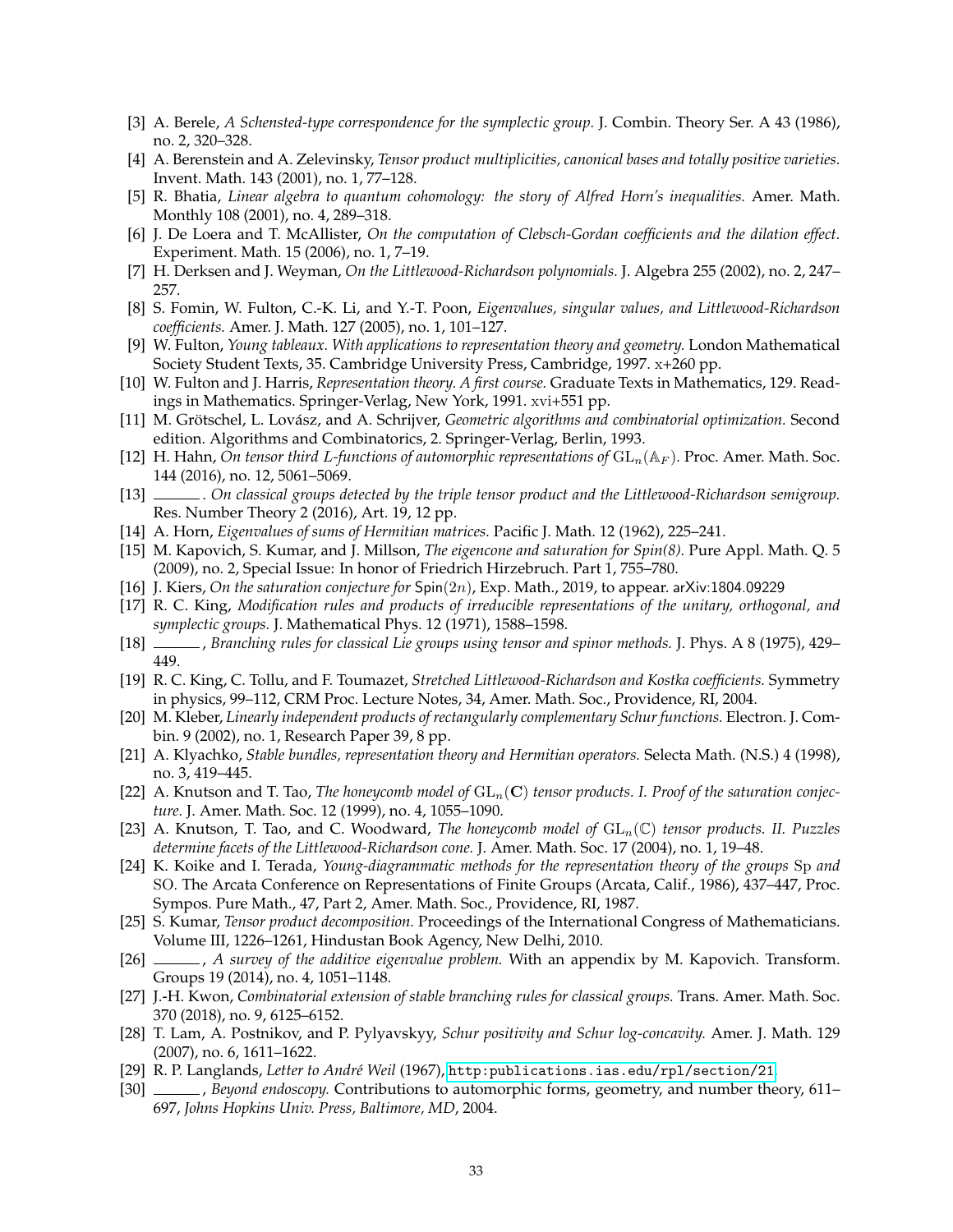- <span id="page-33-2"></span>[31] D. E. Littlewood, *Products and plethysms of characters with orthogonal, symplectic and symmetric groups.* Canadian J. Math. 10 (1958), 17–32.
- <span id="page-33-5"></span>[32] , *The theory of group characters and matrix representations of groups.* Reprint of the second (1950) edition. AMS Chelsea Publishing, Providence, RI, 2006. viii+314 pp.
- <span id="page-33-11"></span>[33] K. Mulmuley, H. Narayanan, and M. Sohoni, *Geometric complexity theory III: on deciding nonvanishing of a Littlewood-Richardson coefficient.* J. Algebraic Combin. 36 (2012), no. 1, 103–110.
- <span id="page-33-14"></span>[34] H. Narayanan, *On the complexity of computing Kostka numbers and Littlewood-Richardson coefficients.* J. Algebraic Combin. 24 (2006), no. 3, 347–354.
- <span id="page-33-1"></span>[35] M. J. Newell, *Modification rules for the orthogonal and symplectic groups.* Proc. Roy. Irish Acad. Sect. A 54, (1951). 153–163.
- <span id="page-33-6"></span>[36] S. Okada, *Pieri rules for classical groups and equinumeration between generalized oscillating tableaux and semistandard tableaux.* Electron. J. Combin. 23 (2016), no. 4, Paper 4.43, 27 pp.
- <span id="page-33-10"></span>[37] A. Okounkov, *Log-concavity of multiplicities with application to characters of*  $U(\infty)$ . Adv. Math. 127 (1997), no. 2, 258–282.
- <span id="page-33-13"></span>[38] N. Ressayre, *Horn inequalities for nonzero Kronecker coefficients.* Adv. Math. 356 (2019), 106809, 21 pp.
- <span id="page-33-17"></span>[39] B. Rhoades and M. Skandera, *Temperley-Lieb immanants.* Ann. Comb. 9 (2005), no. 4, 451–494.
- <span id="page-33-18"></span>[40] , *Kazhdan-Lusztig immanants and products of matrix minors.* J. Algebra 304 (2006), no. 2, 793–811.
- <span id="page-33-3"></span>[41] R. P. Stanley, *Enumerative combinatorics. Vol. 2.* With a foreword by Gian-Carlo Rota and appendix 1 by Sergey Fomin. Cambridge Studies in Advanced Mathematics, 62. Cambridge University Press, Cambridge, 1999.
- <span id="page-33-9"></span>[42] J. R. Stembridge, *Multiplicity-free products of Schur functions.* Ann. Comb. 5 (2001), no. 2, 113–121.
- <span id="page-33-16"></span>[43] , *Multiplicity-free products and restrictions of Weyl characters.* Represent. Theory 7 (2003), 404–439.
- <span id="page-33-7"></span>[44] S. Sundaram, ON THE COMBINATORICS OF REPRESENTATIONS OF THE SYMPLECTIC GROUP. Thesis (Ph.D.) – Massachusetts Institute of Technology. ProQuest LLC, Ann Arbor, MI, 1986.
- <span id="page-33-15"></span>[45] É. Tardos, *A strongly polynomial algorithm to solve combinatorial linear programs*. Oper. Res. 34 (1986), no. 2, 250–256.
- <span id="page-33-8"></span>[46] H. Weyl, *Das asymptotische Verteilungsgesetz der Eigenwerte linearer partieller Differentialgleichungen (mit einer Anwendung auf die Theorie der Hohlraumstrahlung).* (German) Math. Ann. 71 (1912), no. 4, 441–479.
- <span id="page-33-4"></span>[47] , *The classical groups. Their invariants and representations.* Fifteenth printing. Princeton Landmarks in Mathematics. Princeton Paperbacks. Princeton University Press, Princeton, NJ, 1997. xiv+320 pp.
- <span id="page-33-12"></span><span id="page-33-0"></span>[48] A. Zelevinsky, *Littlewood-Richardson semigroups. New perspectives in algebraic combinatorics (Berkeley, CA, 1996–97)*, 337–345, Math. Sci. Res. Inst. Publ., 38, Cambridge Univ. Press, Cambridge, 1999.

APPENDIX A. A LIST OF PRODUCTS  $s_{\lbrack \mu \rbrack} s_{\lbrack \nu \rbrack}$ 

We compute [\(4\)](#page-2-3) for  $\emptyset \neq \mu, \nu \subseteq 2 \times 2$ .

$$
s_{[1]}^2 = s_{[0]} + s_{[1,1]} + s_{[2]}
$$
  
\n
$$
s_{[1]}s_{[2]} = s_{[1]} + s_{[2,1]} + s_{[3]}
$$
  
\n
$$
s_{[1]}s_{[1,1]} = s_{[1]} + s_{[1,1,1]} + s_{[2,1]}
$$
  
\n
$$
s_{[1]}s_{[2,1]} = s_{[1,1]} + s_{[2]} + s_{[2,1,1]} + s_{[2,2]} + s_{[3,1]}
$$
  
\n
$$
s_{[1]}s_{[2,2]} = s_{[2,1]} + s_{[2,2,1]} + s_{[3,2]}
$$
  
\n
$$
s_{[2]}^2 = s_{[0]} + s_{[1,1]} + s_{[2]} + s_{[2,2]} + s_{[3,1]} + s_{[4]}
$$
  
\n
$$
s_{[2]}s_{[1,1]} = s_{[1,1]} + s_{[2]} + s_{[2,1,1]} + s_{[3,1]}
$$
  
\n
$$
s_{[2]}s_{[2,1]} = s_{[1]} + s_{[1,1,1]} + 2s_{[2,1]} + s_{[3]} + s_{[2,2,1]} + s_{[3,1,1]} + s_{[3,2]} + s_{[4,1]}
$$
  
\n
$$
s_{[2]}s_{[2,2]} = s_{[2]} + s_{[2,1,1]} + s_{[2,2]} + s_{[3,1]} + s_{[2,2,2]} + s_{[3,2,1]} + s_{[4,2]}
$$
  
\n
$$
s_{[1,1]}^2 = s_{[0]} + s_{[1,1]} + s_{[2]} + s_{[1,1,1,1]} + s_{[2,1,1]} + s_{[2,2]}
$$
  
\n
$$
s_{[1,1]}s_{[2,1]} = s_{[1]} + 2s_{[2,1]} + s_{[3]} + s_{[2,1,1,1]} + s_{[2,2,1]} + s_{[3,1,1]} + s_{[3,2]}
$$
  
\n
$$
s_{[1,1]}s_{[2,2]} = s_{[1,1]} + s_{[2,1,1]} + s_{[2,2]} + s_{[3,1]} + s_{[2,2,1,1]} + s_{[3,2,1]} + s_{[3
$$